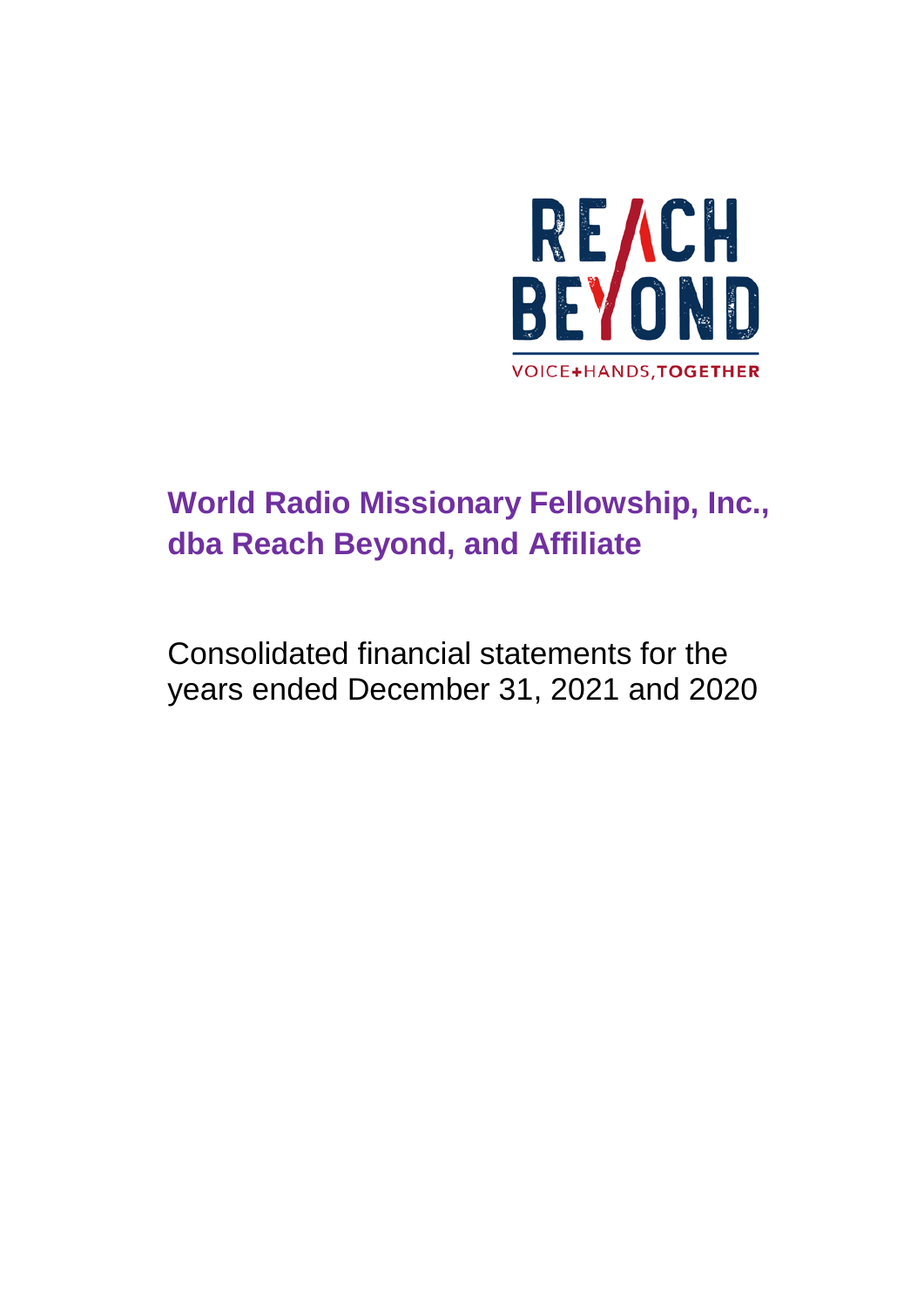## **Table of Contents**

| $\mathbf{1}$   |     |                                                                                  |  |
|----------------|-----|----------------------------------------------------------------------------------|--|
|                | 1.1 |                                                                                  |  |
|                | 1.2 |                                                                                  |  |
| $\overline{2}$ |     |                                                                                  |  |
|                | 2.1 |                                                                                  |  |
|                | 2.2 |                                                                                  |  |
|                | 2.3 |                                                                                  |  |
|                | 2.4 |                                                                                  |  |
|                | 2.5 |                                                                                  |  |
|                | 2.6 |                                                                                  |  |
|                | 2.7 |                                                                                  |  |
|                | 2.8 |                                                                                  |  |
|                | 2.9 | Assets and liabilities under charitable gift annuity agreements 11               |  |
|                |     |                                                                                  |  |
|                |     |                                                                                  |  |
|                |     |                                                                                  |  |
|                |     |                                                                                  |  |
|                |     |                                                                                  |  |
|                |     |                                                                                  |  |
|                |     |                                                                                  |  |
|                |     |                                                                                  |  |
| 3              |     |                                                                                  |  |
| 4              |     |                                                                                  |  |
| 5              |     |                                                                                  |  |
| 6              |     | Fair value of investments and fair value of assets under charitable gift annuity |  |
|                |     |                                                                                  |  |
| 7              |     |                                                                                  |  |
| 8              |     |                                                                                  |  |
| 9              |     |                                                                                  |  |
|                |     |                                                                                  |  |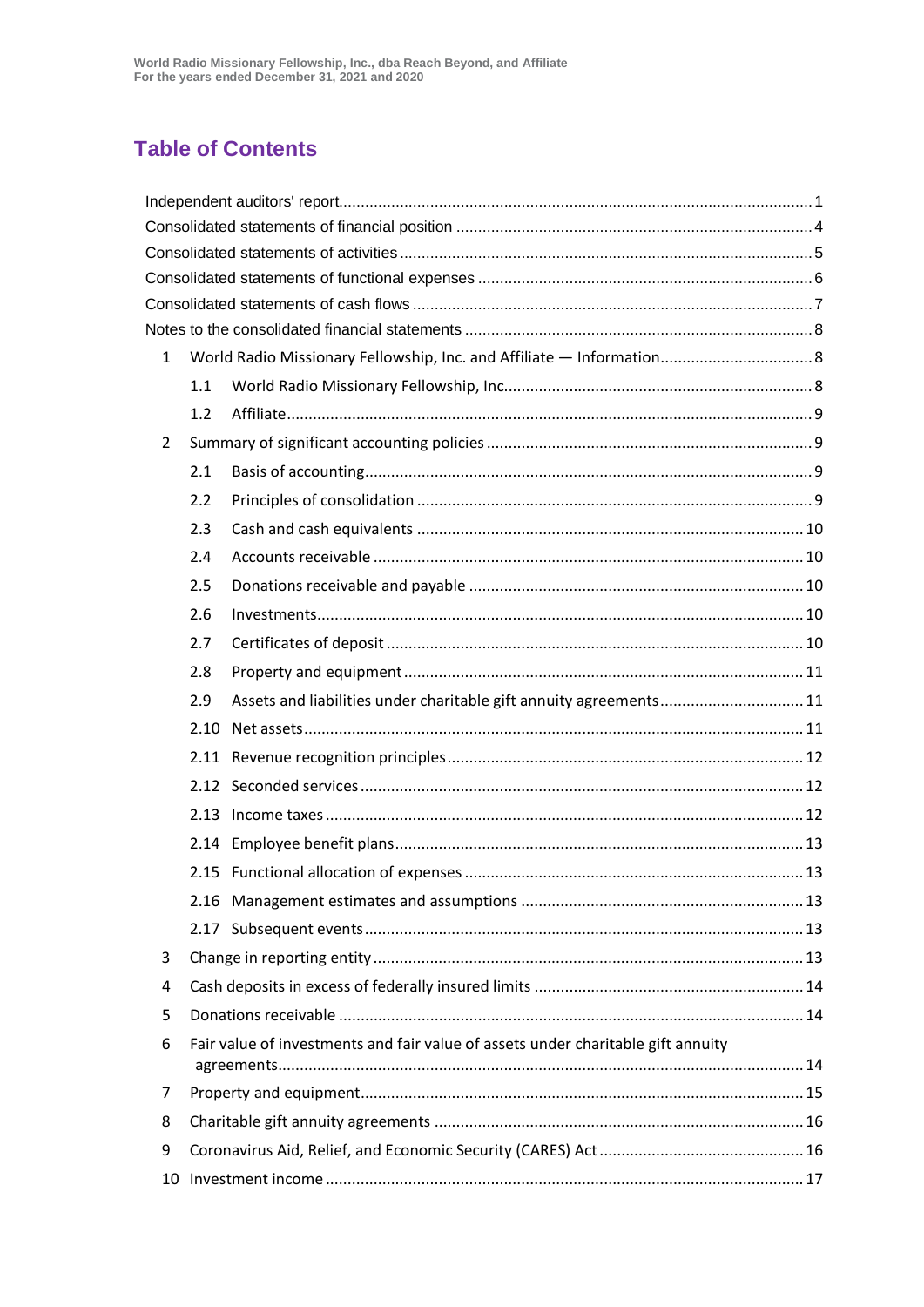## **Table of Contents, continued**

### Notes to financial statements, continued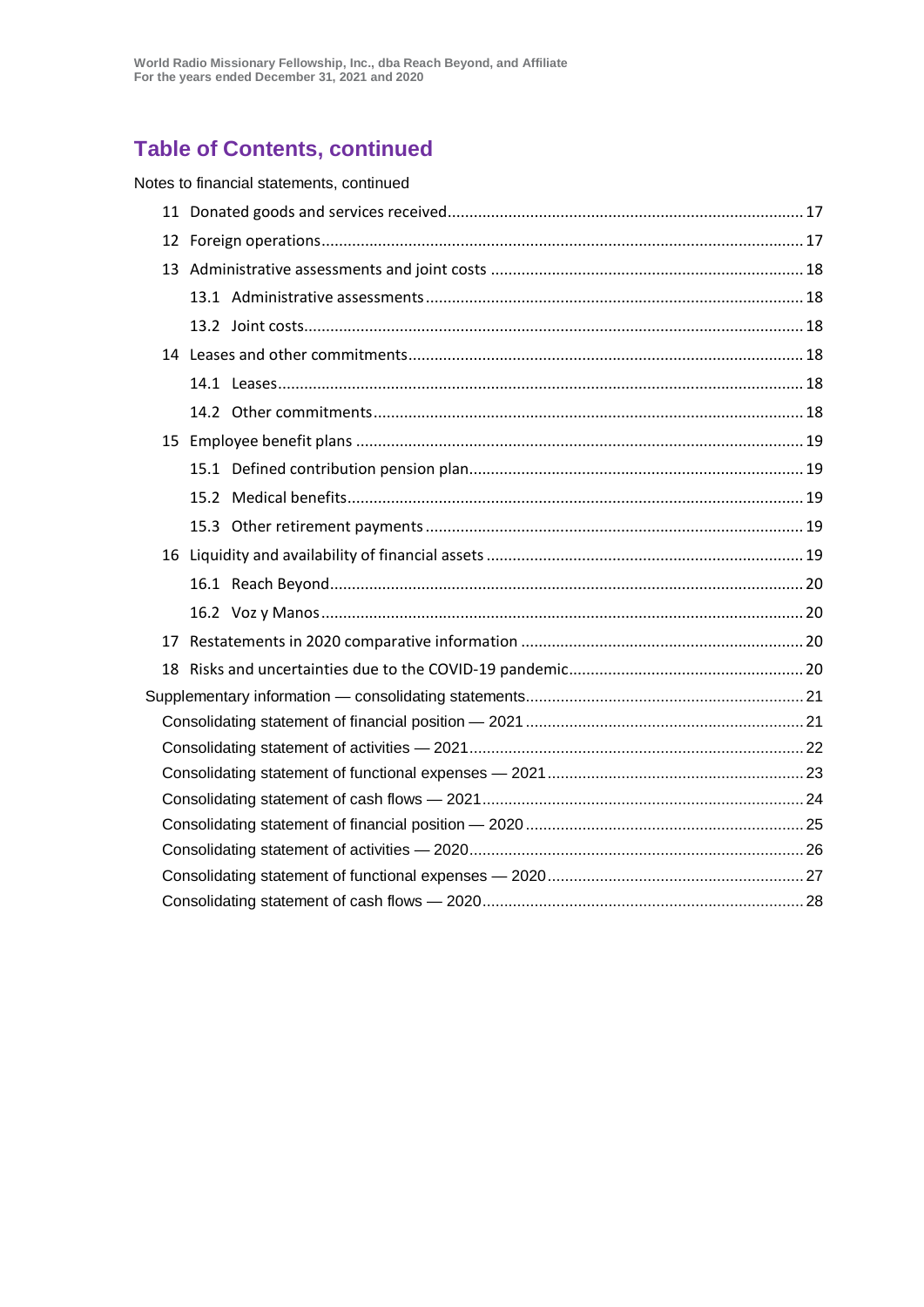

#### **INDEPENDENT AUDITORS' REPORT**

Board of Trustees World Radio Missionary Fellowship, Inc. dba Reach Beyond, and Affiliate

### **Opinion**

We have audited the accompanying consolidated financial statements of World Radio Missionary Fellowship, Inc. dba Reach Beyond and Affiliate, which comprise the consolidated statements of financial position as of December 31, 2021 and 2020 and the related consolidated statements of activities, functional expenses and cash flows for the years then ended, and the related notes to the consolidated financial statements.

In our opinion, the consolidated financial statements referred to above present fairly, in all material respects, the consolidated financial position of World Radio Missionary Fellowship, Inc. dba Reach Beyond, and Affiliate as of December 31, 2021 and 2020 and the change in its net assets and its cash flows for the years then ended in accordance with accounting principles generally accepted in the United States of America.

## **Basis for Opinion**

We conducted our audit in accordance with auditing standards generally accepted in the United States of America. Our responsibilities under those standards are further described in the Auditors' Responsibilities for the Audit of the Consolidated Financial Statements section of our report. We are required to be independent of World Radio Missionary Fellowship, Inc. dba Reach Beyond and Affiliate and to meet our other ethical responsibilitiesin accordance with the relevant ethicalrequirementsrelating to our audit. We believe that the audit evidence we have obtained is sufficient and appropriate to provide a basis for our audit opinion.

## **Responsibilities of Management for the Consolidated Financial Statements**

Management is responsible for the preparation and fair presentation of these consolidated financial statements in accordance with accounting principles generally accepted in the United States of America, and for the design, implementation and maintenance of internal control relevant to the preparation and fair presentation of consolidated financial statements that are free from material misstatement, whether due to fraud or error.

In preparing the consolidated financial statements, management is required to evaluate whether there are conditions or events considered in the aggregate, that raise substantial doubt about World Radio Missionary Fellowship, Inc. dba Reach Beyond and Affiliate's ability to continue as a going concern within one year after the date that the consolidated financial statements are available to be issued.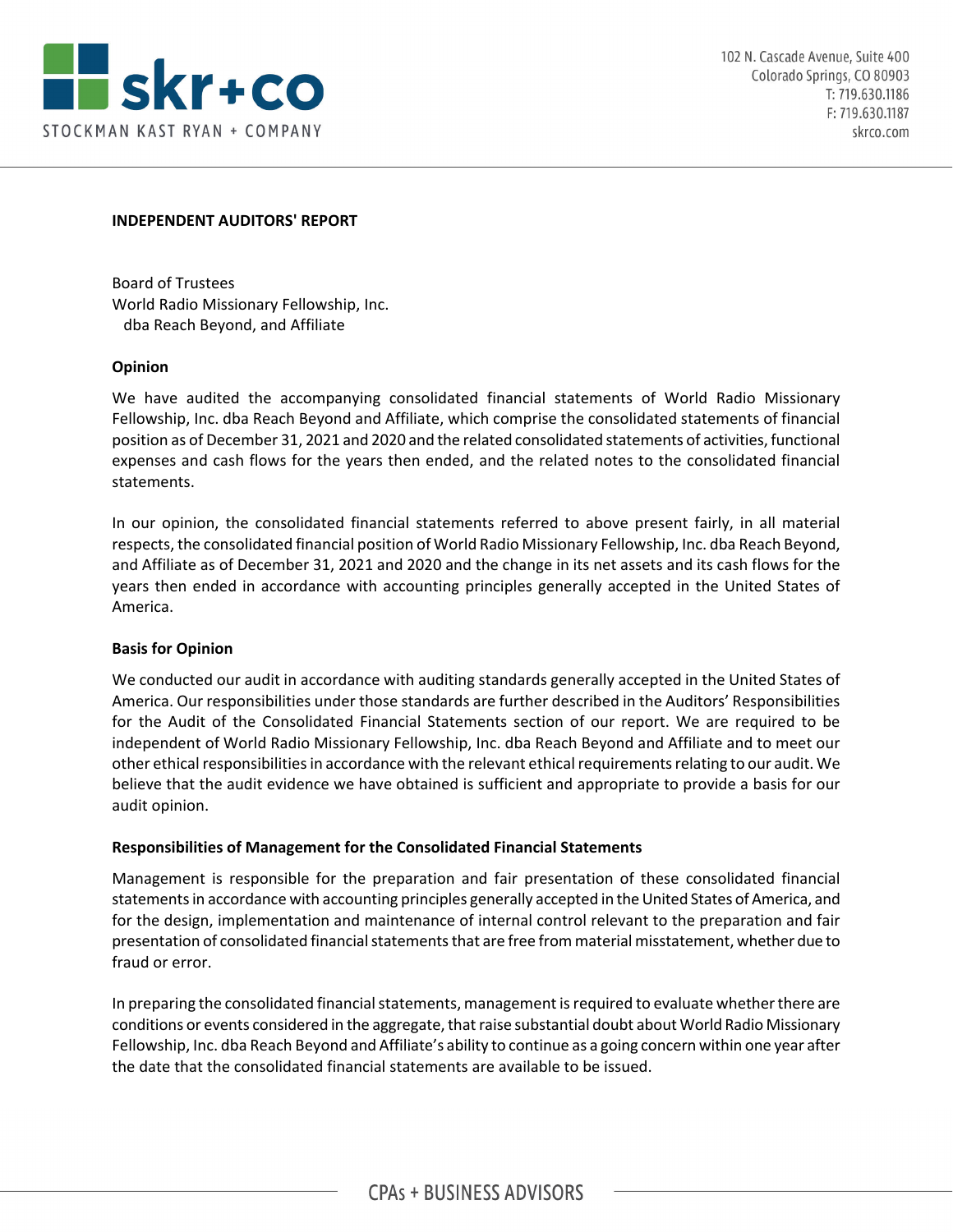## **Auditors' Responsibility for the Audit of the Consolidated Financial Statements**

Our objectives are to obtain reasonable assurance about whether the consolidated financial statements as a whole are free from material misstatement, whether due to fraud or error, and to issue an auditors' report that includes our opinion. Reasonable assurance is a high level of assurance but is not absolute assurance and therefore is not a guarantee that an audit conducted in accordance with generally accepted auditing standards will always detect a material misstatement when it exists. The risk of not detecting a material misstatement resulting from fraud is higher than for one resulting from error, as fraud may involve collusion, forgery, intentional omissions, misrepresentations, or the override of internal control. Misstatements are considered material if there is a substantial likelihood that, individually or in the aggregate, they would influence the judgment made by a reasonable user based on the consolidated financial statements.

In performing an audit in accordance with generally accepted auditing standards we:

- Exercise professional judgment and maintain professional skepticism throughout the audit.
- Identify and assess the risks of material misstatement of the consolidated financial statements, whether due to fraud or error, and design and perform audit procedures responsive to those risks. Such procedures include examining, on a test basis, evidence regarding the amounts and disclosures in the consolidated financial statements.
- Obtain an understanding of internal control relevant to the audit in order to design audit procedures that are appropriate in the circumstances, but not for the purpose of expressing an opinion on the effectiveness of the Company's internal control. Accordingly, no such opinion is expressed.
- Evaluate the appropriateness of accounting policies used and the reasonableness of significant accounting estimates made by management, as well as evaluate the overall presentation of the consolidated financial statements.
- Conclude whether, in our judgment, there are conditions or events, considered in the aggregate, that raise substantial doubt about the Company's ability to continue as a going concern for a reasonable period of time.

We are required to communicate with those charged with governance regarding, among other matters, the planned scope and timing of the audit, significant audit findings, and certain internal control related matters that we identified during the audit.

## **Report on Supplementary Information**

Our audit was conducted for the purpose of forming an opinion on the consolidated financial statements as a whole. The consolidating statements are presented for purposes of additional analysis and are not a required part of the consolidated financial statements. Such information is the responsibility of management and was derived from and relates directly to the underlying accounting and other records used to prepare the consolidated financial statements. The information has been subjected to the auditing procedures applied in the audit of the consolidated financialstatements and certain additional procedures, including comparing and reconciling such information directly to the underlying accounting and other records used to prepare the consolidated financial statements or to the consolidated financial statements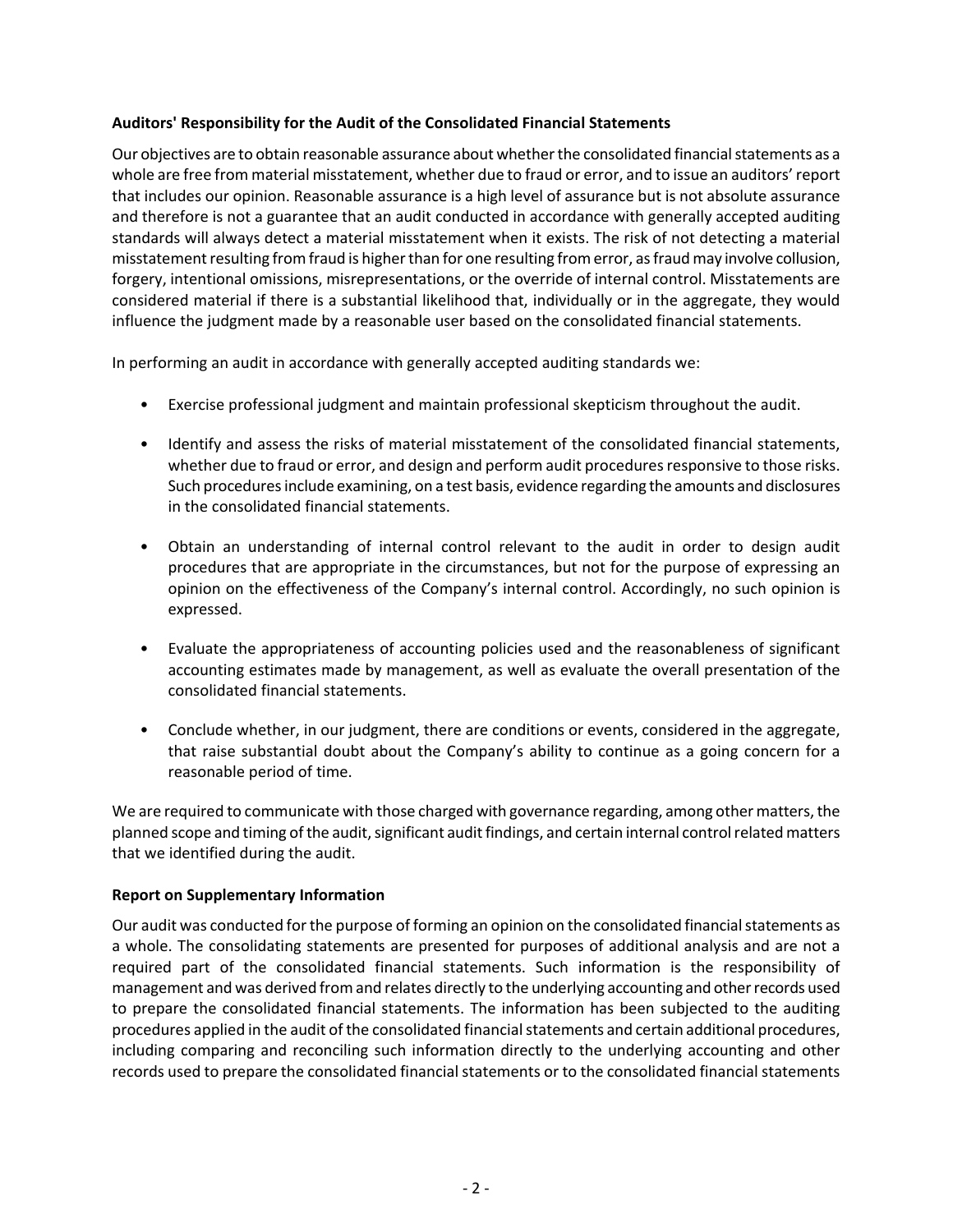themselves, and other additional procedures in accordance with auditing standards generally accepted in the United States of America. In our opinion, the information is fairly stated in all material respects in relation to the consolidated financial statements as a whole.

*Stockman Kast Ryan + Co, LLP* 

May 3, 2022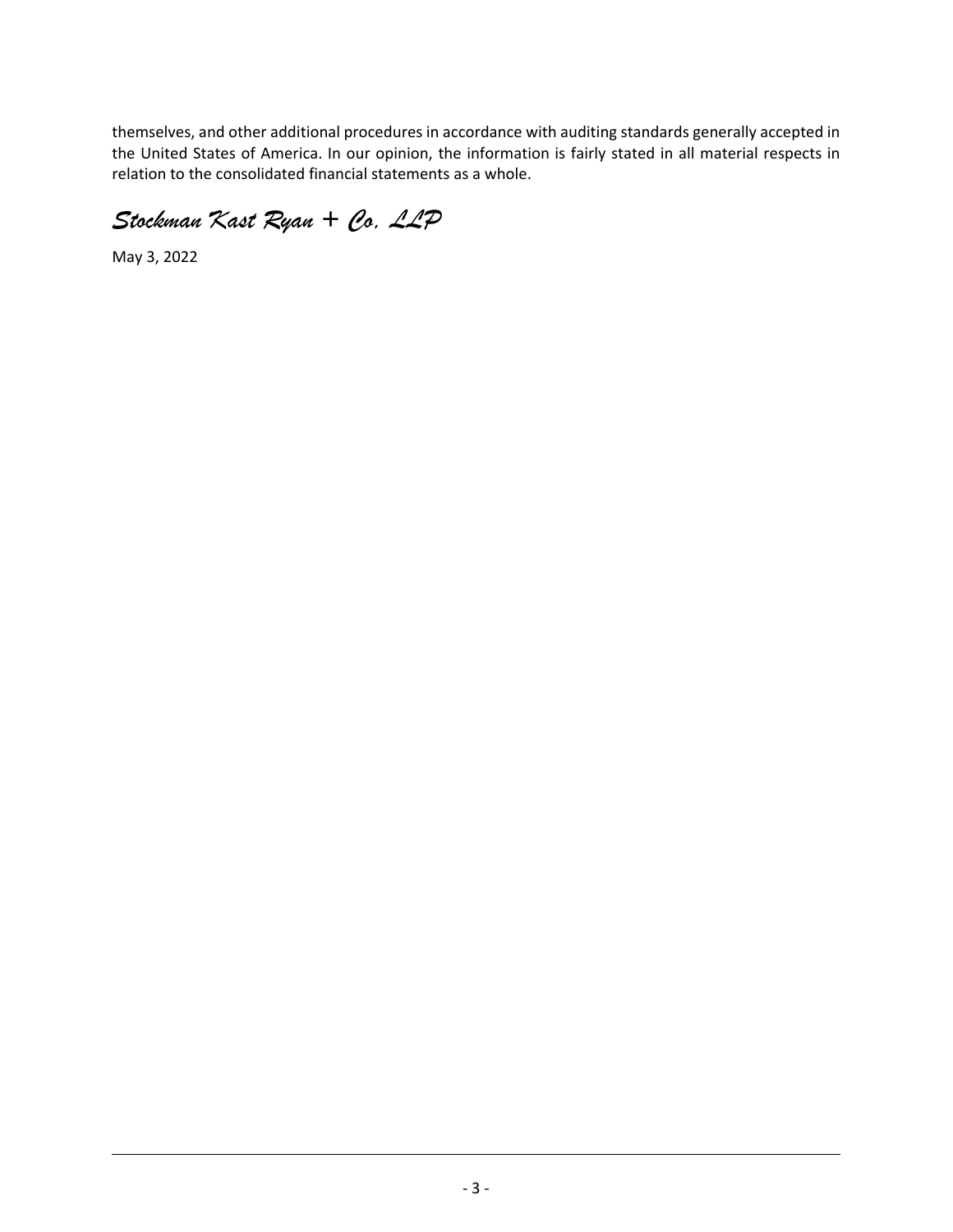## World Radio Missionary Fellowship, Inc. and Affiliate, dba Reach Beyond 44 Consolidated Statements of Financial Position December 31, 2021 and 2020

|                                                      |     | 2021                     | 2020             |
|------------------------------------------------------|-----|--------------------------|------------------|
| Assets:                                              |     |                          |                  |
| Cash and cash equivalents                            | \$  | 2,130,374                | \$<br>2,161,439  |
| Accounts receivable                                  |     | 87,475                   | 1,578            |
| Donations receivable                                 |     |                          | 211,800          |
| Accrued interest receivable                          |     |                          | 2,078            |
| Prepayments and other assets                         |     | 24,204                   | 42,797           |
| Long-term advances                                   |     | 191,356                  | 191,356          |
| Certificates of deposit                              |     | 603,599                  | 64,534           |
| Investments                                          |     | 6,297,029                | 5,097,282        |
| Property and equipment                               |     | 308,173                  | 334,075          |
| Assets under charitable gift annuity agreements      |     | 3,969,444                | 3,864,894        |
| <b>Total assets</b>                                  | \$  | 13,611,654               | \$<br>11,971,833 |
| Liabilities and net assets:                          |     |                          |                  |
| Liabilities:                                         |     |                          |                  |
| Accounts payable and accrued expenses                | \$  | 109,982                  | \$<br>108,361    |
| Donations payable                                    |     | 26,902                   | 7,218            |
| Paycheck Protection Program Ioan payable             |     |                          | 611,062          |
| Accrued interest payable                             |     |                          | 3,985            |
| Liabilities under charitable gift annuity agreements |     | 1,962,548                | 2,145,323        |
| <b>Total liabilities</b>                             |     | 2,099,432                | 2,875,949        |
| Net assets:                                          |     |                          |                  |
| With donor restrictions:                             |     |                          |                  |
| Missionary support                                   |     | 3,480,095                | 3,001,163        |
| Projects                                             |     | 1,782,921                | 1,367,002        |
| Total net assets with donor restrictions             |     | 5,263,016                | 4,368,165        |
|                                                      |     |                          |                  |
| Without donor restrictions:                          |     |                          |                  |
| Designated by the board - annuity reserves           |     | 2,006,896                | 1,719,571        |
| Designated by the board - software reserves          |     | 84,151                   | 84,151           |
| Undesignated                                         |     | 4,158,159                | 2,923,997        |
| Total net assets without donor restrictions          |     | 6,249,206                | 4,727,719        |
| Total net assets                                     |     | 11,512,222               | 9,095,884        |
| Total liabilities and net assets                     | SS. | 13,611,654 \$ 11,971,833 |                  |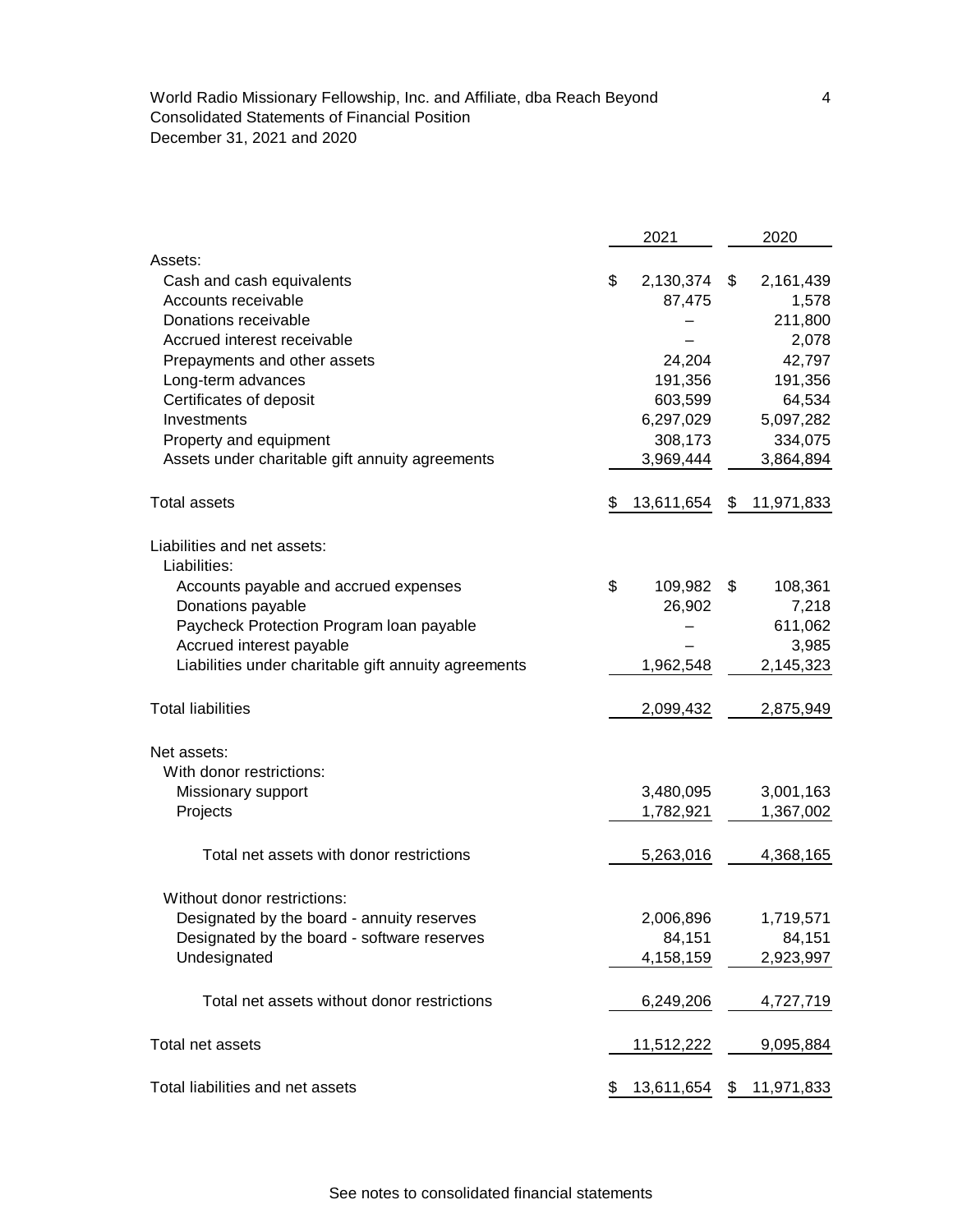#### World Radio Missionary Fellowship, Inc. and Affiliate, dba Reach Beyond 5 Consolidated Statements of Activities For the Years Ended December 31, 2021 and 2020

|                                                       |                                             | 2021                       |                          |                                      | 2020                       |                 |
|-------------------------------------------------------|---------------------------------------------|----------------------------|--------------------------|--------------------------------------|----------------------------|-----------------|
|                                                       | <b>Without Donor</b><br><b>Restrictions</b> | With Donor<br>Restrictions | Total                    | <b>Without Donor</b><br>Restrictions | With Donor<br>Restrictions | Total           |
| Public support and revenue:                           |                                             |                            |                          |                                      |                            |                 |
| Public support:                                       |                                             |                            |                          |                                      |                            |                 |
| Contributions                                         | 1,866,452 \$<br>\$                          | 6,877,040 \$               | 8,743,492 \$             | 1,417,202 \$                         | 6,729,017 \$               | 8,146,219       |
| Donated goods and services                            | 339,123                                     | 183,952                    | 523,075                  | 345,302                              | 296,632                    | 641,934         |
| Total public support                                  | 2,205,575                                   | 7,060,992                  | 9,266,567                | 1,762,504                            | 7,025,649                  | 8,788,153       |
| Revenue:                                              |                                             |                            |                          |                                      |                            |                 |
| Investment income                                     | 304,846                                     | 1,200                      | 306,046                  | 396,564                              | 1,667                      | 398,231         |
| Rent income                                           | 18,308                                      |                            | 18,308                   | 21,006                               | $\overline{\phantom{0}}$   | 21,006          |
| Media income                                          |                                             | 6,426                      | 6,426                    |                                      | 5,722                      | 5,722           |
| Change in value of charitable gift annuity agreements | 285,502                                     |                            | 285,502                  | 231,263                              | (3,574)                    | 227,689         |
| Gain on disposition of assets                         |                                             | $\equiv$                   | $\overline{\phantom{0}}$ | 24,000                               | 1,074                      | 25,074          |
| Other income                                          | 332,805                                     | 312,914                    | 645,719                  | 21,804                               | 17,662                     | 39,466          |
| Total revenue                                         | 941,461                                     | 320,540                    | 1,262,001                | 694,637                              | 22,551                     | 717,188         |
| Total public support and revenue                      | 3,147,036                                   | 7,381,532                  | 10,528,568               | 2,457,141                            | 7,048,200                  | 9,505,341       |
| Net assets released:                                  |                                             |                            |                          |                                      |                            |                 |
| Purpose restrictions                                  | 5,843,864                                   | (5,843,864)                | $\overline{\phantom{0}}$ | 5,829,141                            | (5,829,141)                |                 |
| Administrative assessments                            | 642,817                                     | (642, 817)                 | $\overline{\phantom{0}}$ | 728,514                              | (728, 514)                 |                 |
| Total net assets released                             | 6,486,681                                   | (6,486,681)                | $\overline{\phantom{0}}$ | 6,557,655                            | (6,557,655)                |                 |
| Expenses:                                             |                                             |                            |                          |                                      |                            |                 |
| Program services:                                     |                                             |                            |                          |                                      |                            |                 |
| Media                                                 | 2,003,777                                   |                            | 2,003,777                | 1,970,302                            |                            | 1,970,302       |
| Healthcare                                            | 1,248,876                                   | $\overline{a}$             | 1,248,876                | 1,159,870                            | $\overline{\phantom{0}}$   | 1,159,870       |
| Leadership development                                | 1,647,931                                   | $\overline{\phantom{0}}$   | 1,647,931                | 1,597,486                            | $\qquad \qquad -$          | 1,597,486       |
| Missions awareness                                    | 929,709                                     | $\qquad \qquad -$          | 929,709                  | 1,078,406                            | $\overline{\phantom{a}}$   | 1,078,406       |
| Total program services                                | 5,830,293                                   | $\equiv$                   | 5,830,293                | 5,806,064                            | $-$                        | 5,806,064       |
| Supporting activities:                                |                                             |                            |                          |                                      |                            |                 |
| General and administrative                            | 1,852,898                                   | $\qquad \qquad -$          | 1,852,898                | 1,873,410                            | $\overline{\phantom{0}}$   | 1,873,410       |
| Fundraising                                           | 429,039                                     | $\overline{\phantom{m}}$   | 429,039                  | 507,106                              | $\overline{\phantom{0}}$   | 507,106         |
| Total supporting activities                           | 2,281,937                                   | $\equiv$                   | 2,281,937                | 2,380,516                            | $\equiv$                   | 2,380,516       |
| Total expenses                                        | 8,112,230                                   |                            | 8,112,230                | 8,186,580                            |                            | 8,186,580       |
| Excess of public support and revenue over expenses    | 1,521,487                                   | 894,851                    | 2,416,338                | 828,216                              | 490,545                    | 1,318,761       |
| Net assets, beginning of year                         | 4,727,719                                   | 4,368,165                  | 9,095,884                | 3,899,503                            | 3,877,620                  | 7,777,123       |
| Net assets, end of year                               | 6,249,206<br>\$                             | \$<br>5,263,016            | \$<br>11,512,222         | \$<br>4,727,719                      | \$<br>4,368,165            | \$<br>9,095,884 |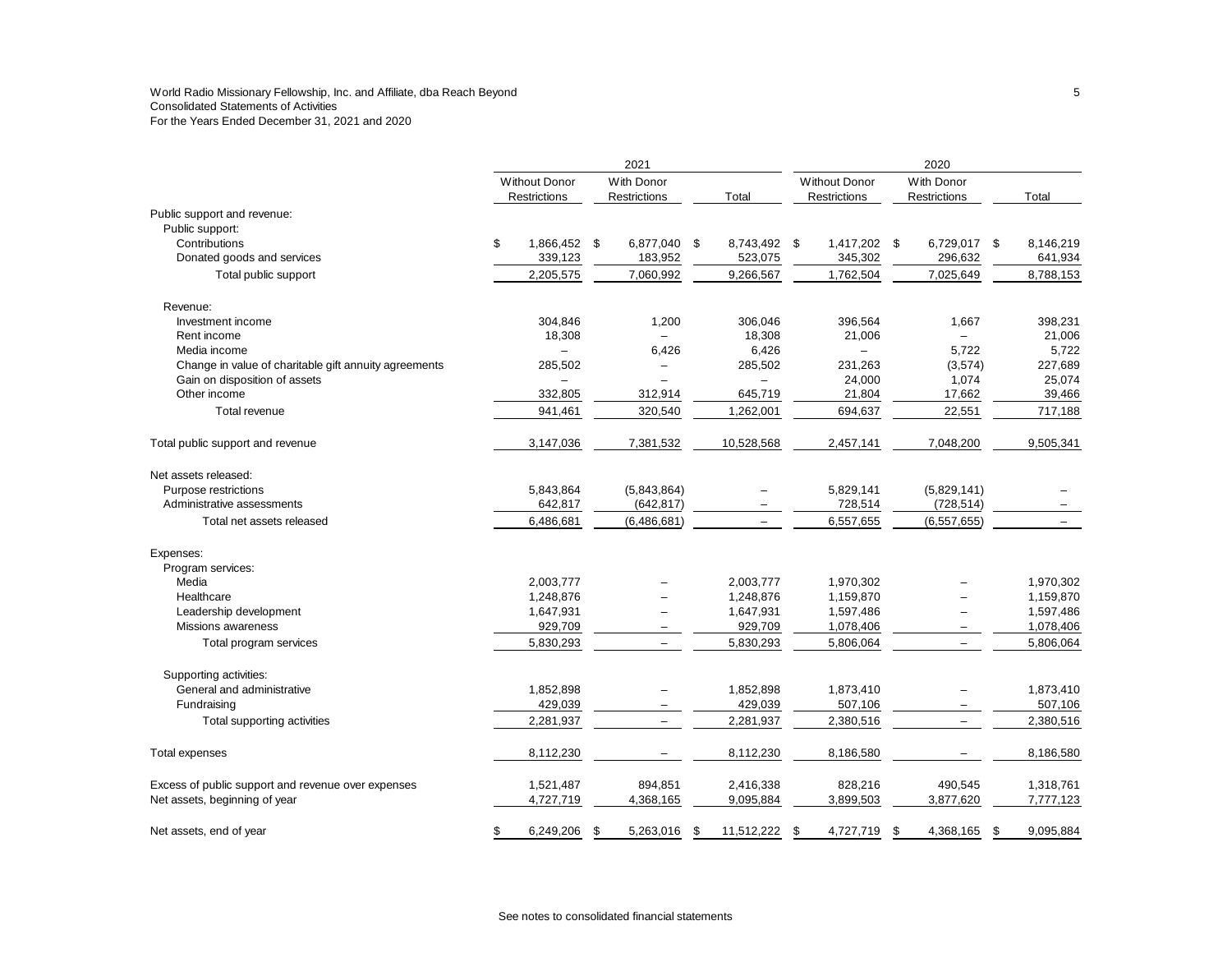#### World Radio Missionary Fellowship, Inc. and Affiliate, dba Reach Beyond 6 Consolidated Statements of Functional Expenses For the Years Ended December 31, 2021 and 2020

|                               |                          |            |      |                         |      |                 |      | 2021      |                    |                              |     |           |           |
|-------------------------------|--------------------------|------------|------|-------------------------|------|-----------------|------|-----------|--------------------|------------------------------|-----|-----------|-----------|
|                               |                          |            |      | <b>Program Services</b> |      |                 |      |           |                    | <b>Supporting Activities</b> |     |           |           |
|                               |                          |            |      | Leadership              |      | <b>Missions</b> |      |           | General and        |                              |     |           |           |
|                               | Media                    | Healthcare |      | Development             |      | Awareness       |      | Subtotal  | Administrative     | Fundraising                  |     | Subtotal  | Total     |
| Expenses:                     |                          |            |      |                         |      |                 |      |           |                    |                              |     |           |           |
| Personnel costs               | \$<br>1,361,412 \$       | 787,137    | - \$ | 1.313.154               | - \$ | 736,535         | - \$ | 4,198,238 | \$<br>1.451.402 \$ | 308,359                      | \$. | 1,759,761 | 5,957,999 |
| Materials and supplies        | 94,611                   | 50,130     |      | 11,408                  |      | 3,186           |      | 159,335   | 29,167             | 3,207                        |     | 32,374    | 191,709   |
| Postage and shipping          | 8,697                    | 1,605      |      | 1,987                   |      | 4,207           |      | 16,496    | 3,455              | 7,493                        |     | 10,948    | 27,444    |
| Occupancy costs               | 14,488                   | 14,366     |      | 38,315                  |      | 3,921           |      | 71.090    | 84,289             | 45,565                       |     | 129,854   | 200,944   |
| Printing and public relations | 12,263                   | 18,366     |      | 16,105                  |      | 16,221          |      | 62,955    | 12,506             | 29,649                       |     | 42,155    | 105,110   |
| Professional services         | 144,109                  | 33,928     |      | 28,292                  |      | 28,253          |      | 234,582   | 122,807            | 14,201                       |     | 137,008   | 371,590   |
| Travel                        | 38,985                   | 71,833     |      | 30,778                  |      | 21,770          |      | 163,366   | 22,262             | 6,852                        |     | 29,114    | 192,480   |
| Ministry partner support      | 320,709                  | 126,063    |      | 86,283                  |      | 74,963          |      | 608,018   | 37,716             | 6,278                        |     | 43,994    | 652,012   |
| Donations                     | $\overline{\phantom{0}}$ | 137.604    |      | 114,083                 |      | 39,816          |      | 291,503   | 108                | 7,119                        |     | 7,227     | 298,730   |
| Depreciation                  |                          | 151        |      | 151                     |      | 151             |      | 453       | 36,032             |                              |     | 36,032    | 36,485    |
| Miscellaneous                 | 8,503                    | 7,693      |      | 7,375                   |      | 686             |      | 24,257    | 53,154             | 316                          |     | 53,470    | 77,727    |
| Total expenses                | 2,003,777                | ,248,876   |      | 647,931                 |      | 929,709         |      | 5,830,293 | 852,898.           | 429,039                      |     | 2,281,937 | 8,112,230 |

|                               |                          |                          |     |                         |    |                 |     | 2020      |                              |                |    |                          |      |           |   |           |
|-------------------------------|--------------------------|--------------------------|-----|-------------------------|----|-----------------|-----|-----------|------------------------------|----------------|----|--------------------------|------|-----------|---|-----------|
|                               |                          |                          |     | <b>Program Services</b> |    |                 |     |           | <b>Supporting Activities</b> |                |    |                          |      |           |   |           |
|                               |                          |                          |     | Leadership              |    | <b>Missions</b> |     |           |                              | General and    |    |                          |      |           |   |           |
|                               | Media                    | Healthcare               |     | Development             |    | Awareness       |     | Subtotal  |                              | Administrative |    | Fundraising              |      | Subtotal  |   | Total     |
| Expenses:                     |                          |                          |     |                         |    |                 |     |           |                              |                |    |                          |      |           |   |           |
| Personnel costs               | $,347,270$ \$            | 866,951                  | -\$ | 1,395,548               | S. | 924,587         | -\$ | 4,534,356 | \$                           | 1,408,349      | \$ | 367,637                  | - \$ | 1,775,986 | S | 6,310,342 |
| Materials and supplies        | 81,943                   | 17,391                   |     | 8,282                   |    | 6,797           |     | 114,413   |                              | 22,743         |    | 3,101                    |      | 25,844    |   | 140,257   |
| Postage and shipping          | 2,823                    | 3,177                    |     | 2,558                   |    | 4,604           |     | 13,162    |                              | 3,837          |    | 9,571                    |      | 13,408    |   | 26,570    |
| Occupancy costs               | 15,446                   | 28,958                   |     | 33,177                  |    | 18,469          |     | 96,050    |                              | 91,485         |    | 46,219                   |      | 137,704   |   | 233,754   |
| Printing and public relations | 15,475                   | 31,236                   |     | 20,959                  |    | 11.445          |     | 79,115    |                              | 9,566          |    | 26,941                   |      | 36,507    |   | 115,622   |
| Professional services         | 116,805                  | 23,392                   |     | 26,581                  |    | 25.478          |     | 192,256   |                              | 170,954        |    | 21,159                   |      | 192,113   |   | 384,369   |
| Travel                        | 47,852                   | 45,093                   |     | 34,054                  |    | 33,541          |     | 160,540   |                              | 23,383         |    | 8,119                    |      | 31,502    |   | 192,042   |
| Ministry partner support      | 340,629                  | 123,014                  |     | 58,902                  |    | 32,111          |     | 554,656   |                              | 36,035         |    | 13,066                   |      | 49,101    |   | 603,757   |
| Donations                     | 40                       | 17,498                   |     | 15,230                  |    | 20,000          |     | 52,768    |                              | 826            |    | 7,115                    |      | 7,941     |   | 60,709    |
| Depreciation                  | $\overline{\phantom{0}}$ | $\overline{\phantom{0}}$ |     | 73                      |    | —               |     | 73        |                              | 38,486         |    | $\overline{\phantom{m}}$ |      | 38,486    |   | 38,559    |
| Miscellaneous                 | 2,019                    | 3,160                    |     | 2,122                   |    | 1,374           |     | 8,675     |                              | 67,746         |    | 4,178                    |      | 71,924    |   | 80,599    |
| Total expenses                | 970,302.                 | 1,159,870                |     | 1,597,486               |    | 1,078,406       |     | 5,806,064 | \$.                          | 1,873,410      |    | 507,106                  |      | 2,380,516 |   | 8,186,580 |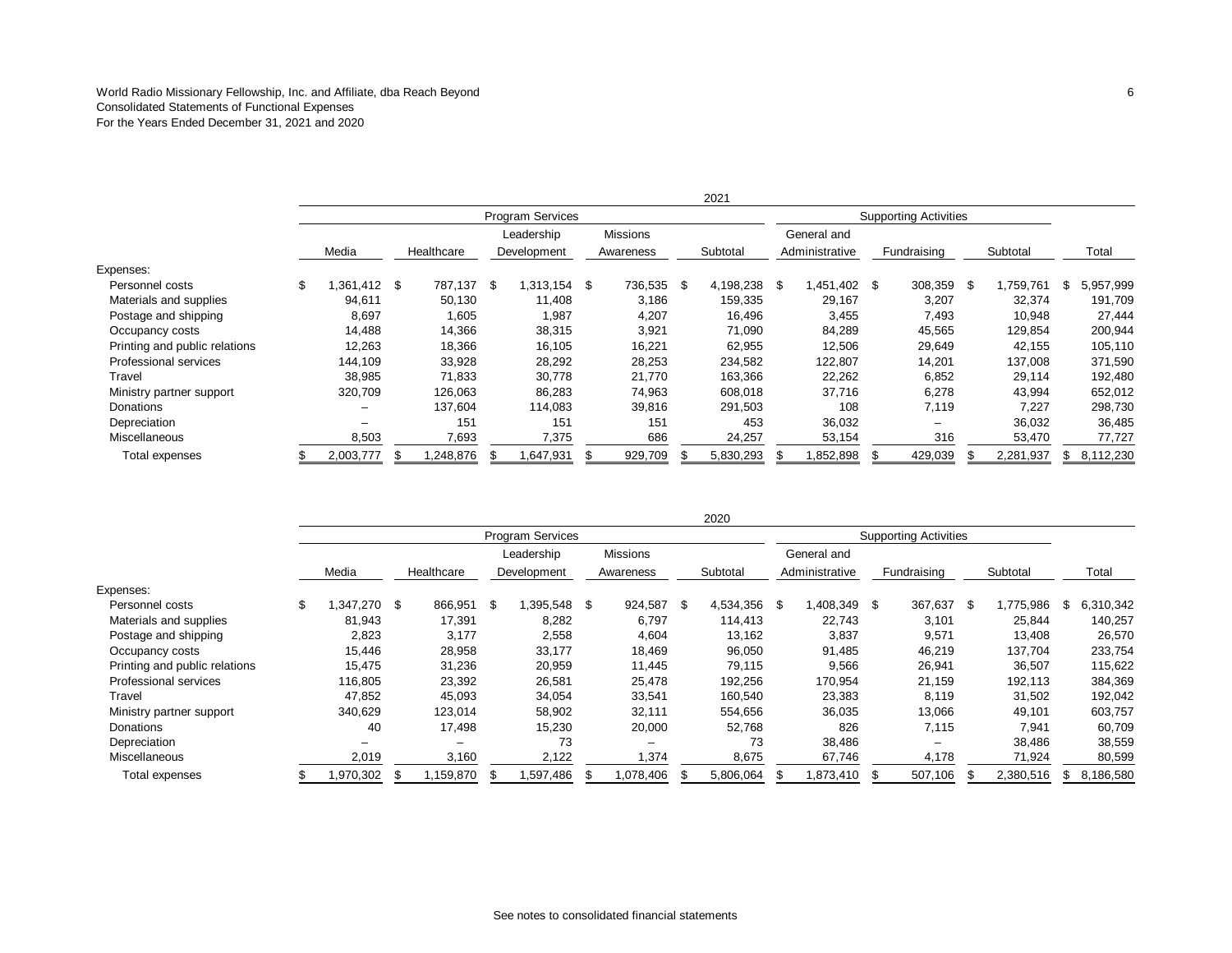#### World Radio Missionary Fellowship, Inc. and Affiliate, dba Reach Beyond 7 Consolidated Statements of Cash Flows For the Years Ended December 31, 2021 and 2020

|                                                                   | 2021             | 2020                |
|-------------------------------------------------------------------|------------------|---------------------|
| Cash flows from operating activities:                             |                  |                     |
| Received from contributors<br>Received for services               | \$<br>8,673,798  | \$<br>7,878,417     |
| Rents received                                                    | 3,475<br>18,308  | 53,951<br>21,006    |
| Interest and dividends received                                   | 327,685          | 334,528             |
| Miscellaneous receipts                                            | 34,361           | 36,343              |
| Paid to or on behalf of employees and retirees                    | (5,559,446)      | (5,743,290)         |
| Paid to suppliers and service providers                           | (998, 133)       | (1,053,563)         |
| Ministry partner support and other donations                      | (939, 382)       | (692, 916)          |
| Paid to annuitants                                                | (316, 186)       | (347,081)           |
| Miscellaneous payments                                            | (80, 992)        | (68, 334)           |
| Net cash provided by operating activities                         | 1,163,488        | 419,061             |
| Cash flows from investing activities:                             |                  |                     |
| Proceeds from sale of property and equipment                      |                  | 25,074              |
| Purchase of property and equipment                                | (16, 249)        | (1,090)             |
| Redemptions of certificates of deposit                            | 64,534           | 200,000             |
| Purchases of certificates of deposit                              | (600,000)        | (264, 534)          |
| Proceeds from sales of investments                                | 1,136,508        | 5,218,718           |
| Purchases of investments                                          | (1,779,346)      | (5,282,903)         |
| Net cash used by investing activities                             | (1, 194, 553)    | (104, 735)          |
| Cash flows from financing activities:                             |                  |                     |
| Proceeds of Paycheck Protection Program Ioan                      |                  | 611,062             |
| Net cash provided by financing activities                         |                  | 611,062             |
| Change in cash and cash equivalents                               | (31,065)         | 925,388             |
| Cash and cash equivalents, beginning of year                      | 2,161,439        | 1,236,051           |
| Cash and cash equivalents, end of year                            | \$<br>2,130,374  | \$<br>2,161,439     |
| Reconciliation of excess of public support and revenue            |                  |                     |
| over expenses to net cash provided by operating activities:       |                  |                     |
| Excess of public support and revenue over expenses                | \$<br>2,416,338  | \$<br>1,318,761     |
| Adjustments to reconcile excess of public support and revenue     |                  |                     |
| over expenses to net cash provided by operating activities:       |                  |                     |
| Noncash expenses (revenues):                                      |                  |                     |
| Depreciation                                                      | 36,485           | 38,559              |
| Net realized and unrealized gains on investments                  | (166, 837)       | (213, 102)          |
| Receipt of in-kind stock donations                                | (237, 871)       | (33, 331)           |
| Gain on disposition of assets                                     |                  | (25,074)            |
| Miscellaneous                                                     |                  | (3, 124)            |
| Gain on assets under charitable gift annuity and trust agreements | (278, 308)       | (196, 409)          |
| Actuarial gain on charitable gift annuity and trust agreements    | (94, 196)        | (130, 551)          |
| Matured charitable gift annuity and trust agreements              | (96, 755)        | (122, 245)          |
| Donated equipment                                                 | (1,243)          |                     |
| Donation to Fundación Voz y Manos Ecuador                         | 71,242           |                     |
| Changes in operating assets and liabilities:                      |                  |                     |
| Accounts receivable<br>Donations receivable                       | (86, 194)        | 48,229              |
| Accrued interest receivable                                       | 170,000          | (218, 053)          |
| Prepayments and other assets                                      | 1,905<br>(7,046) | (2,078)             |
| Net assets under charitable gift annuity agreements               | 26,134           | (11, 247)<br>16,220 |
| Paycheck Protection Program Ioan payable                          | (611,062)        |                     |
| Accounts payable and accrued expenses                             | 18,176           | 852<br>(40, 576)    |
| Donations payable                                                 | 6,705            | (11, 755)           |
| Grant loan interest payable                                       | (3,985)          | 3,985               |
| Net cash provided by operating activities                         | \$<br>1,163,488  | \$<br>419,061       |
|                                                                   |                  |                     |
| Investing activities not requiring the use of cash:               |                  |                     |
| Receipt of donated equipment                                      | \$<br>$1,243$ \$ |                     |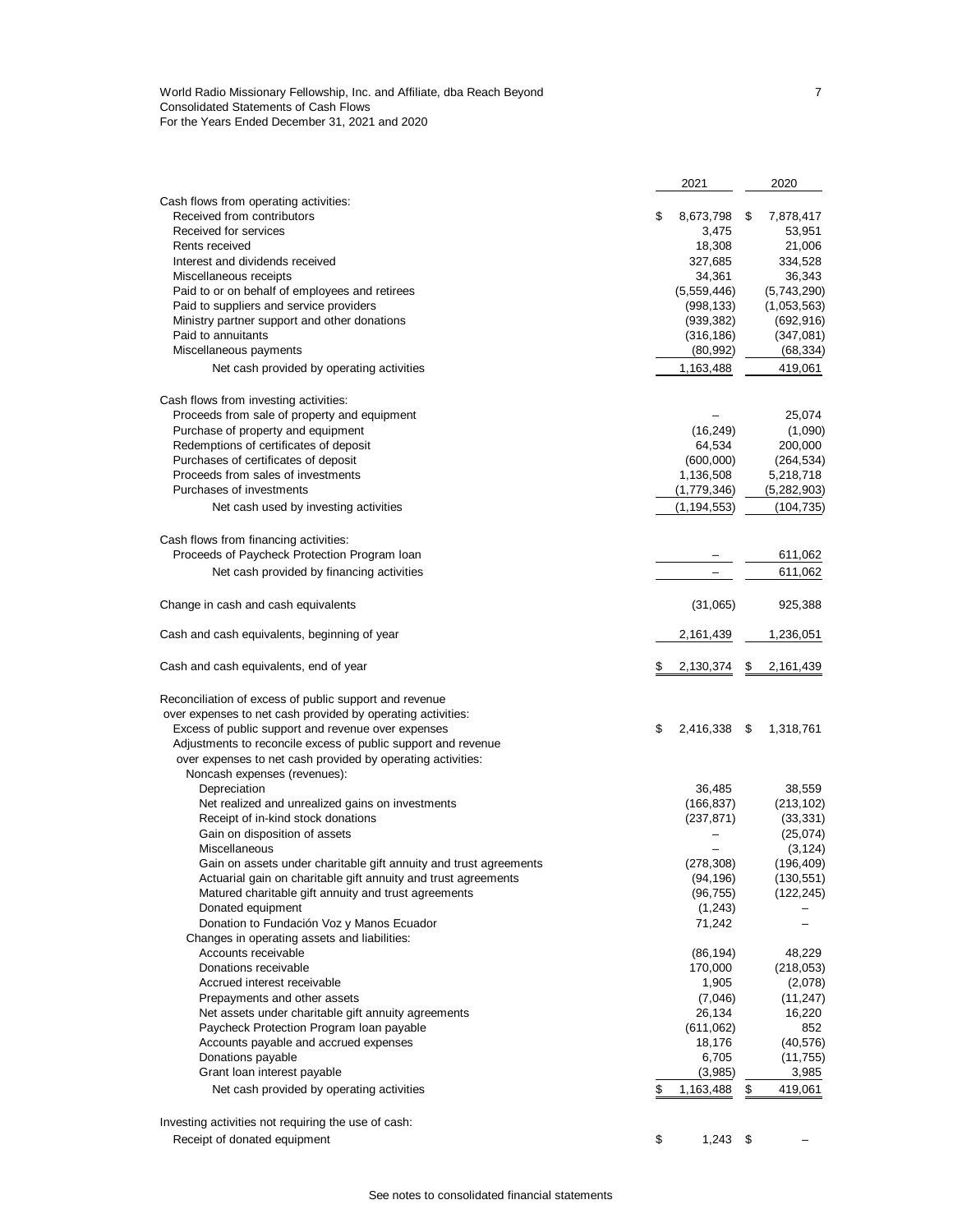# <span id="page-10-0"></span>**World Radio Missionary Fellowship, Inc., dba Reach Beyond, and Affiliate**

Notes to the consolidated financial statements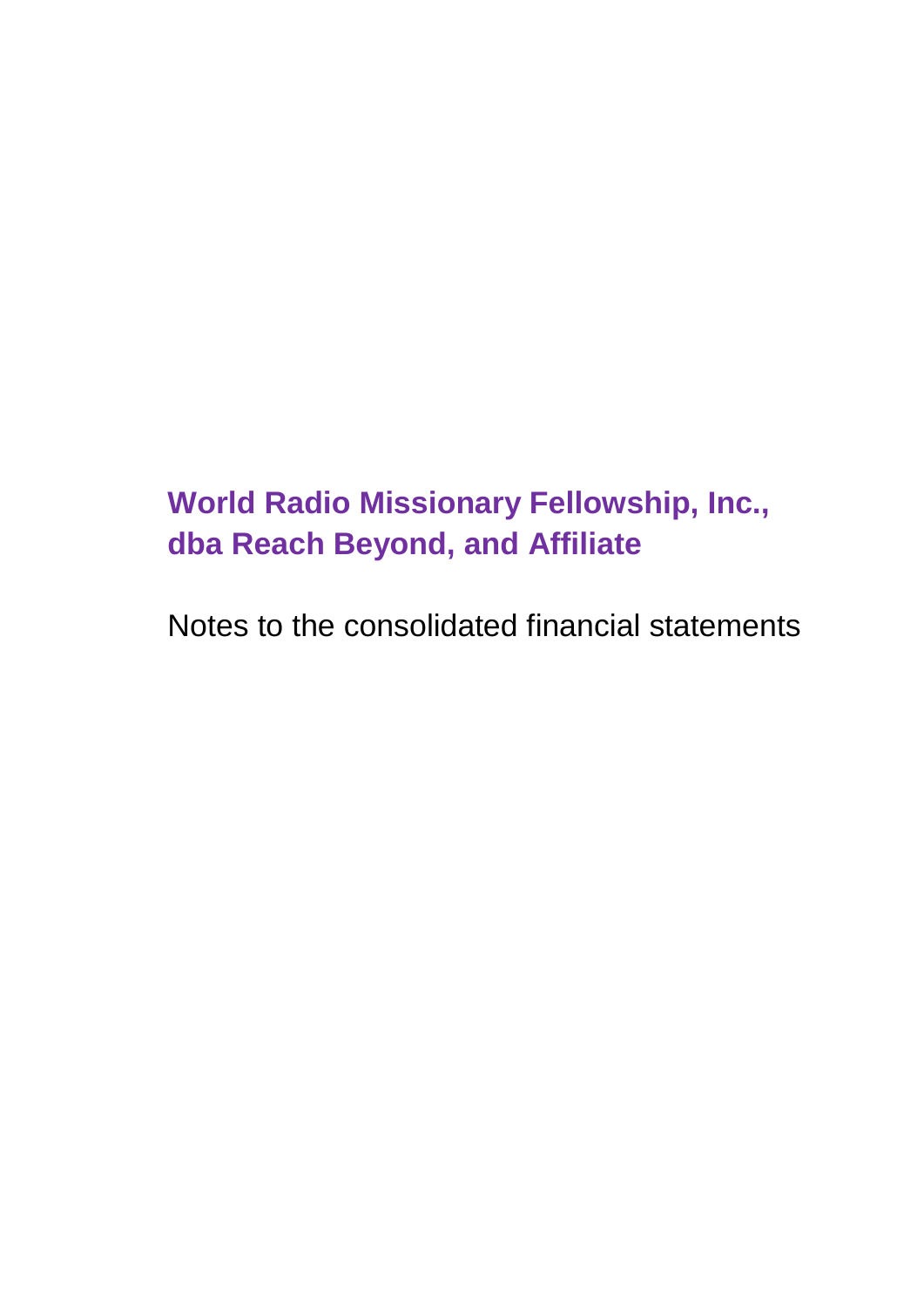#### **1 World Radio Missionary Fellowship, Inc. and Affiliate — Information**

#### <span id="page-11-1"></span><span id="page-11-0"></span>**1.1 World Radio Missionary Fellowship, Inc.**

World Radio Missionary Fellowship, Inc., a United States nonprofit organization, does business as Reach Beyond. Reach Beyond is an interdenominational, international Christian mission organization whose mission is "Empowering dynamic media and healthcare ministries that declare and demonstrate Jesus Christ." Reach Beyond is committed to communicating the gospel of Jesus Christ to all nations via media, healthcare, and leadership development.

Reach Beyond operates a ministry service center in Colorado Springs, Colorado and has ministries in Latin America, Europe/Euro Asia, North Africa and the Middle East, Sub-Saharan Africa, and Asia-Pacific. Reach Beyond is governed by the World Radio Missionary Fellowship, Inc. board of trustees which sets policies and directs the work of the mission. Reach Beyond is associated with entities in the United Kingdom, Sweden, the Netherlands, Canada, New Zealand, Australia, and Ecuador. The financial position and results of operations of these associated organizations, except as disclosed in Note 1.2, are not included in the consolidated financial statements as these entities are not controlled by Reach Beyond. Reach Beyond is a faith mission, depending on God to prompt individuals, local churches, and other organizations to meet financial needs. Reach Beyond maintains a high degree of fiscal integrity and is a charter member of the Evangelical Council for Financial Accountability (ECFA) and *Missio Nexus*.

Since its founding in 1931, Reach Beyond's passion has been to make disciples of Jesus Christ. Through the practical tools of media (Reach Beyond Voice) and healthcare (Reach Beyond Hands), the mission is touching lives and empowering the voice and hands of believers around the world. Local believers are being equipped to change their communities and the world as missionaries, pastors, broadcasters, and healthcare providers. Working together with partners, Reach Beyond has helped establish radio stations in more than 100 countries, broadcasting in more than 100 languages and dialects. Christ-centered healthcare provided by hospitals, clinics, and community development programs is touching thousands of lives.

Reach Beyond exists so that people everywhere may come to Christ, become His disciples, and serve Him as vital parts of the body of Christ. Reach Beyond places priority on multiplying God's resources by creating sustainable and reproducible ministries. Reach Beyond's vision is to see people everywhere transformed in Christ, engaged in the growing Church, and empowered to ignite reproducing ministries that bring His light to their communities.

Ministries are conducted through the following:

Media — Reach Beyond Voice delivers the gospel through the most effective medium for each audience and culture, whether via FM, AM, shortwave, direct–to–home satellite, or the Internet. Reach Beyond missionaries work with local partners to plant radio ministries around the world; Internet chat rooms open doors to people who do not listen to Christian radio, while shortwave and satellite broadcasts reach remote areas or into countries that are closed to missionaries.

Healthcare and Community Development — Reach Beyond Hands provides health services, focusing on integrated patient care and medical education, and through community development projects helps rural areas to improve sanitation and obtain clean water, uses mobile medical clinics to provide medical and dental treatment, helps partner organizations start medical ministries, and partners with relief organizations by sending emergency medical response teams to crisis areas.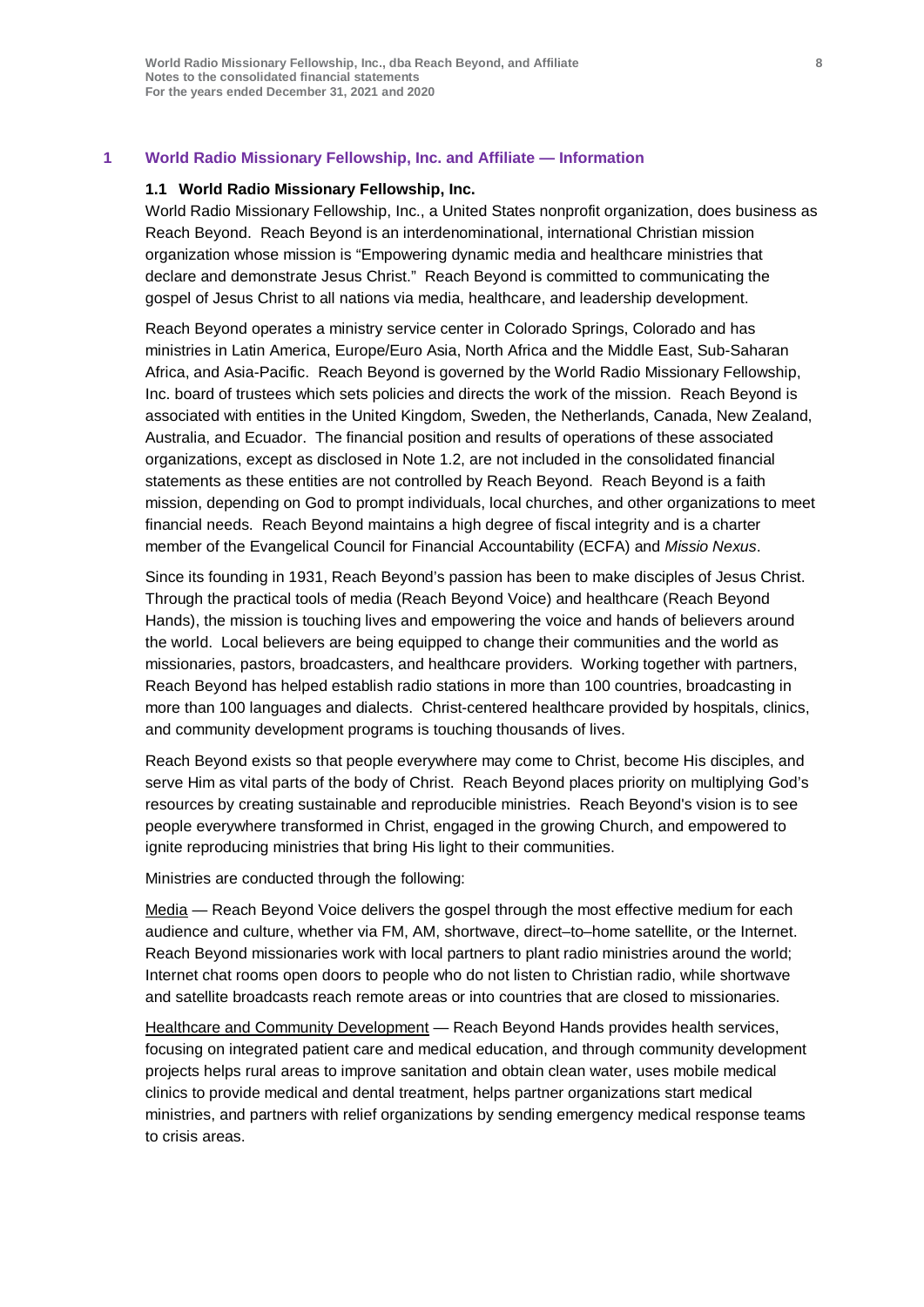#### $\blacktriangleleft$ World Radio Missionary Fellowship, Inc. and Affiliate - Information, continued

Missions Awareness — Reach Beyond mobilizes individuals and churches to be involved in worldwide missions through long and short-term missions, welcoming, praying, giving, and going.

Leadership Development — Reach Beyond trains media personnel, healthcare professionals, and national church leaders and conducts programs throughout the world in radio production, communication theory, journalism, station management, technical maintenance, promotion, and cooperation. The *Apoyo* program trains national pastors and leaders. *Corrientes* is a training program to mobilize and equip Latin American believers to go where God has called them as part of the Great Commission.

The goal of the above listed ministries is to fulfill the Great Commission by means of discipleship.

#### <span id="page-12-0"></span>**1.2 Affiliate**

World Radio Missionary Fellowship, Inc. was the sole member of Fundación Voz y Manos Ecuador (hereafter referred to as "Voz y Manos"), an Ecuadorian nonprofit organization, until August 5, 2021. On that date, additional members were added to its board of directors and World Radio Missionary Fellowship, Inc. ceased to control Voz y Manos.

Voz y Manos is dedicated to:

- **Spread the Word of God through appropriate means**
- Train Christian leaders, missionaries, and volunteers to serve in Ecuador and in all the world
- Assist individuals and communities in both the physical and spiritual arenas
- Establish strategic alliances with other like-minded organizations which contribute to the development of its vision and mission
- Coordinate with the Ecuadorian government and other organizations to provide emergency relief during disasters or catastrophes and carry out projects of prevention, emergency, and rehabilitation at both a national and international level

Voz y Manos began operations in February 2020 when it assumed the ministries of The World Radio Missionary Fellowship, Inc., an associated but unrelated Ecuadorian nonprofit organization.

#### **2 Summary of significant accounting policies**

#### <span id="page-12-2"></span><span id="page-12-1"></span>**2.1 Basis of accounting**

The financial statements have been prepared on the accrual basis of accounting in accordance with accounting principles generally accepted in the United States of America.

#### <span id="page-12-3"></span>**2.2 Principles of consolidation**

As described in Note 1.2, World Radio Missionary Fellowship, Inc. controlled Fundación Voz y Manos Ecuador from the beginning of operations in February 2020 until August 5, 2021.

These financial statements include the assets, liabilities, and net assets of both entities at December 31, 2020, but only the assets, liabilities, and net assets of World Radio Missionary Fellowship, Inc. at December 31, 2021.

These financial statements include public support and revenue, expenses, and cash flows of both entities through August 5, 2021. Public support and revenue, expenses, and cash flows of Voz y Manos are excluded after August 5, 2021.

All amounts in the financial statements are stated in United States dollars and all inter-entity transactions through August 5, 2021, have been eliminated.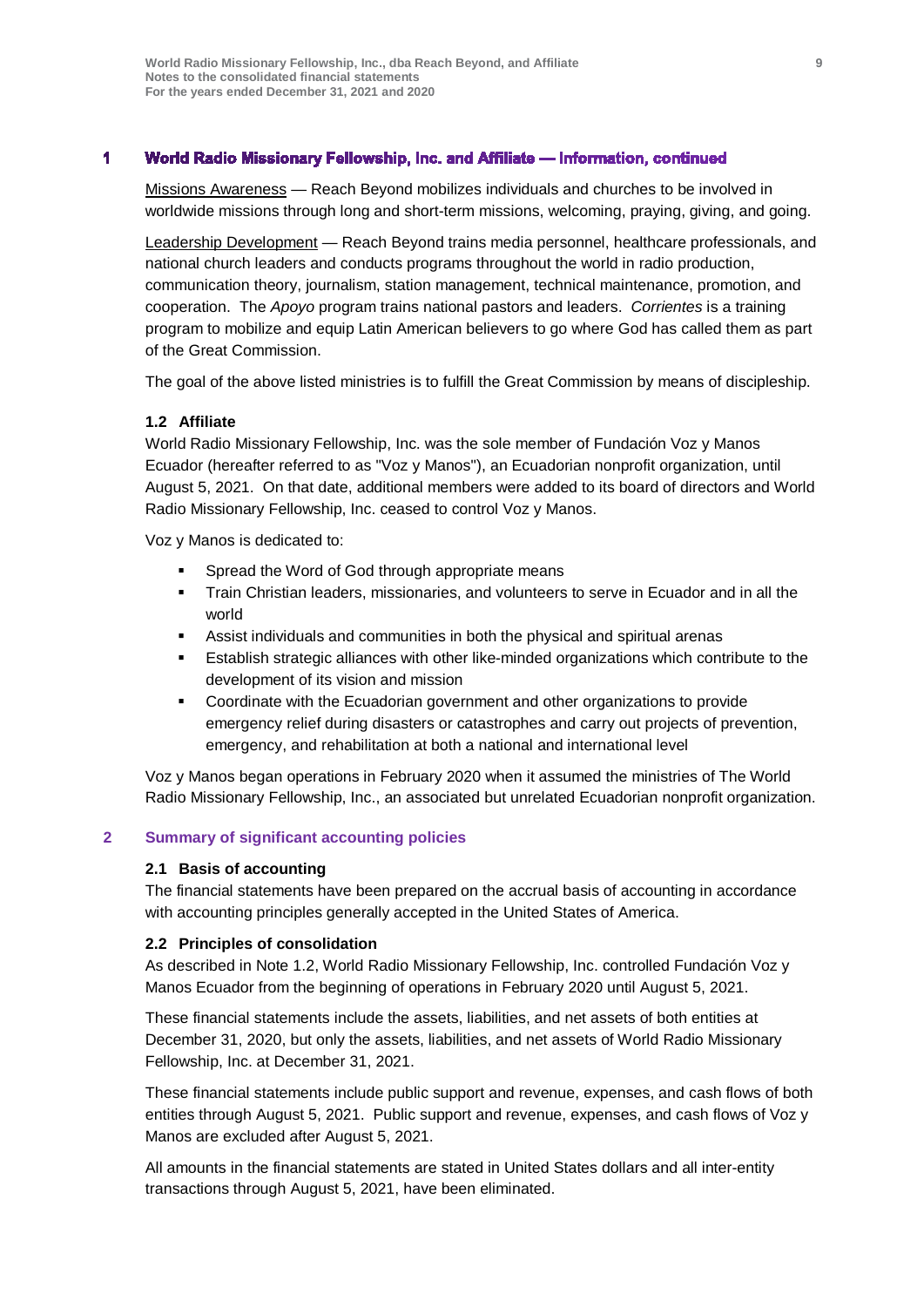#### <span id="page-13-0"></span>**2.3 Cash and cash equivalents**

Cash and cash equivalents include checking accounts, savings accounts, money market accounts, and certificates of deposit with an original maturity of three months or less.

#### <span id="page-13-1"></span>**2.4 Accounts receivable**

Reach Beyond grants credit to customers and other entities in the normal course of providing services. Payment is due at the time the product or service is rendered. Receivables are past due when they exceed their contractual due date. Reach Beyond does not accrue interest on past due receivables and accounts are written off after all collection efforts have been exhausted. Management may establish a reserve for uncollectible accounts to absorb possible losses. Reserves, if deemed necessary, are based on an evaluation of receivables that includes, but is not limited to, historical collection experience, general economic conditions, and the financial condition and specific circumstances of individual creditors. Changes in estimates are recorded in the reserve with a corresponding current year charge or credit to expense.

Voz y Manos rarely makes sales or provides services to customers and any such transactions are immaterial to the consolidated financial statements.

#### <span id="page-13-2"></span>**2.5 Donations receivable and payable**

When another organization has made an unconditional promise to donate assets, revenue is recognized in the year the promise is made and a receivable is recorded in the statement of financial position.

Unconditional promises to donate to other organizations are recognized as an expense in the year the promise is made and as a donation payable in the statement of financial position.

#### <span id="page-13-3"></span>**2.6 Investments**

Investments include mutual funds, exchange traded funds, index funds, common stocks, corporate bonds, U.S. government securities, real estate investment trusts, and mortgage-backed securities. Cash held by a custodian temporarily for investment purposes is included in investments.

Investments are adjusted to fair value on a recurring basis by recognizing unrealized gains or losses. Realized and unrealized gains and losses are reported in the statement of activities in the year in which they occur.

Donated securities are recorded at fair value when received and are sold as soon as is practical.

Non-recurring fair value adjustments may be made if there is difficulty in valuing an investment or as a result of a specific event, however all investments were measured on a recurring basis at December 31, 2021 and 2020.

#### <span id="page-13-4"></span>**2.7 Certificates of deposit**

Certificates of deposit with original maturities of more than three months are carried at cost. Because of their maturity, these investments do not meet the definition of cash equivalents. Certificates of deposits are not securities and are not subject to fair value disclosures for investments.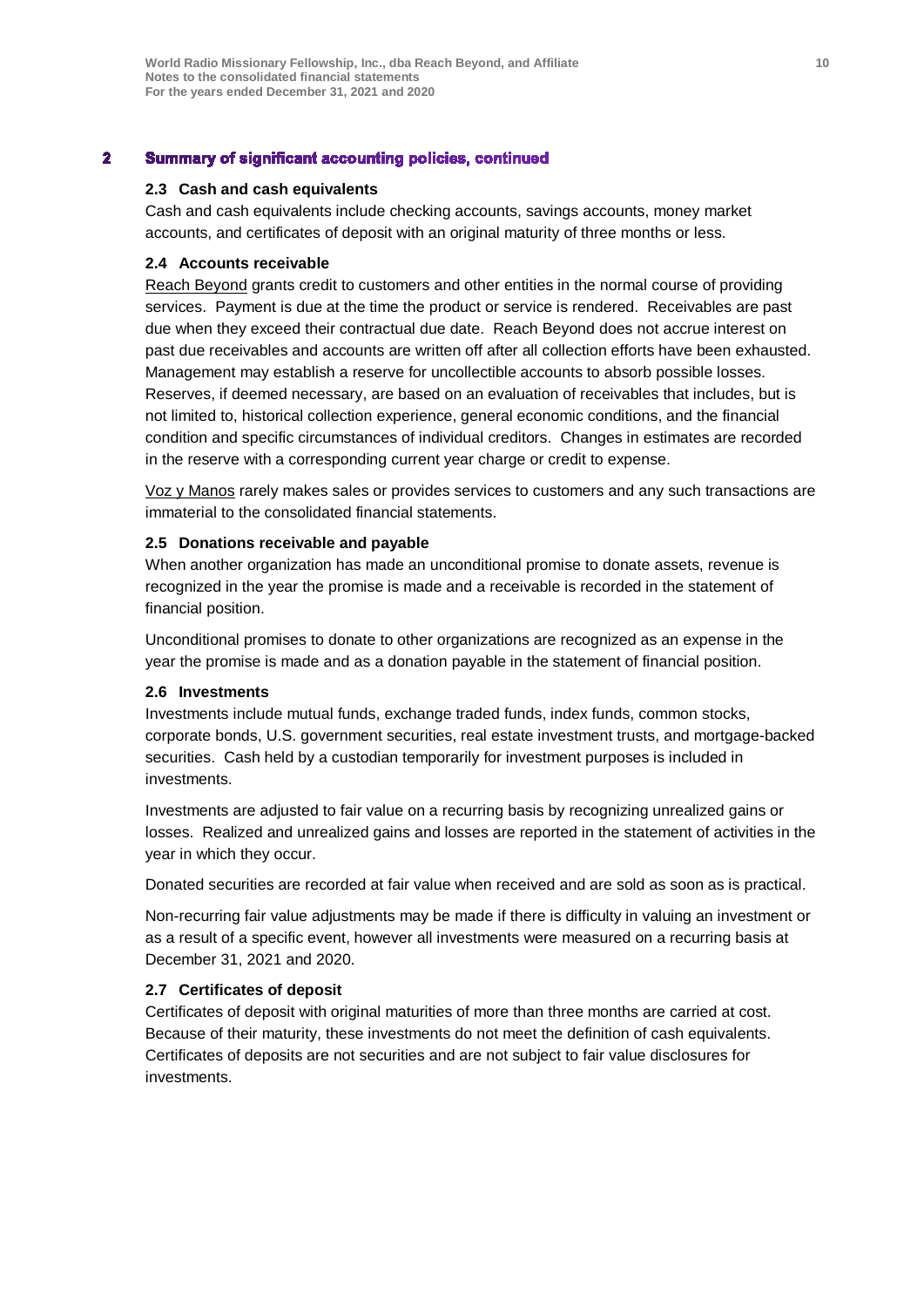#### <span id="page-14-0"></span>**2.8 Property and equipment**

Reach Beyond and Voz y Manos capitalize acquisitions of property and equipment in excess of \$5,000 and \$1,000, respectively. Purchased assets are capitalized at cost, including costs directly attributable to placing the assets in service. Donated assets are capitalized at their fair value on the date of donation. Buildings, furniture, and equipment are subsequently valued at cost less depreciation and impairment losses, if any. Depreciation is recorded using the straightline method over the estimated useful lives of assets (16–25 years for buildings and 5–15 years for vehicles, equipment, and furniture). If the value of an asset is impaired prior to the end of its estimated useful life, its carrying value is reduced with a charge to expense. An analysis for impairment was completed at December 31, 2021, and resulted in no impairment.

Gains or losses from the sale of property and equipment are determined by the difference between the proceeds and the carrying amount of the asset. Gains and losses from the exchange or donation of assets are determined by the difference between the fair value of the assets and their carrying amounts. Net gains or losses are reported in the revenue section of the statement of activities.

#### <span id="page-14-1"></span>**2.9 Assets and liabilities under charitable gift annuity agreements**

Reach Beyond has a charitable gift annuity plan that allows donors to contribute assets in exchange for the right to receive fixed monthly payments during their lifetimes. Gift annuity proceeds are invested and are valued based on a fair value hierarchy as explained in Note 6.

The liability under charitable gift annuity agreements is determined by an annual actuarial valuation based on the Annuity 2000 gender-based mortality table and a discount rate of 6%. Once received from donors, the assets are unrestricted and the payments to the donor are general obligations of Reach Beyond.

Reach Beyond may administer irrevocable charitable remainder trusts which provide lifetime distributions to the grantor or other designated beneficiary. Upon receipt of trust assets, the actuarially determined present value of future payments is recorded as a liability and the remaining portion of trust assets attributable to Reach Beyond's future interest is recorded in the statement of financial position as net assets with donor restrictions.

#### <span id="page-14-2"></span>**2.10 Net assets**

Net assets with donor restrictions are resources with donor stipulations with respect to purpose or time and include reserves related to charitable remainder trusts, missionary funds, work team funds, and contributions for specific projects.

Net assets without donor restrictions include reserves related to charitable gift annuity agreements and all resources not otherwise restricted or designated.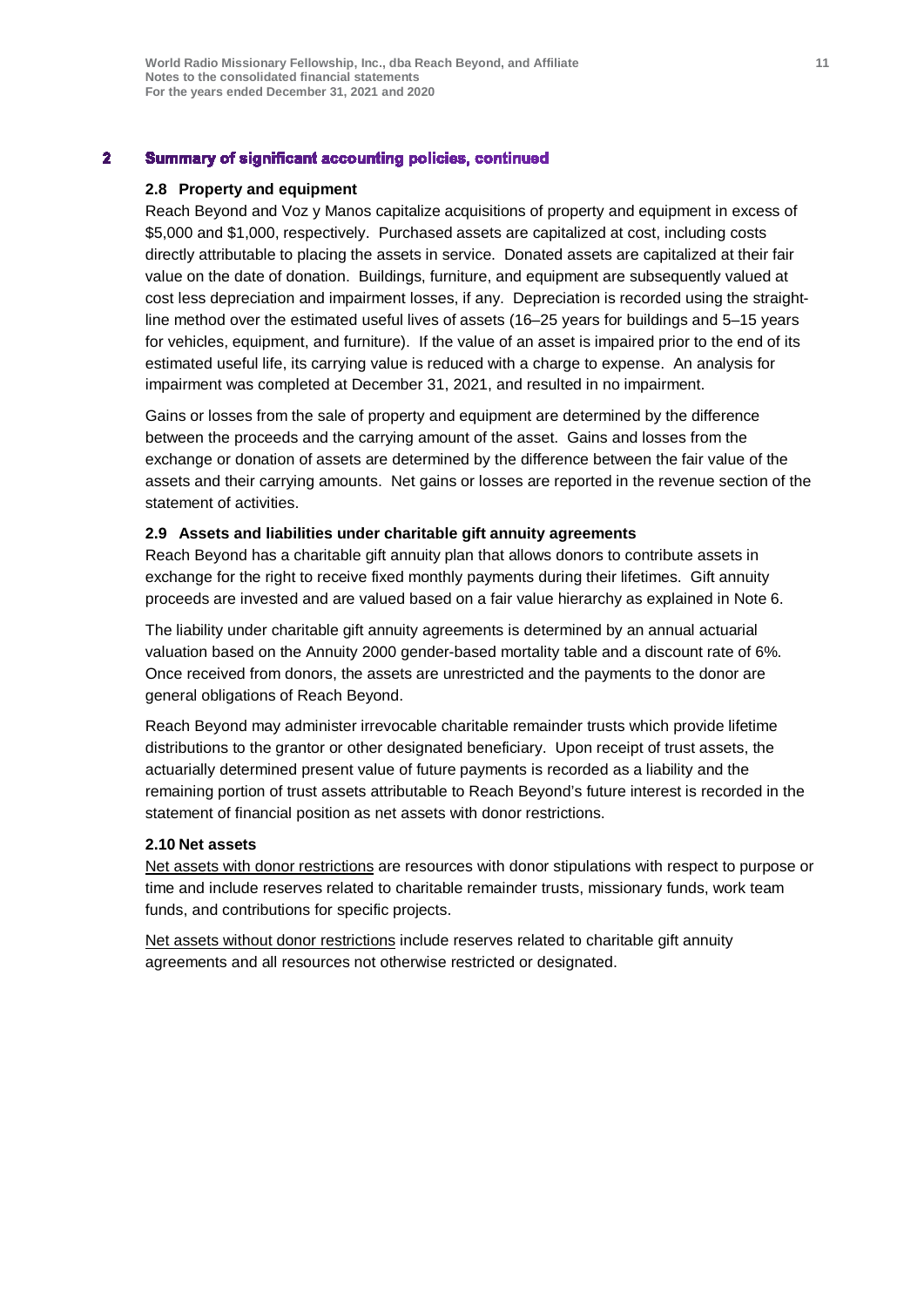#### <span id="page-15-0"></span>**2.11 Revenue recognition principles**

Contributions are recorded as revenue when received or when unconditionally promised, whichever comes first. Donations are reported with donor restrictions if they are received with stipulations that limit their use. When a donor restriction expires, the net assets are reclassified to net assets without donor restrictions and are reported in the statement of activities as net assets released from restrictions. Contributions are considered to be without donor restrictions unless specifically restricted by the donor.

Government grants are recognized as revenue when there is reasonable assurance that the terms and conditions of the grant will be met and that the grant will be received.

Donated goods and services are valued at their fair market value at the date of donation or, if more readily determinable, at the cost to acquire comparable assets and services.

Media income consists of production and airing revenues and is recorded when services have been provided.

Other income is recorded when earned, which is when products or services have been provided.

Revenue is reported at estimated net realizable amounts.

#### <span id="page-15-1"></span>**2.12 Seconded services**

Seconded services arise when individuals are directed and perform services for an organization but their salary and related benefits are paid by a different organization. Reach Beyond and Voz y Manos have secondment agreements with each other and with other nonprofit organizations and they are both the recipient and grantor of seconded services. When an entity is the recipient of seconded services, the services are valued using comparable missionary compensation or externally published rates for professional services and the donated services are included in the statements of activities as public support and in the statements of activities and statements of functional expenses as an expense. The value of donated services for individuals with secondment agreements between Reach Beyond and Voz y Manos have been eliminated from the consolidated financial statements.

#### <span id="page-15-2"></span>**2.13 Income taxes**

World Radio Missionary Fellowship, Inc. is a nonprofit corporation established in 1931 in Ohio with subsequent incorporation as a Florida charitable organization in 1976. World Radio Missionary Fellowship, Inc. is recognized as a church by the Internal Revenue Service and is exempt from income taxation under Section 501(c)(3) of the U.S. Internal Revenue Code (the Code) and comparable state laws. World Radio Missionary Fellowship, Inc. is classified as a publicly supported organization, which is not a private foundation under Section 509(a) of the Code. Contributions to World Radio Missionary Fellowship, Inc. qualify for the charitable contribution deduction under Code Section 170(b)(1)(A).

Fundación Voz y Manos Ecuador is a nonprofit foundation created in 2019. It is governed by the constitution of the Republic of Ecuador and is registered with the Secretary of Human Rights. Because it is a foreign organization, contributions to Voz y Manos do not qualify as charitable contributions under Code Section 170(b)(1)(A).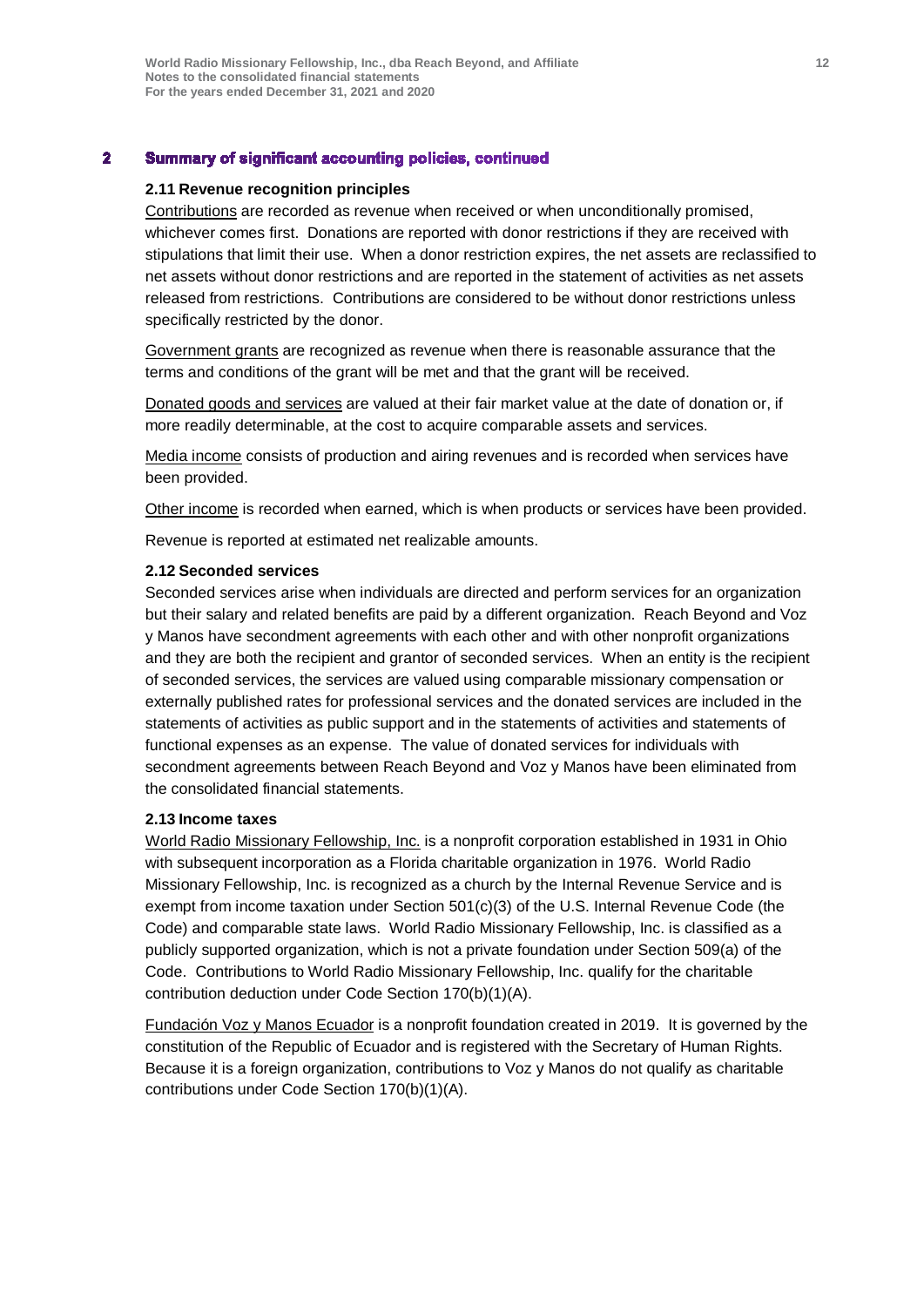#### <span id="page-16-0"></span>**2.14 Employee benefit plans**

Reach Beyond provides retirement benefits through a 401(k) (defined contribution) plan and expenses are recorded in the same period as the corresponding employee compensation. Voz y Manos does not provide retirement benefits.

Reach Beyond provides medical benefits through a third-party insurance company and premiums are expensed in the same period as the corresponding employee compensation. Voz y Manos does not provide medical benefits.

## <span id="page-16-1"></span>**2.15 Functional allocation of expenses**

The costs of providing programs and supporting activities are presented on a functional basis in the statements of activities; expenses not directly related to a program have been allocated among the program services and supporting activities benefited:

- Personnel costs, ministry partner support, and travel are allocated based upon staff time and effort which are determined through job descriptions and surveys of staff.
- Professional services and other miscellaneous expenses are allocated based on the department that oversees the project or ministry.

#### <span id="page-16-2"></span>**2.16 Management estimates and assumptions**

The preparation of consolidated financial statements requires management to make estimates and assumptions that affect reported amounts of assets and liabilities, disclosures of contingent assets and liabilities at the date of the consolidated financial statements, and the amount of public support, revenues, and expenses reported. Due to the inherent uncertainty involved in making estimates, actual results reported in future periods may be materially different.

Significant estimates and assumptions in the consolidated financial statements include future obligations under charitable gift annuity and trust agreements, the fair value of services for seconded missionaries, and useful lives for depreciation.

#### <span id="page-16-3"></span>**2.17 Subsequent events**

Management has evaluated subsequent events through the report date, which represents the date the consolidated financial statements were available to be issued.

#### **3 Change in reporting entity**

<span id="page-16-4"></span>As described in Notes 1.2 and 2.2, World Radio Missionary Fellowship, Inc. controlled Voz y Manos until August 5, 2021. The inclusion of Voz y Manos through August 5, 2021 and the deconsolidation of Voz y Manos on that date had the following effects:

- An increase of \$328,001 in the excess of public support and revenue over expenses in the 2020 financial statements and a corresponding increase in net assets at December 31, 2020
- A decrease of \$328,001 in the excess of public support and revenue over expenses in the 2021 financial statements; this decrease consisted of \$109,853 related to the 2021 operations of Voz y Manos and a donation of \$218,148 by World Radio Missionary Fellowship, Inc. to recognize the deconsolidation of Voz y Manos on August 5, 2021. The donation of \$248,148 is included in the line item "ministry partner support" in the statement of functional expenses.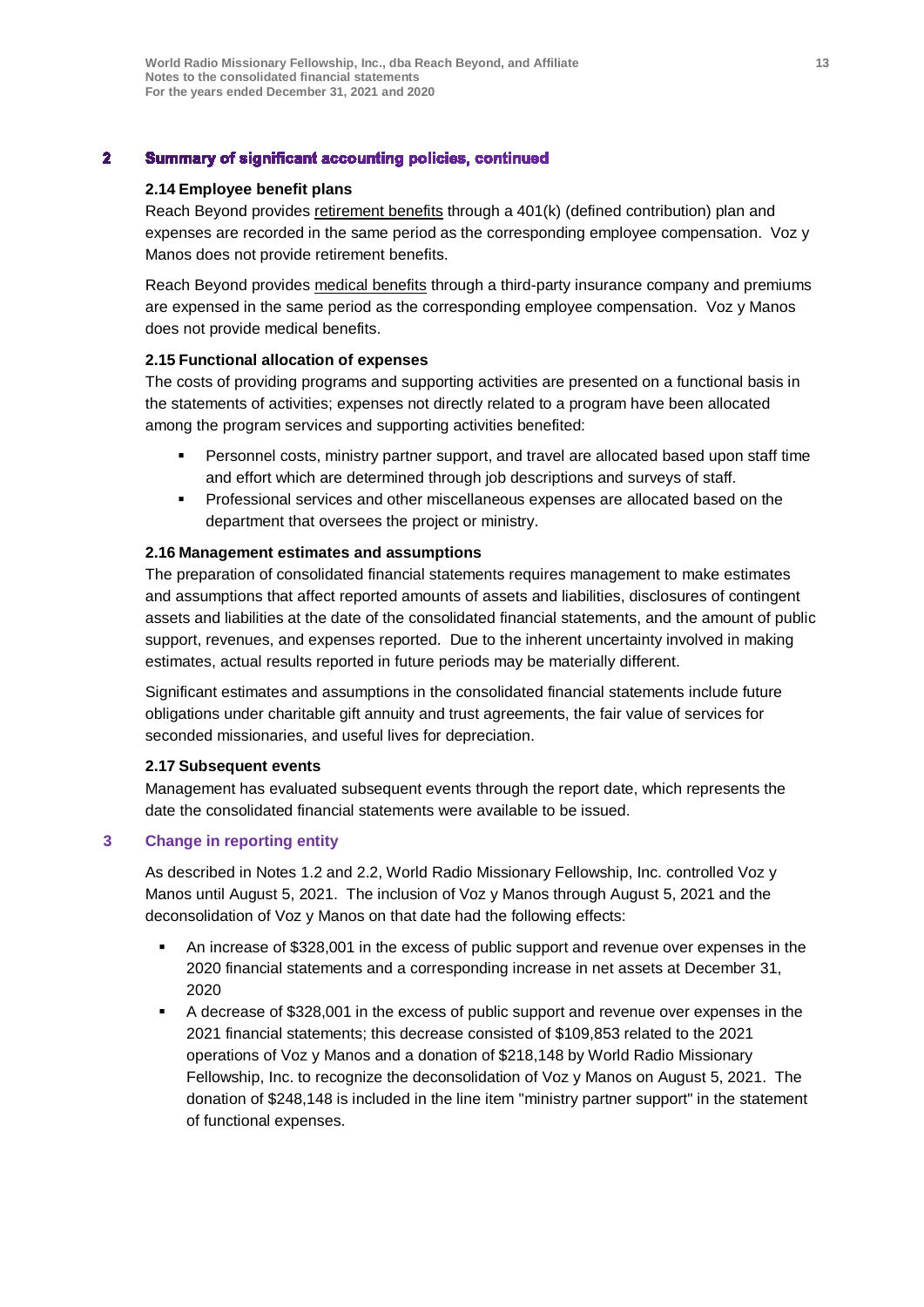#### **4 Cash deposits in excess of federally insured limits**

<span id="page-17-0"></span>On December 31, 2021 and 2020, Reach Beyond had deposits with financial institutions that exceeded insured limits by approximately \$756,000 and \$1,020,000, respectively. At December 31, 2020, Voz y Manos had deposits with financial institutions that exceeded the limit insured by the Ecuadorian government by approximately \$66,000. Neither entity has experienced any losses. Reach Beyond management believe no significant credit risk exists on its deposits.

### **5 Donations receivable**

<span id="page-17-1"></span>At December 31, 2020, Voz y Manos had a donation receivable of \$211,800 from another Ecuadorian nonprofit organization. At August 5, 2021 this receivable had decreased to \$41,800 and was eliminated when Reach Beyond ceased controlling Voz y Manos.

#### **6 Fair value of investments and fair value of assets under charitable gift annuity agreements**

<span id="page-17-2"></span>Investments and assets and liabilities under charitable gift annuity agreements are valued based on a fair value hierarchy. The hierarchy has three levels:

Level 1 assets are valued according to quoted market prices in active markets.

Level 2 assets do not have quoted market prices but their fair value can be determined based on other data or market prices of similar assets.

Level 3 assets are valued based on unobservable inputs such as management's estimates or pricing models.

At December 31, 2021 and 2020, there were no investments or assets under charitable gift annuity agreements categorized in levels 2 or 3.

Investments and assets under charitable gift annuity agreements are exposed to various risks, such as market fluctuations and changes in interest rates or credit ratings. Due to these risks, it is possible that values could fluctuate materially.

Fair value of investments at December 31:

|                                 | 2021            | 2020            |
|---------------------------------|-----------------|-----------------|
| Mutual funds:                   |                 |                 |
| Common stocks — growth          | \$<br>79,794    | \$<br>64,841    |
| Common stocks - international   | 370,025         | 345,959         |
| Common stocks - value           | 153,310         | 128,528         |
| Fixed income                    | 3,156,802       | 2,599,249       |
| Real estate investment trusts   | 189,326         | 118,765         |
|                                 | 3,949,257       | 3,257,342       |
| Exchange traded funds:          |                 |                 |
| Common stocks – blended         |                 | 120,016         |
| Common stocks — growth          | 316,728         | 265,500         |
| Common stocks — value           | 470,752         | 348,077         |
| Fixed income                    | 1,560,292       | 786,422         |
| U.S. treasuries                 |                 | 319,925         |
|                                 | 2,347,772       | 1,839,940       |
|                                 |                 |                 |
| Total investments at fair value | \$<br>6,297,029 | \$<br>5,097,282 |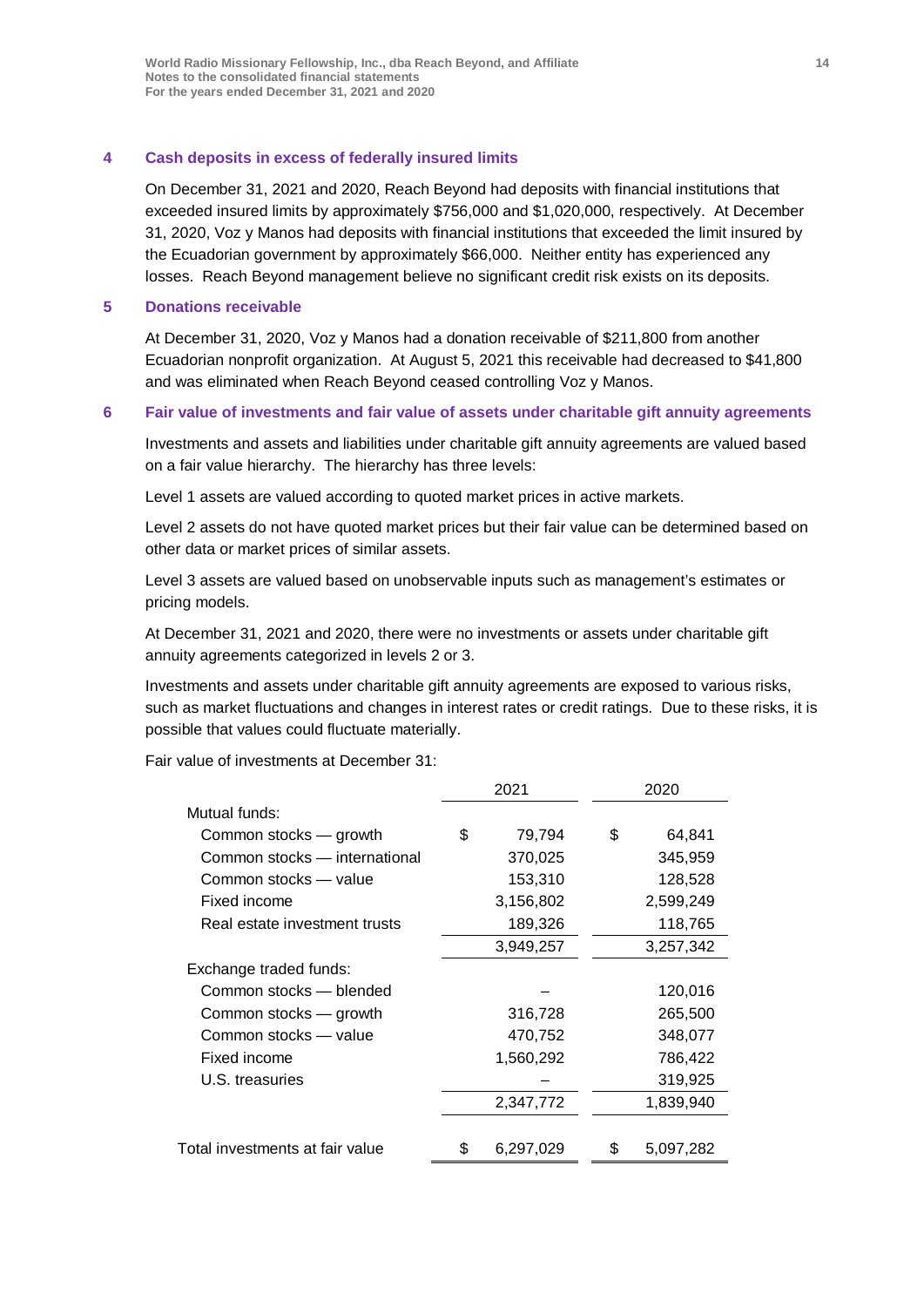#### $6\phantom{a}$ Fair value of investments and fair value of assets under charitable gift annuity agreements, continued

Fair value of assets under charitable gift annuity agreements at December 31:

|                                                          | 2021            | 2020            |
|----------------------------------------------------------|-----------------|-----------------|
| Mutual funds:                                            |                 |                 |
| Common stocks - growth                                   | \$<br>116,061   | \$<br>116,095   |
| Common stocks - international                            | 482,499         | 511,308         |
| Common stocks - value                                    | 145,147         | 154,977         |
| Fixed income                                             | 840,665         | 797,211         |
| Real estate investment trusts                            | 230,750         | 201,653         |
|                                                          | 1,815,122       | 1,781,244       |
| Exchange traded funds:                                   |                 |                 |
| Common stocks - blended                                  | 156,040         | 213,426         |
| Common stocks - growth                                   | 398,653         | 340,263         |
| Common stocks - international                            | 50,010          | 49,003          |
| Common stocks - value                                    | 418,073         | 359,642         |
| Fixed income                                             | 606,210         | 435,462         |
| Real estate investment trusts                            | 22,913          | 18,977          |
| U.S. treasuries                                          |                 | 193,632         |
|                                                          | 1,651,899       | 1,610,405       |
| Common stocks:                                           |                 |                 |
| Technology                                               | 5,794           | 7,011           |
| Telecommunications                                       | 50,136          | 44,933          |
| Transportation                                           | 14,763          | 17,804          |
| <b>Utilities</b>                                         | 54,159          | 50,981          |
|                                                          | 124,852         | 120,729         |
| U.S. treasury notes:                                     |                 |                 |
| Aaa credit rating                                        | 151,017         | 193,585         |
| Total assets at fair value<br>Assets at cost:            | 3,742,890       | 3,705,963       |
| Cash and cash equivalents                                | 226,554         | 158,931         |
| Total assets under charitable gift annuity<br>agreements | \$<br>3,969,444 | \$<br>3,864,894 |

## **7 Property and equipment**

<span id="page-18-0"></span>

|                                    | At December 31 |             |    |             |  |  |  |  |
|------------------------------------|----------------|-------------|----|-------------|--|--|--|--|
|                                    |                | 2021        |    | 2020        |  |  |  |  |
| Land                               | \$             | 100.000     | \$ | 100,000     |  |  |  |  |
| Buildings and improvements         |                | 1,265,191   |    | 1,254,196   |  |  |  |  |
| Equipment, vehicles, and furniture |                | 267,368     |    | 268,458     |  |  |  |  |
| Accumulated depreciation           |                | (1,324,386) |    | (1,288,579) |  |  |  |  |
| Total property and equipment       | \$             | 308,173     | S  | 334,075     |  |  |  |  |

Depreciation expense was \$36,485 and \$38,559 for 2021 and 2020, respectively.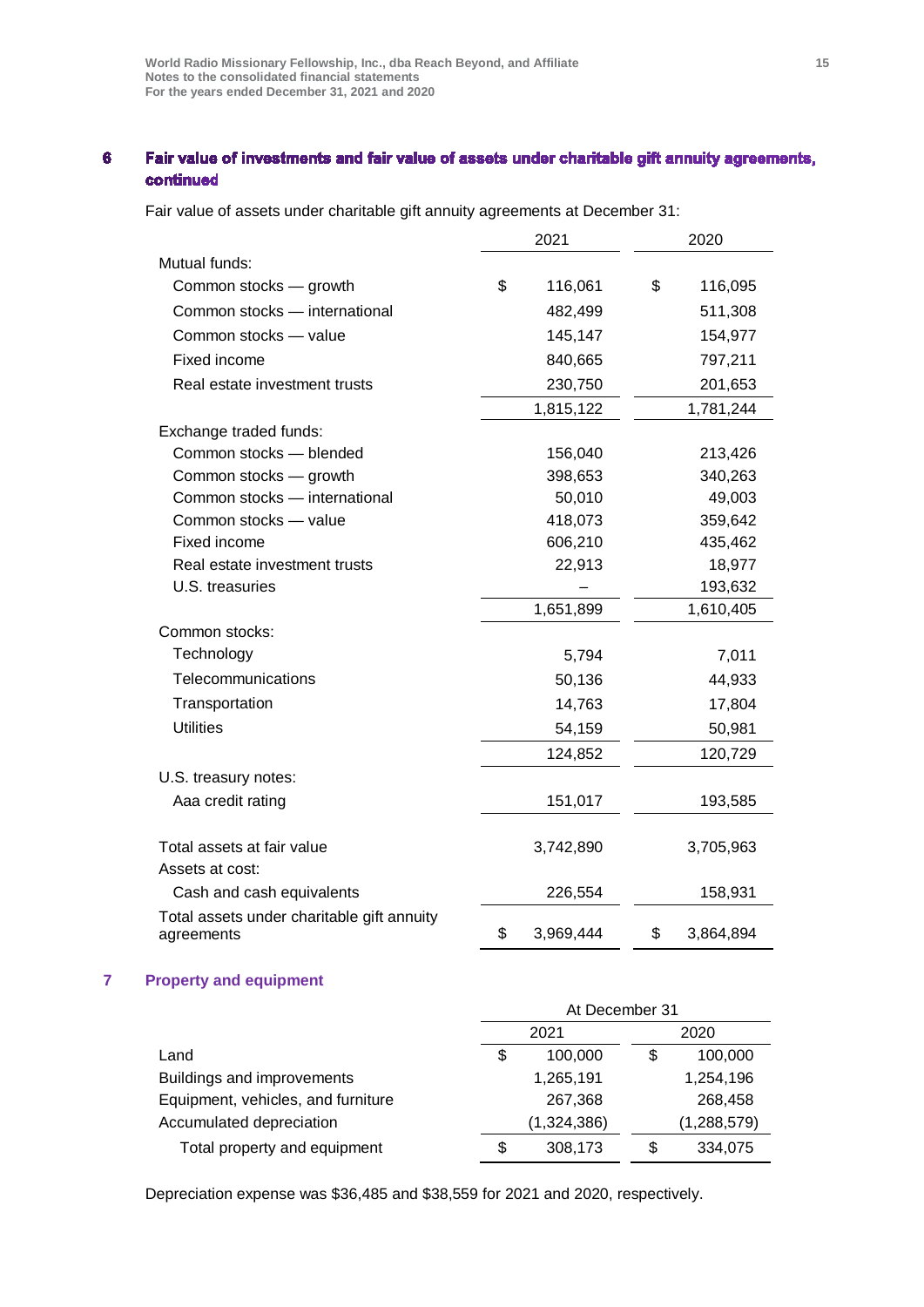#### **8 Charitable gift annuity agreements**

<span id="page-19-0"></span>

|                                                          | At December 31 |             |    |               |  |  |  |
|----------------------------------------------------------|----------------|-------------|----|---------------|--|--|--|
|                                                          |                | 2021        |    | 2020          |  |  |  |
| Assets:                                                  |                |             |    |               |  |  |  |
| Cash and cash equivalents                                | \$             | 226,554     | \$ | 158,931       |  |  |  |
| Mutual funds, index funds, and exchange-traded           |                |             |    |               |  |  |  |
| funds                                                    |                | 3,467,021   |    | 3,391,649     |  |  |  |
| Common stocks                                            |                | 124,852     |    | 120,729       |  |  |  |
| U.S. treasuries and agencies                             |                | 151,017     |    | 193,585       |  |  |  |
| Total assets under charitable gift annuity<br>agreements |                | 3,969,444   |    | 3,864,894     |  |  |  |
| Liabilities:                                             |                |             |    |               |  |  |  |
| Payable under charitable gift annuity agreements         |                | (1,962,548) |    | (2, 145, 323) |  |  |  |
| Net assets under charitable gift annuity agreements      | \$.            | 2,006,896   | \$ | 1,719,571     |  |  |  |

Some states in which annuities are issued require charitable organizations to follow investment guidelines and maintain minimum reserves. At December 31, 2021 and 2020, Reach Beyond was in compliance with all state requirements.

Assets held as reserves for charitable gift annuity agreements exceeded the minimum requirements of state jurisdictions by \$1,578,392 and \$1,256,755 at December 31, 2021 and 2020, respectively.

|                                                       | 2021          |    | 2020      |
|-------------------------------------------------------|---------------|----|-----------|
| Change in value during the year:                      |               |    |           |
| Interest and dividends received and reinvested        | \$<br>67,536  | \$ | 66,672    |
| Net realized gains reinvested                         | 92,850        |    | 84,805    |
| Net unrealized gains                                  | 278,308       |    | 196,408   |
| Actuarial change in projected amounts payable         | 94,196        |    | 130,552   |
| Matured agreements                                    | 96,755        |    | 122,245   |
| Custodial and management fees                         | (27, 957)     |    | (25, 912) |
| Payments to annuitants                                | (316,186)     |    | (347,081) |
| Change in value of charitable gift annuity agreements | \$<br>285,502 | S  | 227,689   |

### **9 Coronavirus Aid, Relief, and Economic Security (CARES) Act**

<span id="page-19-1"></span>On May 7, 2020, World Radio Missionary Fellowship, Inc. received a \$611,062 loan under the Paycheck Protection Program established by the CARES Act. The loan called for simple interest at 1% per year with principal and interest due on May 6, 2022. The terms of the loan provided for forgiveness to the extent proceeds of the loan were used for eligible expenditures. The 2020 financial statements included a loan payable of \$611,062 and accrued interest payable of \$3,985 at December 31 and interest expense of \$3,985 in general and administrative expenses (miscellaneous expense). The loan was forgiven on January 8, 2021; \$611,062 is included in other income and \$3,985 was recorded as a credit to general and administrative expense (miscellaneous expense) in the 2021 consolidated statement of activities.

The 2021 consolidated financial statements include a receivable of \$84,471 for an employee retention credit that was earned in the first quarter of 2021.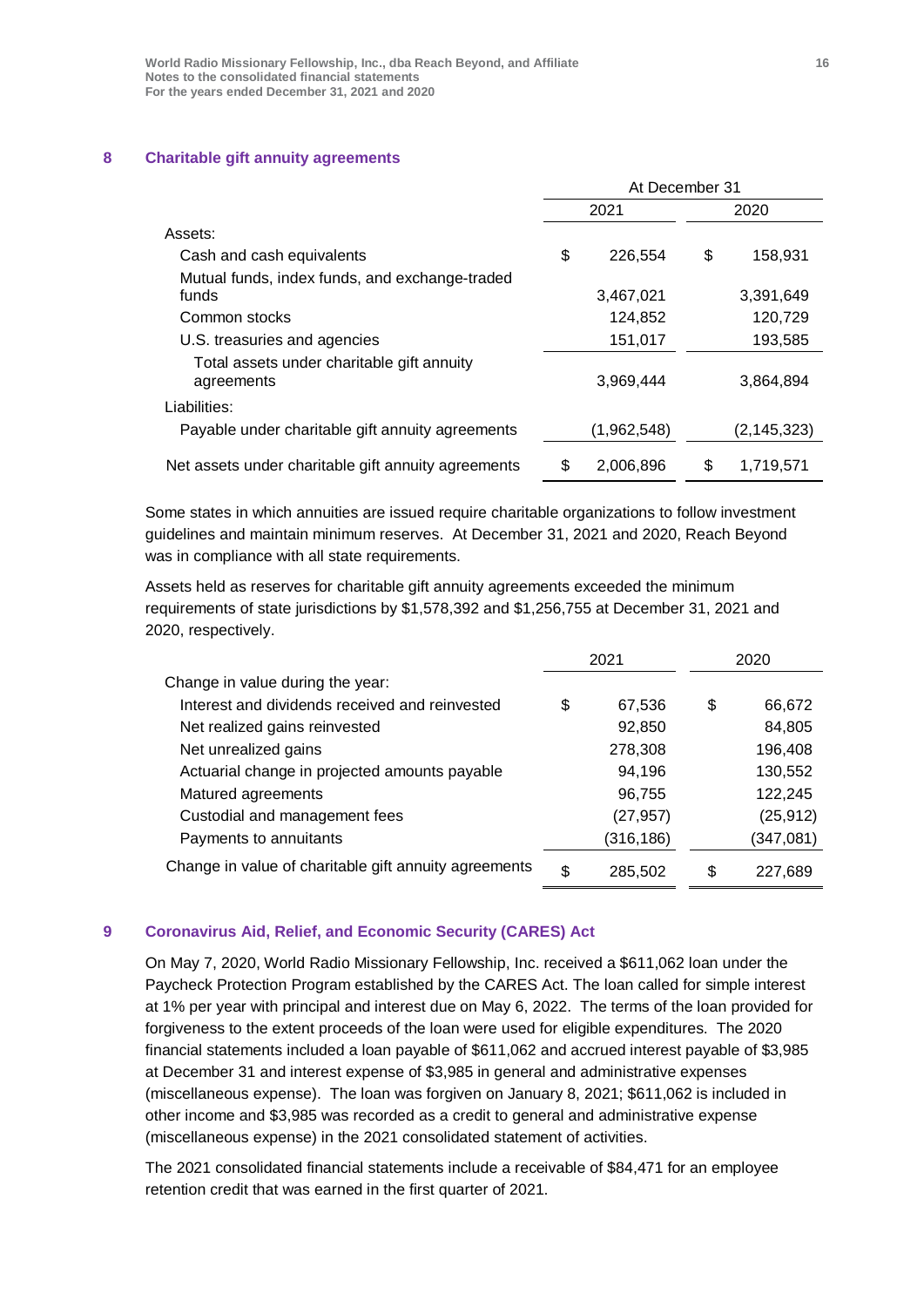#### <span id="page-20-0"></span>**10 Investment income**

|                        |    | 2021      | 2020          |
|------------------------|----|-----------|---------------|
| Interest and dividends | \$ | 173.345   | \$<br>208,229 |
| Net realized gains     |    | 64.741    | 76,518        |
| Net unrealized gains   |    | 94.616    | 136,584       |
| Advisory fees paid     |    | (26, 656) | (23, 100)     |
| Net investment income  | S  | 306,046   | \$<br>398,231 |

#### **11 Donated goods and services received**

<span id="page-20-1"></span>Missionaries seconded from other organizations provide services to Reach Beyond and Voz y Manos and Voz y Manos receives free use of facilities. The fair value of services and the free use of facilities are reported as public support in the statements of activities and as an offsetting expense in the statements of activities and the statements of functional expenses:

|                                  |        | 2021    |    | 2020    |
|----------------------------------|--------|---------|----|---------|
| Donated missionary services:     |        |         |    |         |
| Media                            | \$     | 135,893 | \$ | 101,370 |
| Healthcare                       |        | 46,987  |    | 73,530  |
| Leadership development           |        | 211,553 |    | 206,260 |
| General and administrative       |        | 80,604  |    | 193,924 |
| Donated equipment                |        | 1,243   |    |         |
| Free use of facilities           | 46,795 |         |    | 66,850  |
| Total donated goods and services | \$     | 523,075 | \$ | 641,934 |

#### <span id="page-20-2"></span>**12 Foreign operations**

|                                | At December 31 |           |    |                 |  |  |  |  |  |  |  |
|--------------------------------|----------------|-----------|----|-----------------|--|--|--|--|--|--|--|
|                                |                | 2021      |    | 2020 (Restated) |  |  |  |  |  |  |  |
| Cash at financial institutions | \$             | 24,276    | \$ | 63,802          |  |  |  |  |  |  |  |
| Donations receivable           |                |           |    |                 |  |  |  |  |  |  |  |
| Other current assets           |                |           |    | 15,766          |  |  |  |  |  |  |  |
| Certificates of deposit        |                |           |    | 64,534          |  |  |  |  |  |  |  |
| Buildings and improvements     |                | 386,570   |    | 386,570         |  |  |  |  |  |  |  |
| Equipment and furniture        |                | 4,514     |    | 5,604           |  |  |  |  |  |  |  |
| <b>Vehicles</b>                |                | 32,497    |    | 32,497          |  |  |  |  |  |  |  |
| Accumulated depreciation       |                | (292,396) |    | (279, 017)      |  |  |  |  |  |  |  |
| <b>Total assets</b>            | \$             | 155,461   | \$ | 501,556         |  |  |  |  |  |  |  |
|                                |                |           |    |                 |  |  |  |  |  |  |  |
| Contributions                  | \$             | 55,989    | \$ | 506,180         |  |  |  |  |  |  |  |
| Donated goods and services     |                | 339,123   |    | 345,302         |  |  |  |  |  |  |  |
| Earnings on investments        |                | 4,516     |    | 7,077           |  |  |  |  |  |  |  |
| Rent income and other income   |                | 18,937    |    | 35,996          |  |  |  |  |  |  |  |
| Total support and revenue      | \$             | 461,745   | \$ | 894,555         |  |  |  |  |  |  |  |

The political situation in foreign countries can be unstable. Although management believes that the value of foreign assets is not impaired, changes in circumstances could affect their value.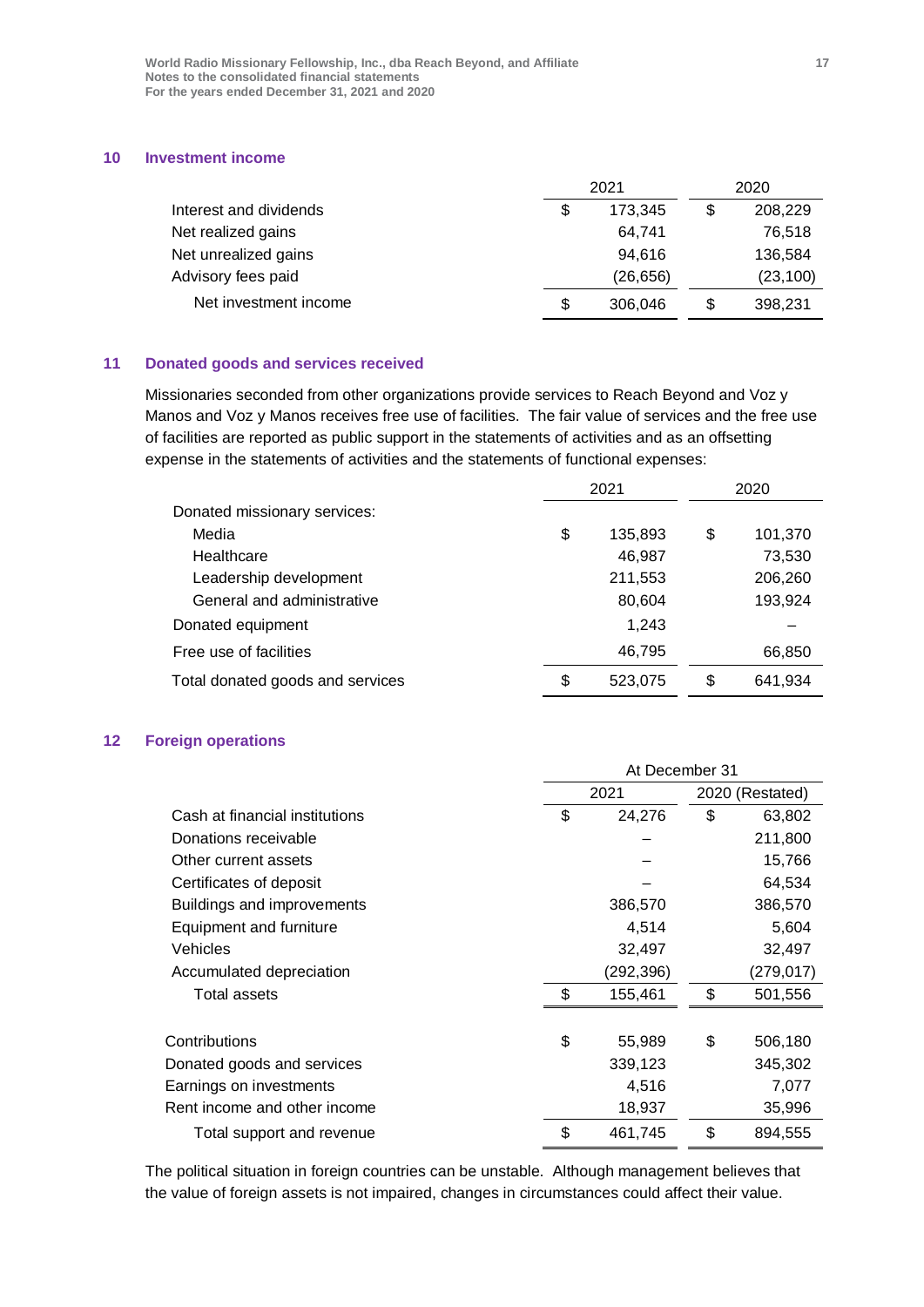#### **13 Administrative assessments and joint costs**

#### <span id="page-21-1"></span><span id="page-21-0"></span>**13.1 Administrative assessments**

Reach Beyond charges assessments on donor contributions and some types of non-donor income to cover the costs of its Support Ministry Fund (SMF) and Regional Ministry Fund (RMF). Beginning January 1, 2021 all donations were assessed 12%. For 2020 the assessments were 2.5%, 10%, 12%, or 24%, depending on the type of donation. The funds provided by the assessments are budgeted and administered carefully to ensure good stewardship. Voz y Manos does not charge assessments on donor contributions.

|                                                    |   | 2021    |   | 2020     |
|----------------------------------------------------|---|---------|---|----------|
| Administrative assessments:                        |   |         |   |          |
| On missionary donations                            | S | 524,300 | S | 445.084  |
| On project donations                               |   | 124,591 |   | 285,855  |
| Total administrative assessments                   |   | 649,891 |   | 730,939  |
| Assessments on projects without donor restrictions |   | (7,074) |   | (2, 425) |
| Assessments on projects with donor restrictions    |   | 642.817 |   | 728,514  |

#### <span id="page-21-2"></span>**13.2 Joint costs**

Reach Beyond incurs costs that are not readily identifiable with a particular activity. Joint costs, which primarily relate to missionaries on home ministry assignment, have been allocated in the statement of activities:

|                            | 2021         |   | 2020    |
|----------------------------|--------------|---|---------|
| Program services           | \$<br>57.002 | S | 96,638  |
| General and administrative | 28.501       |   | 48.319  |
| Fundraising                | 57.002       |   | 96,638  |
| Total joint costs          | 142.505      | S | 241,595 |

Joint costs for Voz y Manos were not significant.

#### **14 Leases and other commitments**

#### <span id="page-21-4"></span><span id="page-21-3"></span>**14.1 Leases**

At December 31, 2021 and 2020, Reach Beyond had no operating leases with initial or remaining lease terms longer than one year. Lease expense was \$0 and \$26,871 for 2021 and 2020, respectively.

Voz y Manos leases housing for missionaries and volunteers from unrelated parties. Lease expense was \$19,457 and \$22,707 for 2021 and 2020, respectively.

Since its inception, Voz y Manos has received the free use of offices and facilities in Quito and Shell, Ecuador from an unrelated nonprofit organization. Effective February 1, 2021, the two organizations agreed to extended this use through January 31, 2026. The fair value of the use of donated facilities was estimated to be \$46,795 and \$66,850 for 2021 and 2020, respectively.

#### <span id="page-21-5"></span>**14.2 Other commitments**

On December 3, 2019, the Reach Beyond Finance and Audit Committee approved a four year contract totaling \$84,151 for donor software and related services, however, the software change did not meet expectations and Reach Beyond decided not to proceed with the project.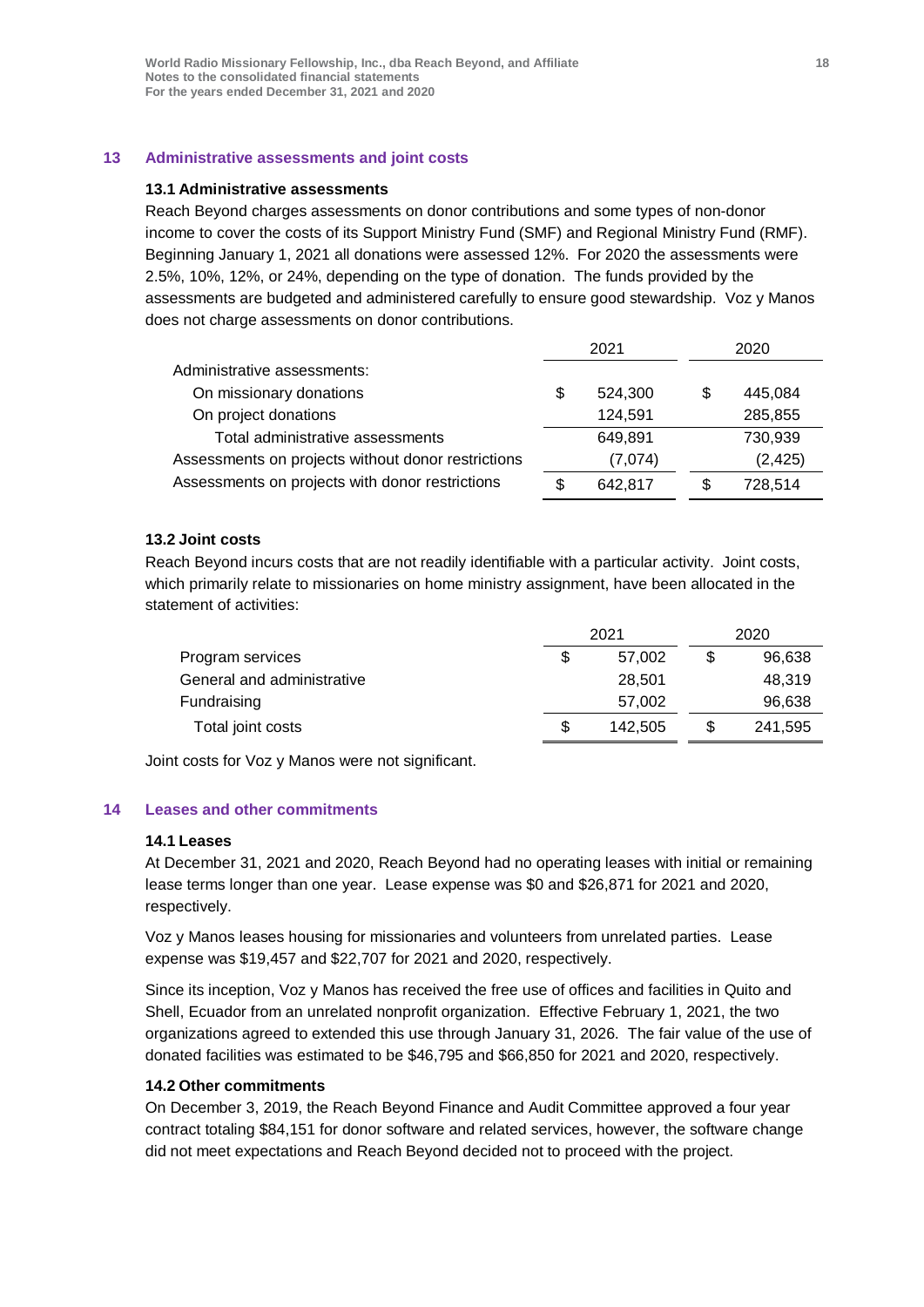#### **15 Employee benefit plans**

#### <span id="page-22-1"></span><span id="page-22-0"></span>**15.1 Defined contribution pension plan**

All Reach Beyond missionaries and full-time U.S. employees are eligible for the HCJB Global 401(k) Plan which provides for a monthly employer contribution of \$120 and allows elective employee contributions. Employer contributions were \$136,560 and \$137,605 for 2021 and 2020, respectively.

Voz y Manos does not provide pension plan benefits.

#### <span id="page-22-2"></span>**15.2 Medical benefits**

Medical benefits for Reach Beyond missionaries and all U.S. employees are provided under a fully insured plan. A fully insured plan transfers all of the risk onto the carrier in exchange for a flat monthly premium.

Voz y Manos does not provide medical benefits.

#### <span id="page-22-3"></span>**15.3 Other retirement payments**

Reach Beyond makes payments to missionaries who reach the age and years of service specified in the *Missionary Manual*. Payments may include both a non-taxable clergy housing allowance and taxable wages. All payments are capped at a percentage of the support schedule for a Colorado Springs missionary and are limited to amounts available in the retiree's ministry fund. Reach Beyond management reserves the right to discontinue the payments at any time.

Payments totaling \$1,018,043 were made to 74 retired missionaries in 2021. In 2020, 73 retired missionaries received a total of \$959,179.

#### **16 Liquidity and availability of financial assets**

<span id="page-22-4"></span>The following financial assets were available to meet cash needs for general expenditures:

|                                                                                           | At December 31 |             |    |             |  |  |  |  |  |
|-------------------------------------------------------------------------------------------|----------------|-------------|----|-------------|--|--|--|--|--|
|                                                                                           |                | 2021        |    | 2020        |  |  |  |  |  |
| Cash and cash equivalents                                                                 | \$             | 2,130,374   | \$ | 2,127,614   |  |  |  |  |  |
| Accounts receivable                                                                       |                | 87,475      |    | 1,578       |  |  |  |  |  |
| Certificates of deposit                                                                   |                | 603,599     |    |             |  |  |  |  |  |
| Investments                                                                               |                | 6,297,029   |    | 5,097,282   |  |  |  |  |  |
| Assets under charitable gift annuity agreements                                           |                | 3,969,444   |    | 3,864,894   |  |  |  |  |  |
| Total financial assets                                                                    |                | 13,087,921  |    | 11,091,368  |  |  |  |  |  |
| Amounts unavailable for general expenditures<br>within one year:                          |                |             |    |             |  |  |  |  |  |
| Net assets with purpose restrictions                                                      |                | (5,263,016) |    | (4,368,165) |  |  |  |  |  |
| Reserves required by state annuity regulations<br>(Note 8)                                |                | (2,391,052) |    | (2,608,139) |  |  |  |  |  |
| Financial assets available to meet cash needs for<br>general expenditures within one year |                | 5,433,853   |    | 4,115,064   |  |  |  |  |  |
| Financial assets available with board approval:                                           |                |             |    |             |  |  |  |  |  |
| Unreserved assets under charitable gift annuity                                           |                |             |    |             |  |  |  |  |  |
| agreements                                                                                |                | (1,578,392) |    | (1,256,755) |  |  |  |  |  |
| Assets reserved for software purchases                                                    |                | (84, 151)   |    | (84, 151)   |  |  |  |  |  |
| Financial assets available to meet cash needs<br>within one year without board approval   | \$             | 3,771,310   | \$ | 2,774,158   |  |  |  |  |  |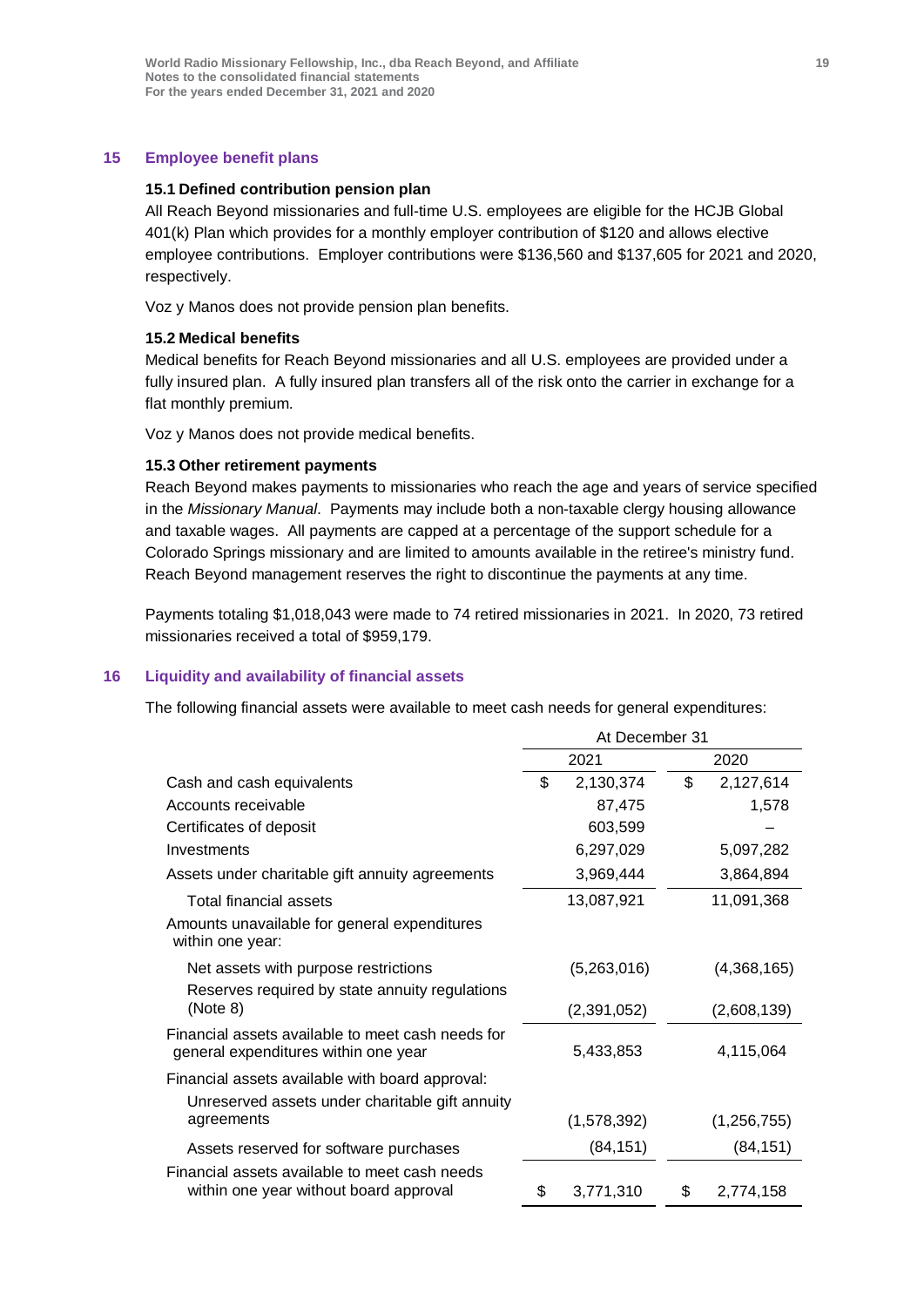#### 16 Liquidity and availability of financial assets, continued

#### <span id="page-23-0"></span>**16.1 Reach Beyond**

Reach Beyond has an investment committee which monitors cash balances and its investment guidelines provide for maintaining 90 days of cash and short-term investments to meet normal operating expenses which average approximately \$435,000 per quarter for general expenditures and \$1,400,000 per quarter for expenditures paid from restricted funds.

Reach Beyond receives contributions designated to support missionaries or for specific projects. Reach Beyond tracks how the funds are used to ensure that it complies with donor intent. Unexpended funds are not available to meet general expenditures.

As disclosed in Note 6, investments are publicly traded and are readily convertible to cash, therefore Reach Beyond management believes that adequate resources are available to meet cash needs for general expenditures and to satisfy obligations as they become due.

As discussed in Note 8, Reach Beyond had assets related to charitable gift annuity agreements which exceeded legal reserve requirements by \$1,578,392 and \$1,256,765 for 2021 and 2020, respectively. Although this excess is not legally restricted, it is Reach Beyond's policy to not use these resources for general expenditures and they are excluded from the available financial assets listed above. These excess funds could be used for general expenditures if the board of trustees granted approval.

#### <span id="page-23-1"></span>**16.2 Voz y Manos**

As explained in Note 1.2, Voz y Manos began operations in February 2020 when it assumed the ministries of another Ecuadorian nonprofit organization and this resulted in the consolidation of the assets, liabilities, revenues, and expenses of Voz y Manos in the consolidated financial statements for 2020. However, Reach Beyond ceased to control Voz y Manos on August 5, 2021, and the assets and liabilities of Voz y Manos are not included in the consolidated financial statements at December 31, 2021. Information regarding the liquidity and financial assets of Voz y Manos at December 31,2021 is no longer relevant to these consolidated financial statements and has therefore been excluded.

#### **17 Restatements in 2020 comparative information**

<span id="page-23-2"></span>The consolidated statement of cash flows has changes in amounts and terminology which had no effect on reported assets or liabilities, nor on revenues and expenses, for that year.

In Note 12, support and revenue from foreign operations has been reduced from \$1,200,695 to \$894,555.

In Note 16, amounts unavailable for general expenditures within one year have been increased by \$2,608,139 and unreserved assets under charitable gift annuity agreements have been decreased by the same amount.

#### **18 Risks and uncertainties due to the COVID-19 pandemic**

<span id="page-23-3"></span>Reach Beyond's operations are dependent on donations from individuals, churches, and foundations and the financial effect of the outbreak may reduce future donations. Reach Beyond management is monitoring the national and global financial situation and is communicating to donors on a regular basis, however, the COVID-19 outbreak appears to be substantially controlled and management is confident that the pandemic will not have a significant effect on Reach Beyond's financial condition, results of operations, or liquidity in 2022.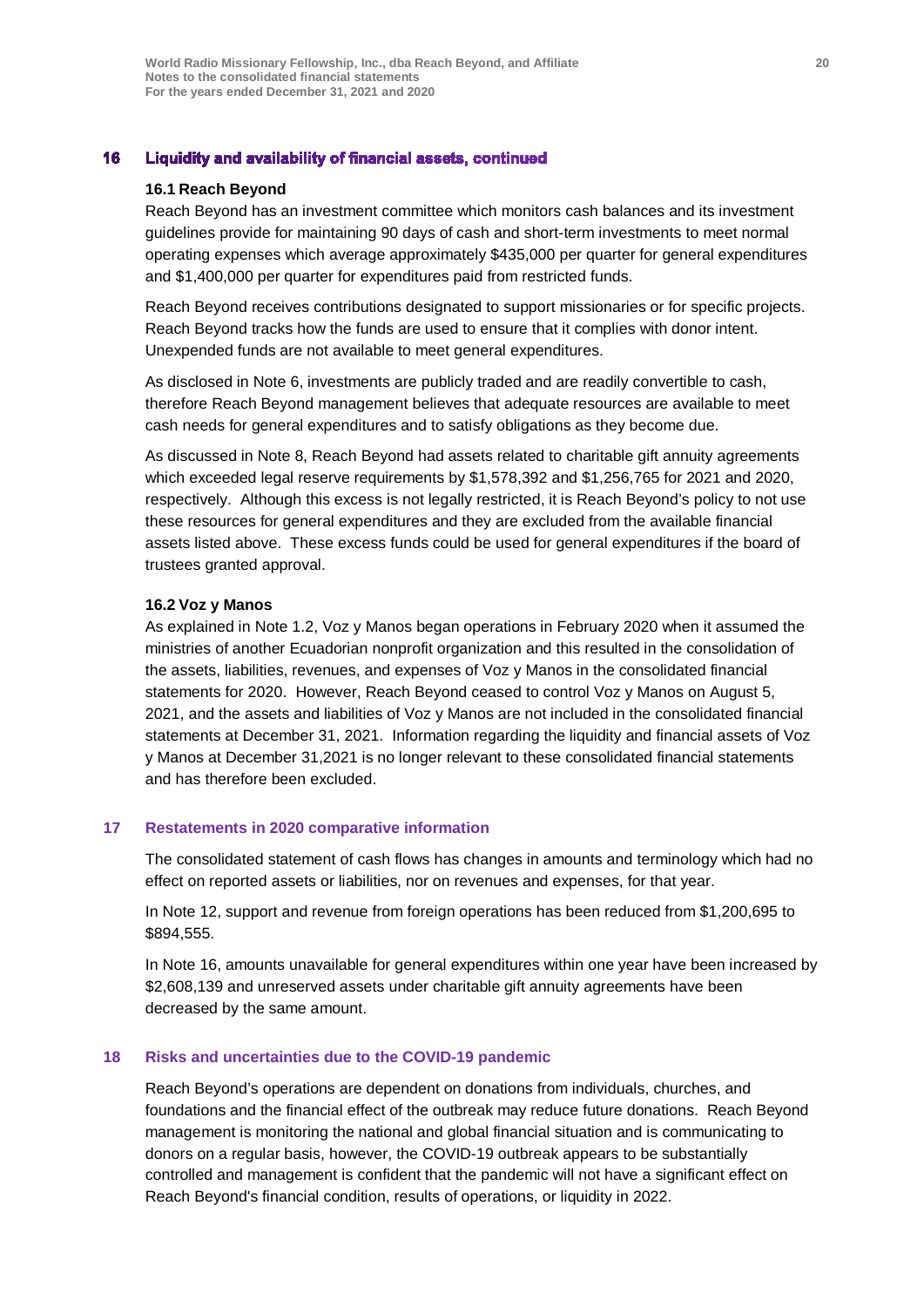# **World Radio Missionary Fellowship, Inc., dba Reach Beyond, and Affiliate**

<span id="page-24-0"></span>Supplementary information — consolidating statements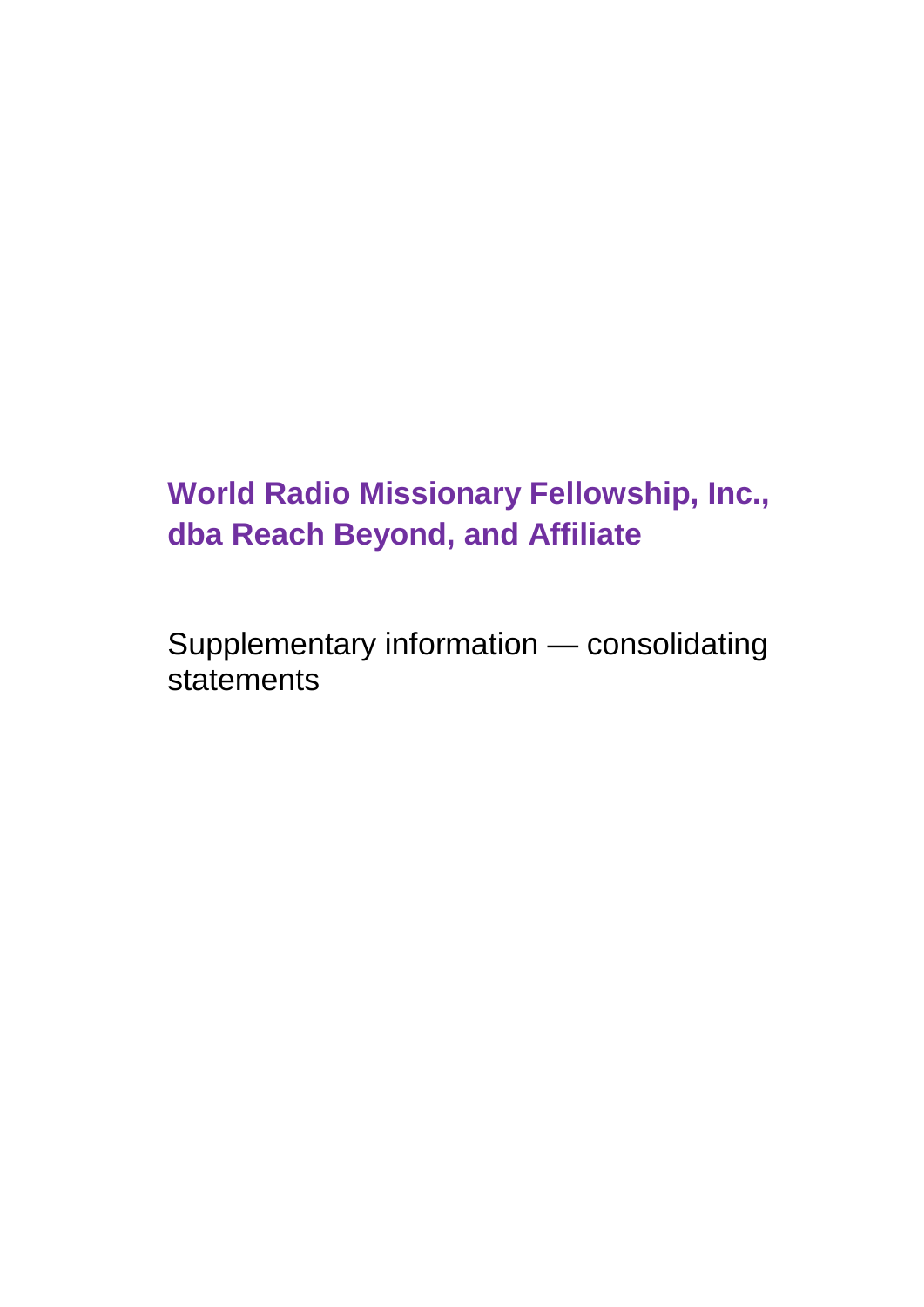World Radio Missionary Fellowship, Inc. and Affiliate, dba Reach Beyond 21 Consolidating Statement of Financial Position December 31, 2021

|                                                      | Reach            |                          |                       |                  |
|------------------------------------------------------|------------------|--------------------------|-----------------------|------------------|
|                                                      | Beyond           | Voz y Manos              | Deconsolidation       | Total            |
| Assets:                                              |                  |                          |                       |                  |
| Cash and cash equivalents                            | \$<br>2,130,374  | \$<br>157,394            | \$<br>$(157, 394)$ \$ | 2,130,374        |
| Accounts receivable                                  | 87,475           | 297                      | (297)                 | 87,475           |
| Donations receivable                                 |                  | 44,291                   | (44, 291)             |                  |
| Accrued interest receivable                          |                  | 173                      | (173)                 |                  |
| Prepayments and other assets                         | 24,204           | 25,639                   | (25, 639)             | 24,204           |
| Long-term advances                                   | 191,356          |                          |                       | 191,356          |
| Certificates of deposit                              | 603,599          |                          |                       | 603,599          |
| Investments                                          | 6,297,029        |                          |                       | 6,297,029        |
| Property and equipment                               | 308,173          | 6,909                    | (6,909)               | 308,173          |
| Assets under charitable gift annuity agreements      | 3,969,444        | $\overline{\phantom{0}}$ |                       | 3,969,444        |
| Total assets                                         | 13,611,654       | \$<br>234,703            | \$<br>(234, 703)      | \$<br>13,611,654 |
| Liabilities and net assets:                          |                  |                          |                       |                  |
| Liabilities:                                         |                  |                          |                       |                  |
| Accounts payable and accrued expenses                | \$<br>109,982    | \$<br>16,555             | \$<br>$(16, 555)$ \$  | 109,982          |
| Donations payable                                    | 26,902           |                          |                       | 26,902           |
| Liabilities under charitable gift annuity agreements | 1,962,548        |                          |                       | 1,962,548        |
| <b>Total liabilities</b>                             | 2,099,432        | 16,555                   | (16, 555)             | 2,099,432        |
| Net assets:                                          |                  |                          |                       |                  |
| With donor restrictions:                             |                  |                          |                       |                  |
| Missionary support                                   | 3,480,095        |                          |                       | 3,480,095        |
| Projects                                             | 1,782,921        |                          |                       | 1,782,921        |
| Total net assets with donor restrictions             | 5,263,016        |                          |                       | 5,263,016        |
| Without donor restrictions:                          |                  |                          |                       |                  |
| Designated by the board - annuity reserves           | 2,006,896        |                          |                       | 2,006,896        |
| Designated by the board - software reserves          | 84,151           |                          |                       | 84,151           |
| Undesignated                                         | 4,158,159        | 218,148                  | (218, 148)            | 4,158,159        |
| Total net assets without donor restrictions          | 6,249,206        | 218,148                  | (218, 148)            | 6,249,206        |
| Total net assets                                     | 11,512,222       | 218,148                  | (218, 148)            | 11,512,222       |
| Total liabilities and net assets                     | \$<br>13,611,654 | \$<br>234,703            | \$<br>(234, 703)      | \$<br>13,611,654 |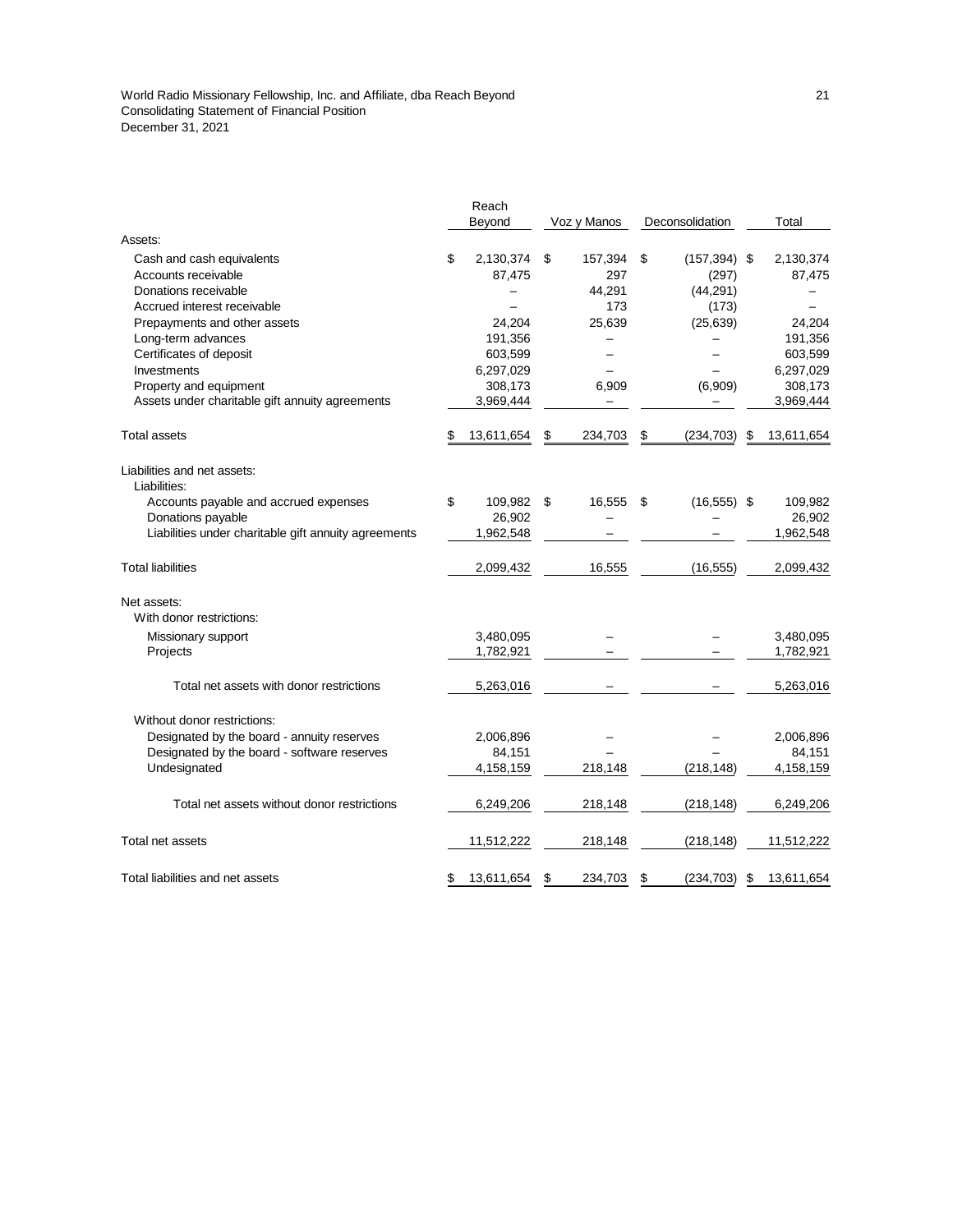## World Radio Missionary Fellowship, Inc. and Affiliate, dba Reach Beyond 22 Consolidating Statement of Activities For the Year Ended December 31, 2021

|                                                              | Reach            |           |               |             |               |                 |                   |                  |
|--------------------------------------------------------------|------------------|-----------|---------------|-------------|---------------|-----------------|-------------------|------------------|
|                                                              | Beyond           |           |               | Voz y Manos | Eliminations  | Deconsolidation |                   | Total            |
| Public support and revenue:                                  |                  |           |               |             |               |                 |                   |                  |
| Public support:                                              |                  |           |               |             |               |                 |                   |                  |
| Contributions                                                | \$               | 8,730,925 | $\mathfrak s$ | 68,090 \$   | $(55,523)$ \$ |                 |                   | \$<br>8,743,492  |
| Donated goods and services                                   |                  | 183,952   |               | 808,959     | (469, 836)    |                 |                   | 523,075          |
| Total public support                                         |                  | 8,914,877 |               | 877,049     | (525, 359)    |                 | $\qquad \qquad -$ | 9,266,567        |
| Revenue:                                                     |                  |           |               |             |               |                 |                   |                  |
| Investment income                                            |                  | 304,188   |               | 1,858       |               |                 |                   | 306,046          |
| Rent income                                                  |                  |           |               | 18,308      |               |                 |                   | 18,308           |
| Media income                                                 |                  | 6,426     |               |             |               |                 |                   | 6,426            |
| Change in value of charitable gift annuity agreements        |                  | 285,502   |               |             |               |                 |                   | 285,502          |
| Gain on disposition of assets                                |                  |           |               |             |               |                 |                   |                  |
| Other income                                                 |                  | 645,699   |               | 629         | (609)         |                 |                   | 645,719          |
| Total revenue                                                |                  | 1,241,815 |               | 20,795      | (609)         |                 |                   | 1,262,001        |
| Total public support and revenue                             | 10,156,692       |           |               | 897,844     | (525, 968)    |                 |                   | 10,528,568       |
| Expenses:                                                    |                  |           |               |             |               |                 |                   |                  |
| Program services:                                            |                  |           |               |             |               |                 |                   |                  |
| Media                                                        |                  | 2,004,030 |               |             | (253)         |                 |                   | 2,003,777        |
| Healthcare                                                   |                  | 1,108,807 |               | 301,328     | (249, 470)    |                 | 88,211            | 1,248,876        |
| Leadership development                                       |                  | 1,266,243 |               | 334,566     | (50, 817)     |                 | 97,939            | 1,647,931        |
| Missions awareness                                           |                  | 889,432   |               | 109,305     | (101, 026)    |                 | 31,998            | 929,709          |
| Total program services                                       |                  | 5,268,512 |               | 745,199     | (401, 566)    |                 | 218,148           | 5,830,293        |
| Supporting activities:                                       |                  |           |               |             |               |                 |                   |                  |
| General and administrative                                   |                  | 1,714,399 |               | 262,498     | (123, 999)    |                 |                   | 1,852,898        |
| Fundraising                                                  |                  | 429,442   |               |             | (403)         |                 |                   | 429,039          |
| Total supporting activities                                  |                  | 2,143,841 |               | 262,498     | (124, 402)    |                 |                   | 2,281,937        |
| Total expenses                                               |                  | 7,412,353 |               | 1,007,697   | (525, 968)    |                 | 218,148           | 8,112,230        |
| Excess (deficit) of public support and revenue over expenses |                  | 2,744,339 |               | (109, 853)  |               |                 | (218, 148)        | 2,416,338        |
| Net assets, beginning of year                                |                  | 8,767,883 |               | 328,001     |               |                 |                   | 9,095,884        |
| Net assets, end of year                                      | 11,512,222<br>\$ |           | \$            | 218,148     | \$            | \$              | (218, 148)        | \$<br>11,512,222 |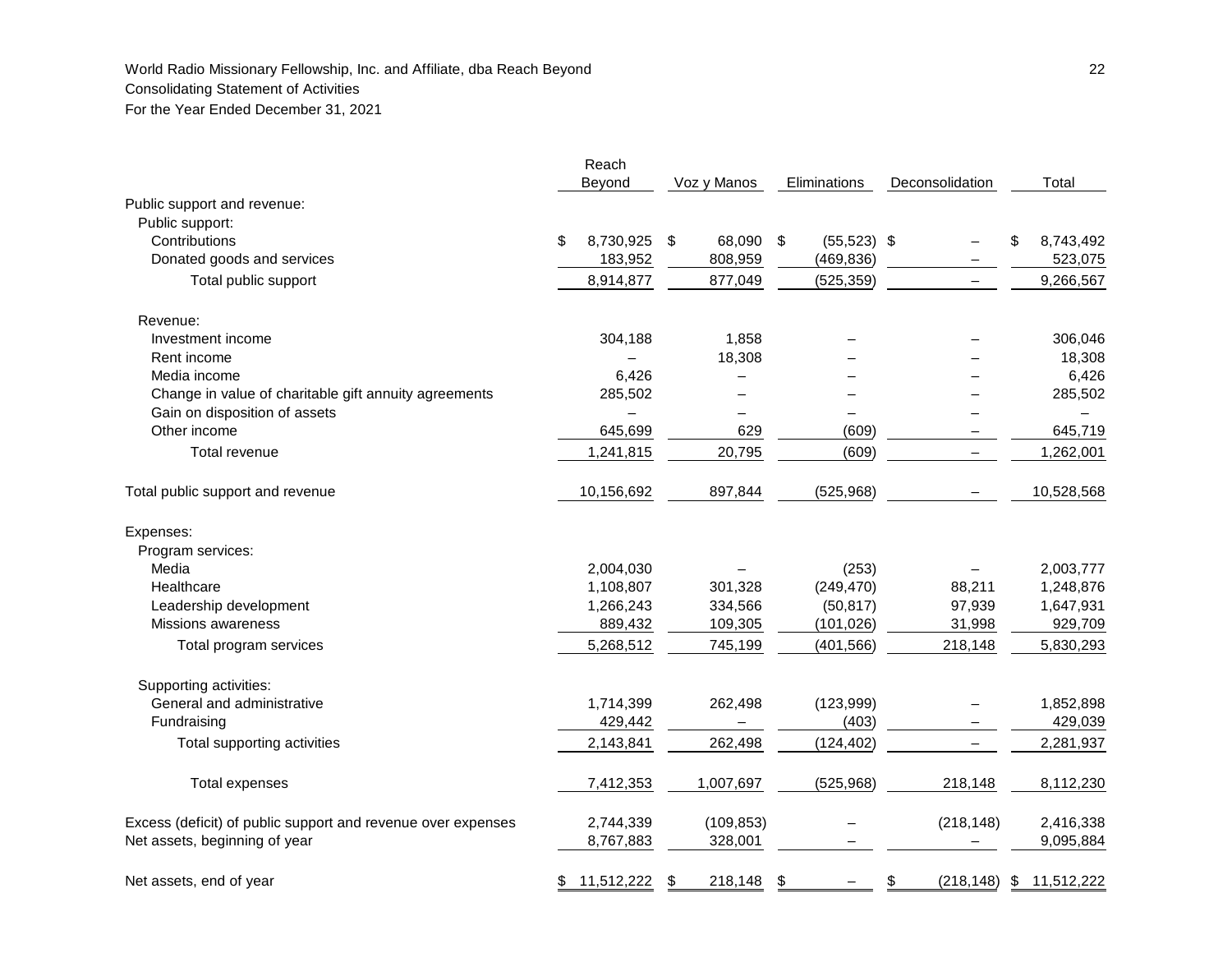#### Consolidating Statement of Functional Expenses For the Year Ended December 31, 2021 World Radio Missionary Fellowship, Inc. and Affiliate, dba Reach Beyond

|                                           | <b>Program Services</b>        |          |                          |      |                          |                |                          | <b>Supporting Activities</b> |                          |      |                |    |                          |     |                          |                |            |
|-------------------------------------------|--------------------------------|----------|--------------------------|------|--------------------------|----------------|--------------------------|------------------------------|--------------------------|------|----------------|----|--------------------------|-----|--------------------------|----------------|------------|
|                                           |                                |          |                          |      | Leadership               |                | <b>Missions</b>          |                              |                          |      | General and    |    |                          |     |                          |                |            |
|                                           | Media                          |          | Healthcare               |      | Development              |                | Awareness                |                              | Subtotal                 |      | Administrative |    | Fundraising              |     | Subtotal                 |                | Total      |
| Reach Beyond:                             |                                |          |                          |      |                          |                |                          |                              |                          |      |                |    |                          |     |                          |                |            |
| Personnel costs                           | \$<br>1.361.412 \$             |          | 766,250                  | - \$ | 1,085,273                | - \$           | 733.554                  | \$                           | 3,946,489                | - \$ | 1,382,609 \$   |    | 308,359                  | -\$ | 1,690,968                | \$             | 5,637,457  |
| Materials and supplies                    | 94,611                         |          | 34,202                   |      | 6,148                    |                | 3,840                    |                              | 138,801                  |      | 27,465         |    | 3,207                    |     | 30,672                   |                | 169,473    |
| Postage and shipping                      | 8,697                          |          | 1,559                    |      | 1,941                    |                | 4,161                    |                              | 16,358                   |      | 3,401          |    | 7,493                    |     | 10,894                   |                | 27,252     |
| Occupancy costs                           | 14,488                         |          | 11,590                   |      | 10.784                   |                | 3,406                    |                              | 40,268                   |      | 31,107         |    | 45,565                   |     | 76,672                   |                | 116,940    |
| Printing and public relations             | 12,263                         |          | 18,308                   |      | 15,961                   |                | 16,163                   |                              | 62,695                   |      | 12,448         |    | 29,649                   |     | 42,097                   |                | 104,792    |
| Professional services                     | 144,109                        |          | 29,069                   |      | 25,807                   |                | 27,980                   |                              | 226,965                  |      | 103,524        |    | 14,201                   |     | 117,725                  |                | 344,690    |
| Travel                                    | 38,985                         |          | 68,951                   |      | 25,797                   |                | 21,622                   |                              | 155,355                  |      | 21,600         |    | 6,852                    |     | 28,452                   |                | 183,807    |
| Ministry partner support                  | 320,962                        |          | 171,185                  |      | 87,140                   |                | 77,989                   |                              | 657,276                  |      | 44,187         |    | 6,681                    |     | 50,868                   |                | 708,144    |
| Donations                                 | $\overline{\phantom{a}}$       |          | $\qquad \qquad -$        |      | 111                      |                | 31                       |                              | 142                      |      | $\overline{2}$ |    | 7,119                    |     | 7,121                    |                | 7,263      |
| Depreciation                              | $\overline{\phantom{a}}$       |          | $\overline{\phantom{a}}$ |      | $\overline{\phantom{a}}$ |                | $\overline{\phantom{a}}$ |                              | $\equiv$                 |      | 35,880         |    | $\overline{\phantom{0}}$ |     | 35,880                   |                | 35,880     |
| Miscellaneous                             | 8,503                          |          | 7,693                    |      | 7,281                    |                | 686                      |                              | 24,163                   |      | 52,176         |    | 316                      |     | 52,492                   |                | 76,655     |
| Total expenses                            | 2,004,030                      | ድ        | 1,108,807                | \$.  | 1,266,243                | \$             | 889,432                  |                              | 5,268,512                | \$   | 1,714,399      | \$ | 429,442                  |     | 2,143,841                | \$             | 7,412,353  |
|                                           |                                |          |                          |      |                          |                |                          |                              |                          |      |                |    |                          |     |                          |                |            |
| Fundación Voz y Manos Ecuador:            |                                |          |                          |      |                          |                |                          |                              |                          |      |                |    |                          |     |                          |                |            |
| Personnel costs                           | \$                             | \$       | 225,235 \$               |      | 277,841 \$               |                | 100,981 \$               |                              | 604,057 \$               |      | 186,321 \$     |    |                          | \$  | 186,321                  | $\mathfrak{s}$ | 790,378    |
| Materials and supplies                    |                                |          | 15,928                   |      | 5,260                    |                | (654)                    |                              | 20,534                   |      | 1,702          |    |                          |     | 1,702                    |                | 22,236     |
| Postage and shipping                      |                                |          | 46                       |      | 46                       |                | 46                       |                              | 138                      |      | 54             |    |                          |     | 54                       |                | 192        |
| Occupancy costs                           |                                |          | 2,776                    |      | 27,531                   |                | 515                      |                              | 30,822                   |      | 53,182         |    | $\overline{\phantom{0}}$ |     | 53,182                   |                | 84,004     |
| Printing and public relations             |                                |          | 58                       |      | 144                      |                | 58                       |                              | 260                      |      | 58             |    |                          |     | 58                       |                | 318        |
| Professional services                     |                                |          | 4,859                    |      | 2,485                    |                | 273                      |                              | 7,617                    |      | 19,283         |    | $\overline{\phantom{0}}$ |     | 19,283                   |                | 26,900     |
| Travel                                    |                                |          | 2,882                    |      | 4,981                    |                | 148                      |                              | 8,011                    |      | 662            |    |                          |     | 662                      |                | 8,673      |
| Ministry partner support                  |                                |          |                          |      |                          |                | $\overline{\phantom{a}}$ |                              | $\overline{\phantom{0}}$ |      | ۳              |    | $\overline{\phantom{0}}$ |     | ÷,                       |                |            |
| Donations                                 |                                |          | 49,393                   |      | 16,033                   |                | 7,787                    |                              | 73,213                   |      | 106            |    | $\overline{\phantom{a}}$ |     | 106                      |                | 73,319     |
| Depreciation                              |                                |          | 151                      |      | 151                      |                | 151                      |                              | 453                      |      | 152            |    | $\overline{\phantom{a}}$ |     | 152                      |                | 605        |
| Miscellaneous                             | ۰                              |          | $\overline{\phantom{0}}$ |      | 94                       |                | $\qquad \qquad -$        |                              | 94                       |      | 978            |    | $\overline{\phantom{a}}$ |     | 978                      |                | 1,072      |
| Total expenses                            | $\equiv$                       | \$       | 301,328                  | \$   | 334,566                  | \$             | 109,305                  | \$                           | 745,199                  | \$   | 262,498        | \$ | $\overline{\phantom{a}}$ | \$  | 262,498                  | \$             | 1,007,697  |
|                                           |                                |          |                          |      |                          |                |                          |                              |                          |      |                |    |                          |     |                          |                |            |
| Eliminations:                             |                                |          |                          |      |                          |                |                          |                              |                          |      |                |    |                          |     |                          |                |            |
| Personnel costs                           | \$<br>$\overline{\phantom{a}}$ | \$       | $(204, 348)$ \$          |      | $(49,960)$ \$            |                | $(98,000)$ \$            |                              | $(352,308)$ \$           |      | $(117,528)$ \$ |    | $\overline{\phantom{0}}$ | \$  | $(117,528)$ \$           |                | (469, 836) |
| Ministry partner support                  | (253)                          |          | (45, 122)                |      | (857)                    |                | (3,026)                  |                              | (49, 258)                |      | (6, 471)       |    | (403)                    |     | (6, 874)                 |                | (56, 132)  |
| Total expenses                            | \$<br>(253)                    | \$       | (249,470)                | \$   | (50, 817)                | \$             | (101, 026)               | \$                           | (401, 566)               | \$   | (123, 999)     | \$ | (403)                    | \$  | (124, 402)               | \$.            | (525, 968) |
| Deconsolidation:                          |                                |          |                          |      |                          |                |                          |                              |                          |      |                |    |                          |     |                          |                |            |
| Donation to Fundación Voz y Manos Ecuador |                                |          | 88,211                   |      | 97,939                   |                | 31,998                   |                              | 218,148                  |      |                |    |                          |     | $\overline{\phantom{0}}$ |                | 218,148    |
|                                           |                                |          |                          |      |                          |                |                          |                              |                          |      |                |    |                          |     |                          |                |            |
| Consolidated:                             |                                |          |                          |      |                          |                |                          |                              |                          |      |                |    |                          |     |                          |                |            |
| Personnel costs                           | \$<br>1,361,412 \$             |          | 787,137 \$               |      | 1,313,154                | \$             | 736,535                  | \$                           | 4,198,238                | - \$ | 1,451,402 \$   |    | 308,359                  | \$  | 1,759,761                | \$             | 5,957,999  |
| Materials and supplies                    | 94,611                         |          | 50,130                   |      | 11,408                   |                | 3,186                    |                              | 159,335                  |      | 29,167         |    | 3,207                    |     | 32,374                   |                | 191,709    |
| Postage and shipping                      | 8.697                          |          | 1,605                    |      | 1,987                    |                | 4,207                    |                              | 16,496                   |      | 3,455          |    | 7,493                    |     | 10,948                   |                | 27,444     |
| Occupancy costs                           | 14,488                         |          | 14,366                   |      | 38,315                   |                | 3,921                    |                              | 71,090                   |      | 84,289         |    | 45,565                   |     | 129,854                  |                | 200,944    |
| Printing and public relations             | 12,263                         |          | 18,366                   |      | 16,105                   |                | 16,221                   |                              | 62,955                   |      | 12,506         |    | 29,649                   |     | 42,155                   |                | 105,110    |
| Professional services                     | 144,109                        |          | 33,928                   |      | 28,292                   |                | 28,253                   |                              | 234,582                  |      | 122,807        |    | 14,201                   |     | 137,008                  |                | 371,590    |
| Travel                                    | 38,985                         |          | 71,833                   |      | 30,778                   |                | 21,770                   |                              | 163,366                  |      | 22,262         |    | 6,852                    |     | 29,114                   |                | 192,480    |
| Ministry partner support                  | 320,709                        |          | 126,063                  |      | 86,283                   |                | 74,963                   |                              | 608,018                  |      | 37,716         |    | 6,278                    |     | 43,994                   |                | 652,012    |
| Donations                                 |                                |          | 137,604                  |      | 114,083                  |                | 39,816                   |                              | 291,503                  |      | 108            |    | 7,119                    |     | 7,227                    |                | 298,730    |
| Depreciation                              | $\overline{\phantom{0}}$       |          | 151                      |      | 151                      |                | 151                      |                              | 453                      |      | 36,032         |    |                          |     | 36,032                   |                | 36,485     |
| <b>Miscellaneous</b>                      | 8,503                          |          | 7,693                    |      | 7,375                    |                | 686                      |                              | 24,257                   |      | 53,154         |    | 316                      |     | 53,470                   |                | 77,727     |
| Total expenses                            | \$<br>2,003,777                | <b>S</b> | 1,248,876                | -S   | 1,647,931                | $\mathfrak{L}$ | 929,709                  | $\mathfrak{L}$               | 5,830,293                | \$   | 1,852,898      | \$ | 429,039                  | \$  | 2,281,937                | \$             | 8,112,230  |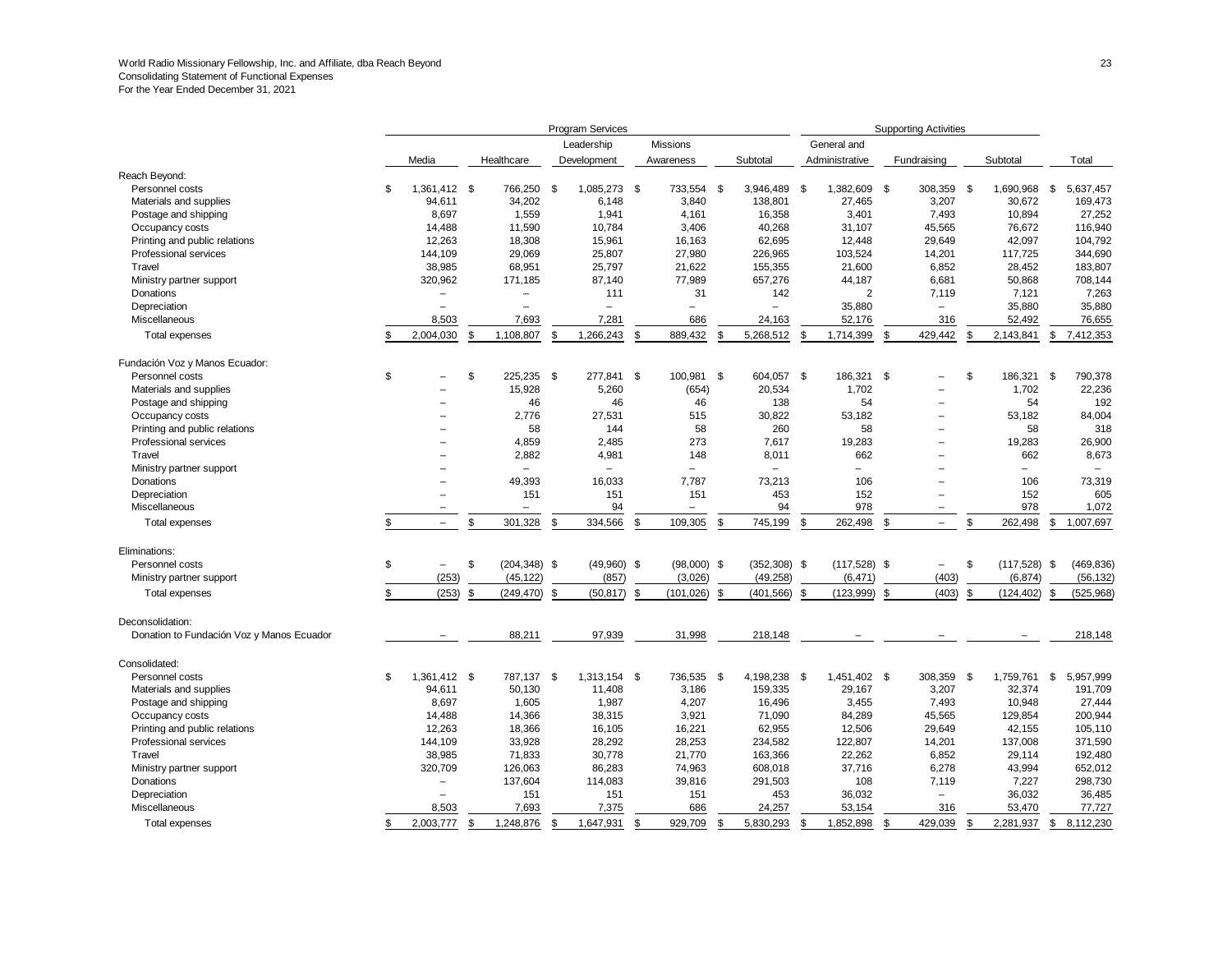#### World Radio Missionary Fellowship, Inc. and Affiliates, dba Reach Beyond 24 Consolidating Statement of Cash Flows For the Year Ended December 31, 2021

|                                                                                                                                                             | Reach                    |     |                          |                          |                          |                 |
|-------------------------------------------------------------------------------------------------------------------------------------------------------------|--------------------------|-----|--------------------------|--------------------------|--------------------------|-----------------|
|                                                                                                                                                             | Beyond                   |     | Voz y Manos              | Eliminations             | Deconsolidation          | Total           |
| Cash flows from operating activities:                                                                                                                       |                          |     |                          |                          |                          |                 |
| Received from contributors                                                                                                                                  | \$<br>8,491,231          | \$  | 248,578                  | \$<br>$(66,011)$ \$      |                          | \$<br>8,673,798 |
| Received for services                                                                                                                                       | 3,475                    |     |                          |                          |                          | 3,475           |
| Rents received                                                                                                                                              |                          |     | 18,308                   |                          |                          | 18,308          |
| Interest and dividends received                                                                                                                             | 324,429                  |     | 3,256                    |                          | $\overline{\phantom{0}}$ | 327,685         |
| Miscellaneous receipts                                                                                                                                      | 34,637                   |     | 333                      | (609)                    |                          | 34,361          |
| Paid to or on behalf of employees and retirees                                                                                                              | (5,531,994)              |     | (27, 452)                |                          | $\overline{\phantom{0}}$ | (5,559,446)     |
| Paid to suppliers and service providers                                                                                                                     | (959, 338)               |     | (105, 415)               | 66,620                   |                          | (998, 133)      |
| Ministry partner support and other donations                                                                                                                | (708, 669)               |     | (73, 319)                |                          | (157, 394)               | (939, 382)      |
| Paid to annuitants                                                                                                                                          | (316, 186)               |     |                          | ۳                        |                          | (316, 186)      |
| Miscellaneous payments                                                                                                                                      | (80, 992)                |     | $\qquad \qquad -$        | -                        | $\overline{\phantom{0}}$ | (80, 992)       |
|                                                                                                                                                             |                          |     |                          | $\qquad \qquad -$        |                          |                 |
| Net cash provided by operating activities                                                                                                                   | 1,256,593                |     | 64,289                   |                          | (157, 394)               | 1,163,488       |
| Cash flows from investing activities:                                                                                                                       |                          |     |                          |                          |                          |                 |
| Proceeds from sale of property and equipment                                                                                                                |                          |     |                          |                          |                          |                 |
| Purchase of property and equipment                                                                                                                          | (10, 995)                |     | (5,254)                  |                          |                          | (16, 249)       |
| Redemptions of certificates of deposit                                                                                                                      |                          |     | 64,534                   |                          |                          | 64,534          |
| Purchases of certificates of deposit                                                                                                                        | (600,000)                |     |                          |                          |                          | (600,000)       |
| Proceeds from sales of investments                                                                                                                          | 1,136,508                |     | $\overline{\phantom{0}}$ | $\overline{\phantom{0}}$ | $\overline{a}$           | 1,136,508       |
| Purchases of investments                                                                                                                                    | (1,779,346)              |     | L.                       |                          |                          | (1,779,346)     |
| Net cash provided (used) by investing activities                                                                                                            | (1, 253, 833)            |     | 59,280                   | $\overline{\phantom{0}}$ | $\qquad \qquad -$        | (1, 194, 553)   |
| Change in cash and cash equivalents                                                                                                                         | 2,760                    |     | 123,569                  |                          | (157, 394)               | (31,065)        |
| Cash and cash equivalents, beginning of year                                                                                                                | 2,127,614                |     | 33,825                   |                          |                          | 2,161,439       |
| Cash and cash equivalents, end of year                                                                                                                      | \$<br>2,130,374          | \$  | 157,394                  | \$                       | \$<br>(157, 394)         | \$<br>2,130,374 |
| over expenses to net cash provided by operating activities:<br>Excess (deficit) of public support and revenue over expenses<br>Noncash expenses (revenues): | \$<br>2,744,339          | -\$ | $(109, 853)$ \$          |                          | \$<br>$(218, 148)$ \$    | 2,416,338       |
| Depreciation                                                                                                                                                | 35,880                   |     | 605                      |                          |                          | 36,485          |
| Net realized and unrealized gains on investments                                                                                                            | (166, 837)               |     | $\overline{\phantom{0}}$ |                          | $\equiv$                 | (166, 837)      |
| Receipt of in-kind stock donations                                                                                                                          | (237, 871)               |     |                          |                          |                          | (237, 871)      |
| Gain on assets under charitable gift annuity agreements                                                                                                     | (278, 308)               |     |                          |                          |                          | (278, 308)      |
| Actuarial gain on charitable gift annuity obligations                                                                                                       | (94, 196)                |     | $\overline{\phantom{0}}$ | -                        | $\overline{\phantom{0}}$ | (94, 196)       |
| Matured charitable gift annuity agreements                                                                                                                  | (96, 755)                |     |                          |                          |                          | (96, 755)       |
| Donated equipment                                                                                                                                           | -                        |     | (1,243)                  | ۳                        |                          | (1,243)         |
| Donation to Fundación Voz y Manos Ecuador                                                                                                                   | ۳                        |     |                          | -                        | 71,242                   | 71,242          |
| Changes in operating assets and liabilities:                                                                                                                |                          |     |                          |                          |                          |                 |
| Accounts receivable                                                                                                                                         | (85, 897)                |     | (297)                    |                          |                          | (86, 194)       |
| Donations receivable - Reach Beyond                                                                                                                         |                          |     | 10,488                   |                          | (10, 488)                |                 |
| Donations receivable - other                                                                                                                                | $\overline{\phantom{0}}$ |     | 170.000                  | ۳                        |                          | 170,000         |
| Accrued interest receivable                                                                                                                                 | 507                      |     | 1,398                    |                          |                          | 1,905           |
| Prepayments and other assets                                                                                                                                | 4,398                    |     | (11, 444)                |                          |                          | (7,046)         |
| Net assets under charitable gift annuity agreements                                                                                                         | 26,134                   |     |                          |                          |                          | 26,134          |
| Paycheck Protection Program Ioan payable                                                                                                                    | (611,062)                |     |                          |                          |                          | (611,062)       |
| Accounts payable and accrued expenses                                                                                                                       | 13,541                   |     | 4,635                    |                          |                          | 18,176          |
| Donations payable                                                                                                                                           | 6,705                    |     |                          |                          |                          | 6,705           |
| Grant loan interest payable                                                                                                                                 | (3,985)                  |     |                          |                          |                          | (3,985)         |
| Net cash provided by operating activities                                                                                                                   | \$<br>1,256,593          | \$  | 64,289                   | \$                       | \$<br>(157, 394)         | \$<br>1,163,488 |
| Investing activities not requiring the use of cash:<br>Receipt of donated equipment                                                                         | \$                       | \$  | $1,243$ \$               |                          | \$                       | \$<br>1,243     |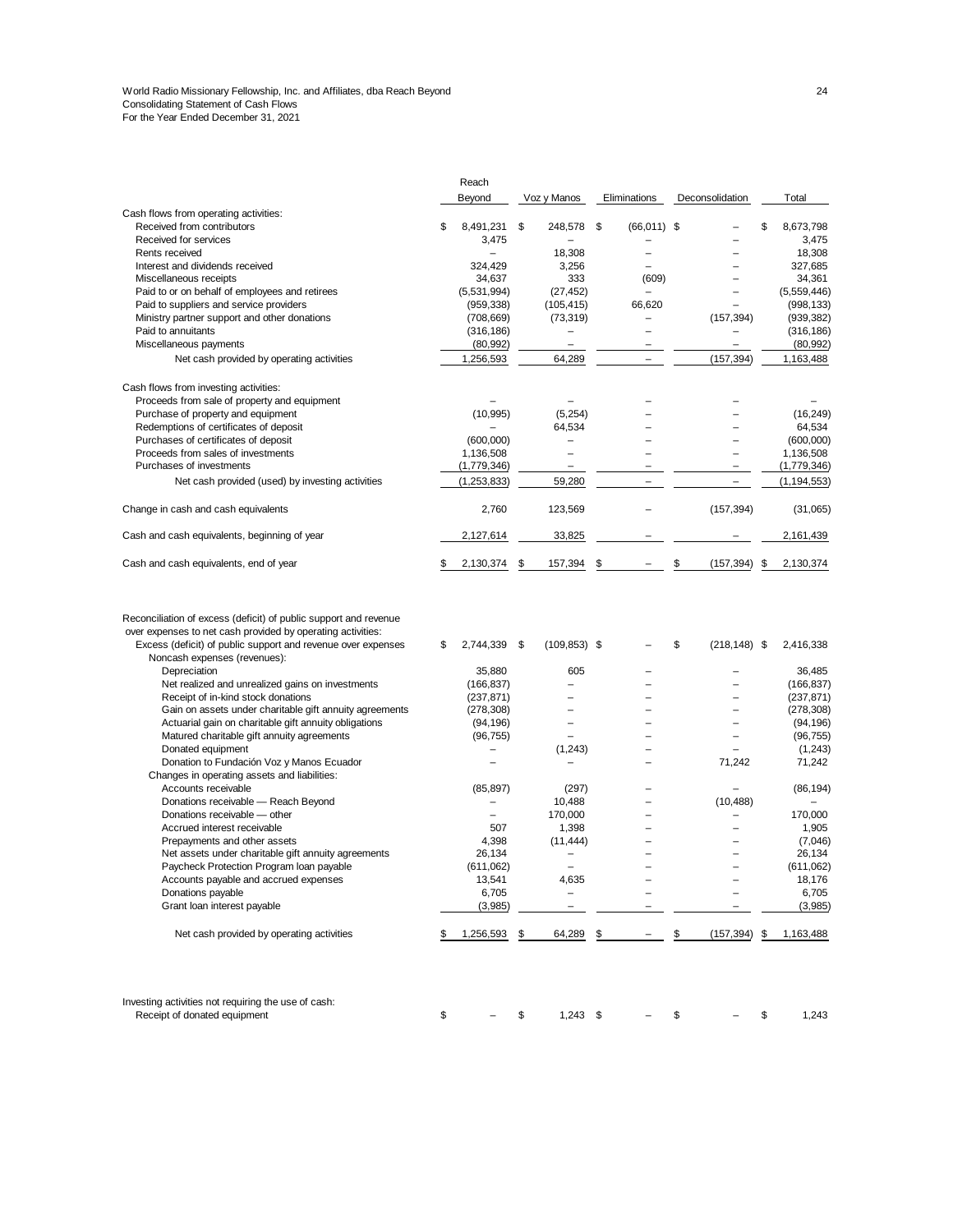World Radio Missionary Fellowship, Inc. and Affiliate, dba Reach Beyond 25 Consolidating Statement of Financial Position December 31, 2020

|                                                     | Reach            |                          |                 |                  |
|-----------------------------------------------------|------------------|--------------------------|-----------------|------------------|
|                                                     | Beyond           | Voz y Manos              | Eliminations    | Total            |
| Assets:                                             |                  |                          |                 |                  |
| Cash and cash equivalents                           | \$<br>2,127,614  | \$<br>33,825             | \$              | \$<br>2,161,439  |
| Accounts receivable                                 | 1,578            |                          |                 | 1,578            |
| Donations receivable                                |                  | 224,779                  | (12, 979)       | 211,800          |
| Accrued interest receivable                         | 507              | 1,571                    |                 | 2,078            |
| Prepayments and other assets                        | 28,602           | 14,195                   |                 | 42,797           |
| Long-term advances                                  | 191,356          | $\overline{\phantom{0}}$ |                 | 191,356          |
| Certificates of deposit                             |                  | 64,534                   |                 | 64,534           |
| Investments                                         | 5,097,282        |                          |                 | 5,097,282        |
| Property and equipment                              | 333,058          | 1,017                    |                 | 334,075          |
| Assets under gift annuity and trust agreements      | 3,864,894        |                          |                 | 3,864,894        |
| <b>Total assets</b>                                 | \$<br>11,644,891 | \$<br>339,921            | \$<br>(12, 979) | \$<br>11,971,833 |
| Liabilities and net assets:                         |                  |                          |                 |                  |
| Liabilities:                                        |                  |                          |                 |                  |
| Accounts payable and accrued expenses               | \$<br>96,441     | \$<br>11,920             | \$              | \$<br>108,361    |
| Donations payable                                   | 20,197           |                          | (12, 979)       | 7,218            |
| Paycheck Protection Program Ioan payable            | 611,062          |                          |                 | 611,062          |
| Accrued interest payable                            | 3,985            |                          |                 | 3,985            |
| Liabilities under gift annuity and trust agreements | 2,145,323        |                          |                 | 2,145,323        |
| <b>Total liabilities</b>                            | 2,877,008        | 11,920                   | (12, 979)       | 2,875,949        |
| Net assets:                                         |                  |                          |                 |                  |
| With donor restrictions:                            |                  |                          |                 |                  |
| Missionary support                                  | 3,001,163        |                          |                 | 3,001,163        |
| Projects                                            | 1,367,002        |                          |                 | 1,367,002        |
| Total net assets with donor restrictions            | 4,368,165        |                          |                 | 4,368,165        |
| Without donor restrictions:                         |                  |                          |                 |                  |
| Designated by the board - annuity reserves          | 1,719,571        |                          |                 | 1,719,571        |
| Designated by the board - software reserves         | 84,151           |                          |                 | 84,151           |
| Undesignated                                        | 2,595,996        | 328,001                  |                 | 2,923,997        |
| Total net assets without donor restrictions         | 4,399,718        | 328,001                  |                 | 4,727,719        |
| Total net assets                                    | 8,767,883        | 328,001                  |                 | 9,095,884        |
| Total liabilities and net assets                    | \$<br>11,644,891 | \$<br>339,921            | \$<br>(12, 979) | \$<br>11,971,833 |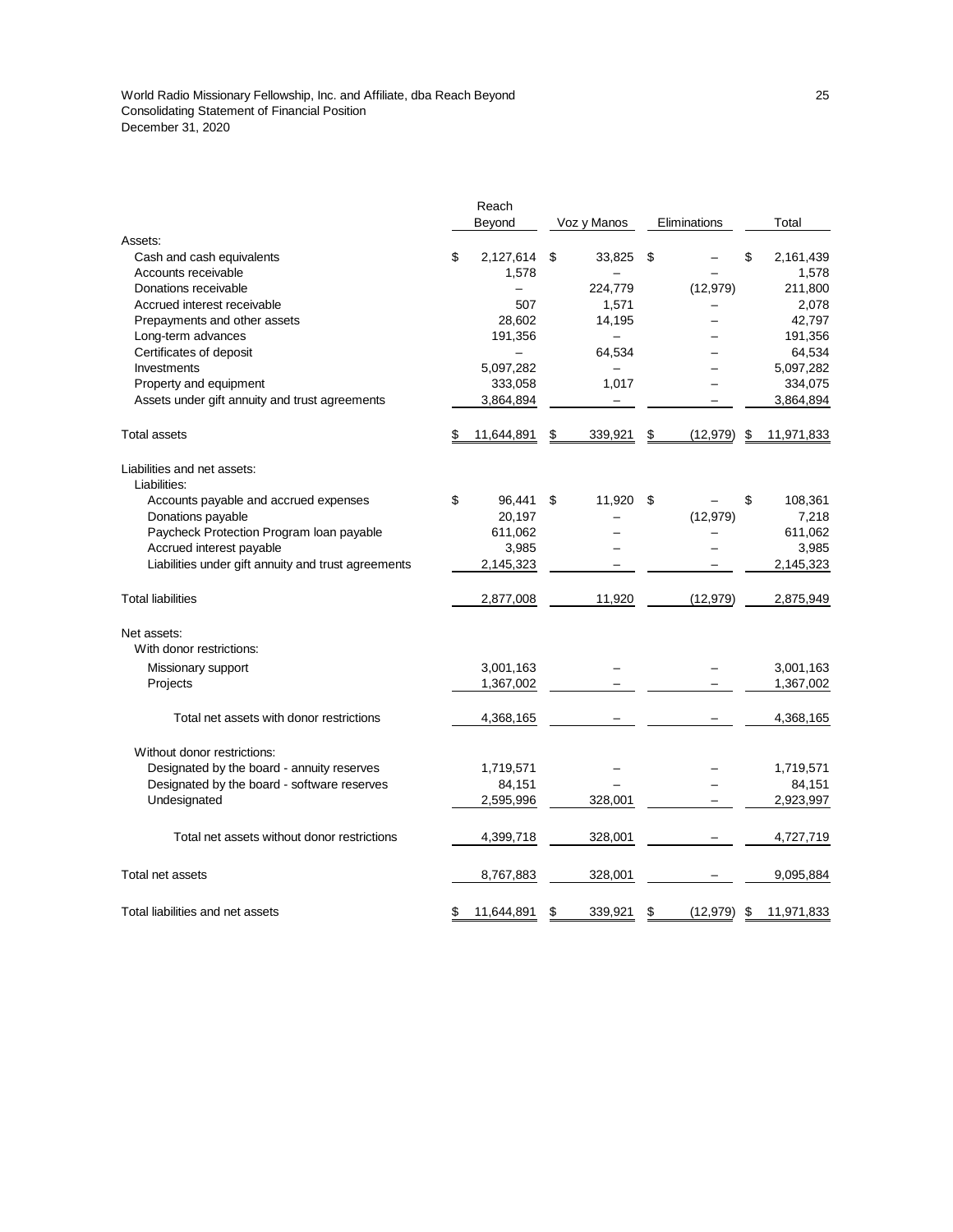## World Radio Missionary Fellowship, Inc. and Affiliate, dba Reach Beyond 26 Consolidating Statement of Activities For the Year Ended December 31, 2020

|                                                    | Reach           |               |             |               |                 |
|----------------------------------------------------|-----------------|---------------|-------------|---------------|-----------------|
|                                                    | Beyond          |               | Voz y Manos | Eliminations  | Total           |
| Public support and revenue:                        |                 |               |             |               |                 |
| Public support:                                    |                 |               |             |               |                 |
| Contributions                                      | \$<br>7,683,905 | $\sqrt[6]{3}$ | 486,237 \$  | $(23,923)$ \$ | 8,146,219       |
| Donated goods and services                         | 296,632         |               | 1,342,650   | (997, 348)    | 641,934         |
| Total public support                               | 7,980,537       |               | 1,828,887   | (1,021,271)   | 8,788,153       |
| Revenue:                                           |                 |               |             |               |                 |
| Investment income                                  | 391,162         |               | 7,069       |               | 398,231         |
| Rent income                                        |                 |               | 21,006      |               | 21,006          |
| Media income                                       | 5,722           |               |             |               | 5,722           |
| Change in value of annuities and trusts            | 227,689         |               |             |               | 227,689         |
| Gain on disposition of assets                      | 25,074          |               |             |               | 25,074          |
| Other income                                       | 39,411          |               | 55          |               | 39,466          |
| Total revenue                                      | 689,058         |               | 28,130      |               | 717,188         |
| Total public support and revenue                   | 8,669,595       |               | 1,857,017   | (1,021,271)   | 9,505,341       |
| Expenses:                                          |                 |               |             |               |                 |
| Program services:                                  |                 |               |             |               |                 |
| Media                                              | 1,971,498       |               |             | (1, 196)      | 1,970,302       |
| Healthcare                                         | 1,060,358       |               | 616,357     | (516, 845)    | 1,159,870       |
| Leadership development                             | 1,305,071       |               | 558,755     | (266, 340)    | 1,597,486       |
| Missions awareness                                 | 979,805         |               | 100,993     | (2, 392)      | 1,078,406       |
| Total program services                             | 5,316,732       |               | 1,276,105   | (786, 773)    | 5,806,064       |
| Supporting activities:                             |                 |               |             |               |                 |
| General and administrative                         | 1,854,997       |               | 252,911     | (234, 498)    | 1,873,410       |
| Fundraising                                        | 507,106         |               |             |               | 507,106         |
| Total supporting activities                        | 2,362,103       |               | 252,911     | (234, 498)    | 2,380,516       |
| <b>Total expenses</b>                              | 7,678,835       |               | 1,529,016   | (1,021,271)   | 8,186,580       |
| Excess of public support and revenue over expenses | 990,760         |               | 328,001     |               | 1,318,761       |
| Net assets, beginning of year                      | 7,777,123       |               |             |               | 7,777,123       |
| Net assets, end of year                            | \$<br>8,767,883 | \$            | 328,001     | \$            | \$<br>9,095,884 |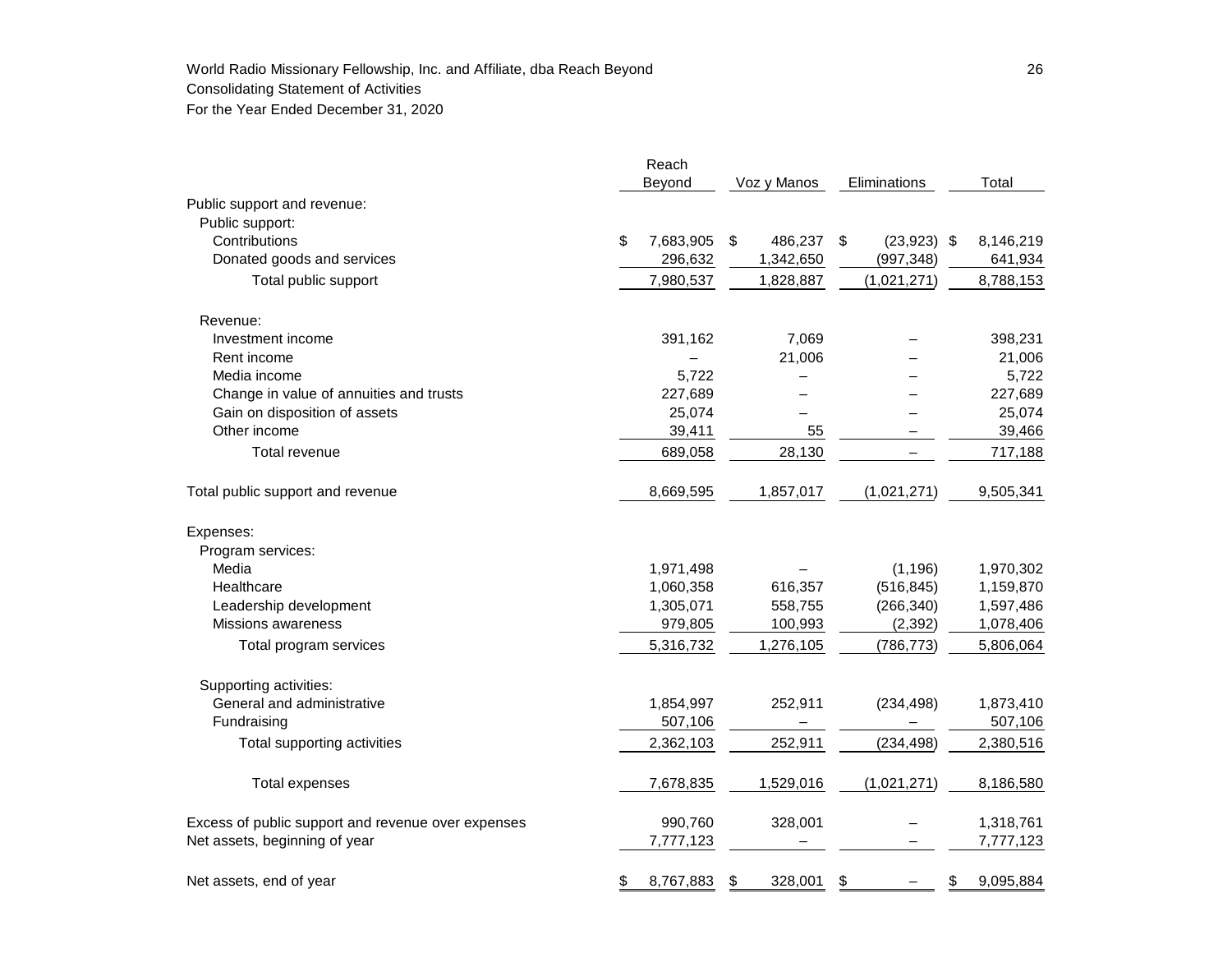|                                | <b>Program Services</b> |                |                |     |                        |      |                          |          |                          |             |                 |                              |                          |                |            |    |               |
|--------------------------------|-------------------------|----------------|----------------|-----|------------------------|------|--------------------------|----------|--------------------------|-------------|-----------------|------------------------------|--------------------------|----------------|------------|----|---------------|
|                                |                         |                |                |     | Leadership<br>Missions |      |                          |          |                          | General and |                 | <b>Supporting Activities</b> |                          |                |            |    |               |
|                                | Media                   |                | Healthcare     |     | Development            |      | Awareness                |          | Subtotal                 |             | Administrative  |                              | Fundraising              |                | Subtotal   |    | Total         |
| Reach Beyond:                  |                         |                |                |     |                        |      |                          |          |                          |             |                 |                              |                          |                |            |    |               |
| Personnel costs                | \$<br>1,347,270 \$      |                | 805,202 \$     |     | 1,142,362              | - \$ | 856,525                  | <b>S</b> | 4,151,359                | \$          | 1,473,959       | <b>S</b>                     | 367,637 \$               |                | 1,841,596  | \$ | 5,992,955     |
| Materials and supplies         | 81,943                  |                | 13,112         |     | 5,941                  |      | 6,234                    |          | 107,230                  |             | 16,395          |                              | 3,101                    |                | 19,496     |    | 126,726       |
| Postage and shipping           | 2,823                   |                | 3,170          |     | 2,551                  |      | 4,597                    |          | 13,141                   |             | 3,826           |                              | 9,571                    |                | 13,397     |    | 26,538        |
| Occupancy costs                | 15,446                  |                | 15,278         |     | 12,906                 |      | 7,462                    |          | 51,092                   |             | 32,354          |                              | 46,219                   |                | 78,573     |    | 129,665       |
| Printing and public relations  | 15,475                  |                | 31,093         |     | 20,816                 |      | 11,302                   |          | 78,686                   |             | 9,108           |                              | 26,941                   |                | 36,049     |    | 114,735       |
| Professional services          | 116,805                 |                | 20,158         |     | 26,016                 |      | 25,448                   |          | 188,427                  |             | 143,896         |                              | 21,159                   |                | 165,055    |    | 353,482       |
| Travel                         | 47,852                  |                | 41,937         |     | 32,472                 |      | 32,957                   |          | 155,218                  |             | 22,504          |                              | 8,119                    |                | 30,623     |    | 185,841       |
| Ministry partner support       | 341,825                 |                | 127,799        |     | 60,098                 |      | 34,503                   |          | 564,225                  |             | 50,389          |                              | 13,066                   |                | 63,455     |    | 627,680       |
|                                | 40                      |                | 40             |     |                        |      | 20                       |          |                          |             | 270             |                              |                          |                |            |    |               |
| Donations                      |                         |                |                |     | 130                    |      |                          |          | 230<br>$\sim$            |             |                 |                              | 7,115                    |                | 7,385      |    | 7,615         |
| Depreciation                   |                         |                |                |     |                        |      |                          |          |                          |             | 38,486          |                              |                          |                | 38,486     |    | 38,486        |
| Miscellaneous                  | 2,019                   |                | 2,569          |     | 1,779                  |      | 757                      |          | 7,124                    |             | 63,810          |                              | 4,178                    |                | 67,988     |    | 75,112        |
| Total expenses                 | 1,971,498               |                | 1,060,358      | S.  | 1,305,071              | \$   | 979,805                  | \$.      | 5,316,732                | \$          | 1,854,997       | \$                           | 507,106                  | ደ              | 2,362,103  | \$ | 7,678,835     |
| Fundación Voz y Manos Ecuador: |                         |                |                |     |                        |      |                          |          |                          |             |                 |                              |                          |                |            |    |               |
| Personnel costs                | \$                      | \$             | 573,809        | -\$ | 518,330                | - \$ | 68,062                   | \$       | 1,160,201 \$             |             | 154,534 \$      |                              | $\equiv$                 | \$             | 154,534    | \$ | 1,314,735     |
| Materials and supplies         |                         |                | 4,279          |     | 2,341                  |      | 563                      |          | 7,183                    |             | 6,348           |                              | $\equiv$                 |                | 6,348      |    | 13,531        |
| Postage and shipping           |                         |                | $\overline{7}$ |     | $\overline{7}$         |      | $\overline{7}$           |          | 21                       |             | 11              |                              | $\equiv$                 |                | 11         |    | 32            |
| Occupancy costs                |                         |                | 13,680         |     | 20,271                 |      | 11,007                   |          | 44,958                   |             | 59,131          |                              | $\equiv$                 |                | 59,131     |    | 104,089       |
| Printing and public relations  |                         |                | 143            |     | 143                    |      | 143                      |          | 429                      |             | 458             |                              |                          |                | 458        |    | 887           |
| Professional services          |                         |                | 3,234          |     | 565                    |      | 30                       |          | 3,829                    |             | 27,058          |                              | ÷                        |                | 27.058     |    | 30,887        |
| Travel                         |                         |                | 3,156          |     | 1,582                  |      | 584                      |          | 5,322                    |             | 879             |                              | $\equiv$                 |                | 879        |    | 6,201         |
| Ministry partner support       |                         |                | L.             |     | $\equiv$               |      | $\equiv$                 |          | $\equiv$                 |             | $\equiv$        |                              | $\equiv$                 |                | ÷          |    | $\equiv$      |
| Donations                      |                         |                | 17,458         |     | 15,100                 |      | 19,980                   |          | 52,538                   |             | 556             |                              |                          |                | 556        |    | 53,094        |
| Depreciation                   |                         |                |                |     | 73                     |      | $\overline{\phantom{0}}$ |          | 73                       |             |                 |                              | $\overline{\phantom{0}}$ |                |            |    | 73            |
|                                |                         |                |                |     |                        |      |                          |          |                          |             |                 |                              | $\equiv$                 |                |            |    |               |
| Miscellaneous                  | $\qquad \qquad -$       |                | 591            |     | 343                    |      | 617                      |          | 1,551                    |             | 3,936           |                              |                          |                | 3,936      |    | 5,487         |
| Total expenses                 | \$<br>$\equiv$          | \$             | 616,357        | \$  | 558,755                | \$   | 100,993                  | \$       | 1,276,105                | \$          | 252,911         | $\mathfrak{L}$               | $\qquad \qquad -$        | \$             | 252,911    | \$ | 1,529,016     |
| Eliminations:                  |                         |                |                |     |                        |      |                          |          |                          |             |                 |                              |                          |                |            |    |               |
| Personnel costs                | \$                      | $\mathfrak{s}$ | $(512,060)$ \$ |     | $(265, 144)$ \$        |      |                          | \$       | $(777, 204)$ \$          |             | $(220, 144)$ \$ |                              |                          | $\mathfrak{L}$ | (220, 144) | \$ | (997, 348)    |
| Materials and supplies         |                         |                |                |     |                        |      |                          |          |                          |             |                 |                              |                          |                |            |    |               |
| Postage and shipping           |                         |                |                |     |                        |      |                          |          |                          |             |                 |                              |                          |                |            |    |               |
| Occupancy costs                |                         |                |                |     |                        |      |                          |          |                          |             |                 |                              |                          |                |            |    |               |
| Printing and public relations  |                         |                |                |     |                        |      | $\equiv$                 |          | Ē.                       |             |                 |                              |                          |                |            |    |               |
| Professional services          |                         |                |                |     |                        |      |                          |          | $\overline{\phantom{a}}$ |             |                 |                              |                          |                |            |    |               |
| Travel                         |                         |                |                |     |                        |      |                          |          |                          |             |                 |                              |                          |                |            |    |               |
| Ministry partner support       | (1, 196)                |                | (4,785)        |     | (1, 196)               |      | (2, 392)                 |          | (9,569)                  |             | (14, 354)       |                              |                          |                | (14, 354)  |    | (23, 923)     |
| Donations                      |                         |                |                |     |                        |      |                          |          |                          |             |                 |                              |                          |                |            |    |               |
| Depreciation                   |                         |                |                |     |                        |      |                          |          | $\overline{\phantom{a}}$ |             |                 |                              |                          |                |            |    |               |
|                                |                         |                |                |     |                        |      |                          |          |                          |             |                 |                              |                          |                |            |    |               |
| Miscellaneous                  |                         |                |                |     |                        |      |                          |          |                          |             |                 |                              |                          |                |            |    |               |
| Total expenses                 | \$<br>(1, 196)          | $\mathfrak{s}$ | (516, 845)     | \$  | (266, 340)             | \$   | (2, 392)                 | \$       | (786, 773)               | \$          | (234, 498)      | \$                           | $\equiv$                 | \$             | (234, 498) |    | \$(1,021,271) |
| Consolidated:                  |                         |                |                |     |                        |      |                          |          |                          |             |                 |                              |                          |                |            |    |               |
| Personnel costs                | \$<br>1,347,270 \$      |                | 866,951        | -\$ | 1,395,548              | \$   | 924,587                  | \$       | 4,534,356                | \$          | 1,408,349 \$    |                              | 367,637                  | \$             | 1,775,986  |    | \$6,310,342   |
| Materials and supplies         | 81,943                  |                | 17,391         |     | 8,282                  |      | 6,797                    |          | 114,413                  |             | 22,743          |                              | 3,101                    |                | 25,844     |    | 140,257       |
| Postage and shipping           | 2,823                   |                | 3,177          |     | 2,558                  |      | 4,604                    |          | 13,162                   |             | 3,837           |                              | 9,571                    |                | 13,408     |    | 26,570        |
| Occupancy costs                | 15,446                  |                | 28,958         |     | 33,177                 |      | 18,469                   |          | 96,050                   |             | 91,485          |                              | 46,219                   |                | 137,704    |    | 233,754       |
| Printing and public relations  | 15,475                  |                | 31,236         |     | 20,959                 |      | 11,445                   |          | 79,115                   |             | 9,566           |                              | 26,941                   |                | 36,507     |    | 115,622       |
| Professional services          | 116,805                 |                | 23,392         |     | 26,581                 |      | 25,478                   |          | 192,256                  |             | 170,954         |                              | 21,159                   |                | 192,113    |    | 384,369       |
| Travel                         | 47,852                  |                | 45,093         |     | 34,054                 |      | 33,541                   |          | 160,540                  |             | 23,383          |                              | 8,119                    |                | 31,502     |    | 192,042       |
| Ministry partner support       | 340,629                 |                | 123,014        |     | 58,902                 |      | 32,111                   |          | 554,656                  |             | 36,035          |                              | 13,066                   |                | 49,101     |    | 603,757       |
| Donations                      | 40                      |                | 17,498         |     | 15,230                 |      | 20,000                   |          | 52,768                   |             | 826             |                              | 7,115                    |                | 7,941      |    | 60,709        |
| Depreciation                   |                         |                |                |     | 73                     |      |                          |          | 73                       |             | 38,486          |                              |                          |                | 38,486     |    | 38,559        |
| Miscellaneous                  | 2,019                   |                | 3,160          |     | 2,122                  |      | 1,374                    |          | 8,675                    |             | 67,746          |                              | 4,178                    |                | 71,924     |    | 80,599        |
|                                |                         |                |                |     |                        |      |                          |          |                          |             |                 |                              |                          |                |            |    |               |
| Total expenses                 | \$<br>1,970,302         | \$             | 1,159,870      | \$. | 1,597,486              | \$   | 1,078,406                | \$       | 5,806,064                | \$.         | 1,873,410       | \$                           | 507,106                  | \$.            | 2,380,516  | \$ | 8,186,580     |